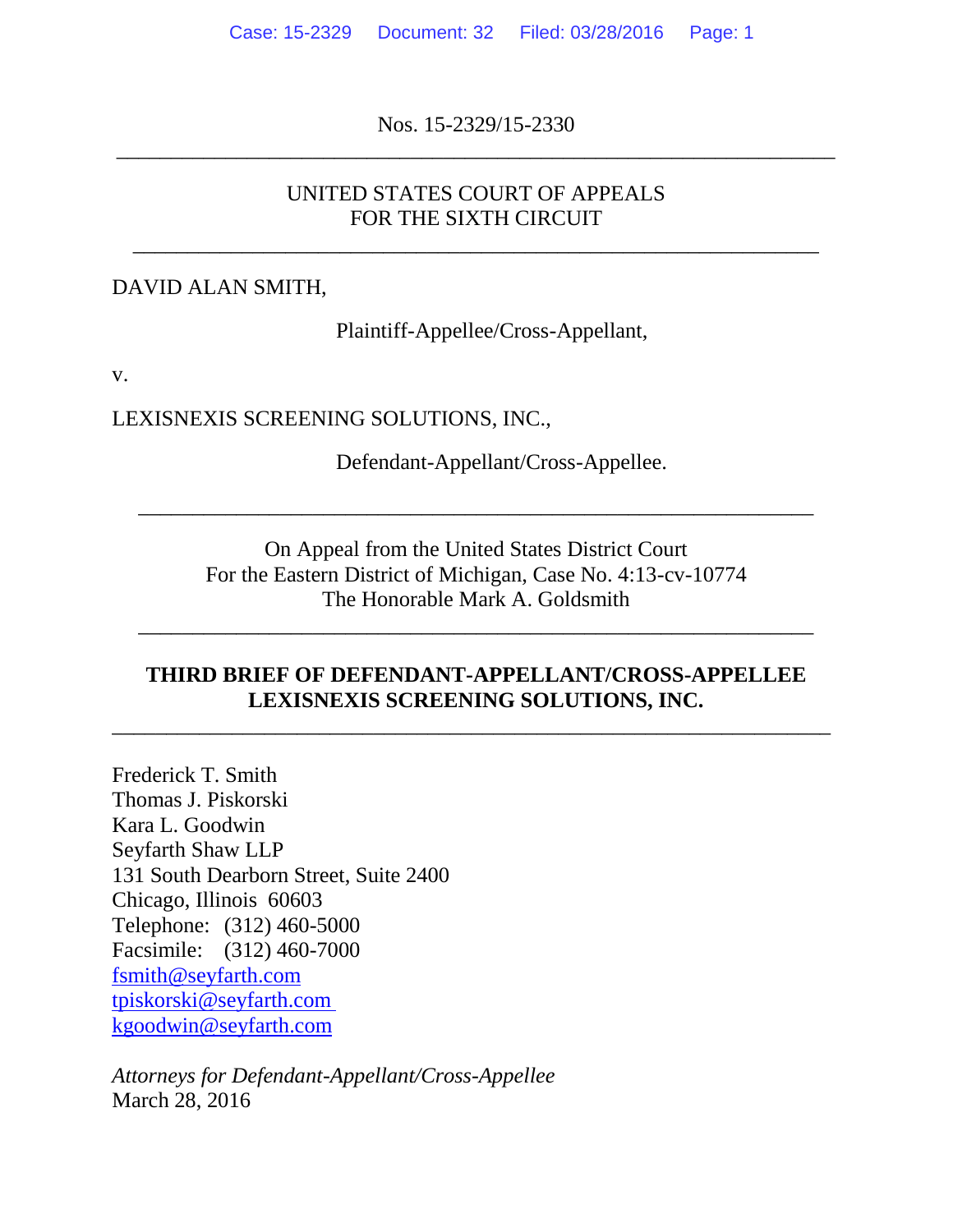# **TABLE OF CONTENTS**

| I. |           | The Trial Evidence Does Not Support The Jury's Verdict<br>That LexisNexis Failed To Follow Reasonable Procedures<br>To Assure Maximum Possible Accuracy Of The Information |                                               |                                                                                                                   |  |  |  |
|----|-----------|----------------------------------------------------------------------------------------------------------------------------------------------------------------------------|-----------------------------------------------|-------------------------------------------------------------------------------------------------------------------|--|--|--|
|    | A.        |                                                                                                                                                                            | Smith's Arguments Are Based On Overstatements |                                                                                                                   |  |  |  |
|    | <b>B.</b> | Smith Did Not Meet His Burden Of Proving That LexisNexis                                                                                                                   |                                               |                                                                                                                   |  |  |  |
|    | $C$ .     |                                                                                                                                                                            |                                               | Smith Did Not Meet His Burden Of Proving That LexisNexis'<br>Negligently Failed To Follow Reasonable Procedures16 |  |  |  |
|    | D.        | Smith Did Not Present Sufficient Evidence To Support                                                                                                                       |                                               |                                                                                                                   |  |  |  |
|    |           | 1.                                                                                                                                                                         |                                               | <b>Smith Did Not Present Sufficient</b>                                                                           |  |  |  |
|    |           | 2.                                                                                                                                                                         |                                               | <b>Smith Did Not Present Sufficient</b>                                                                           |  |  |  |
|    |           |                                                                                                                                                                            | a.                                            | The Insufficiency Of Smith's Evidence Of Harm<br>To His Reputation Is Properly Before The Court<br>.25            |  |  |  |
|    |           |                                                                                                                                                                            | b.                                            | Smith's Purported Evidence Of Harm<br>To Reputation Is Insufficient To Support<br>.27                             |  |  |  |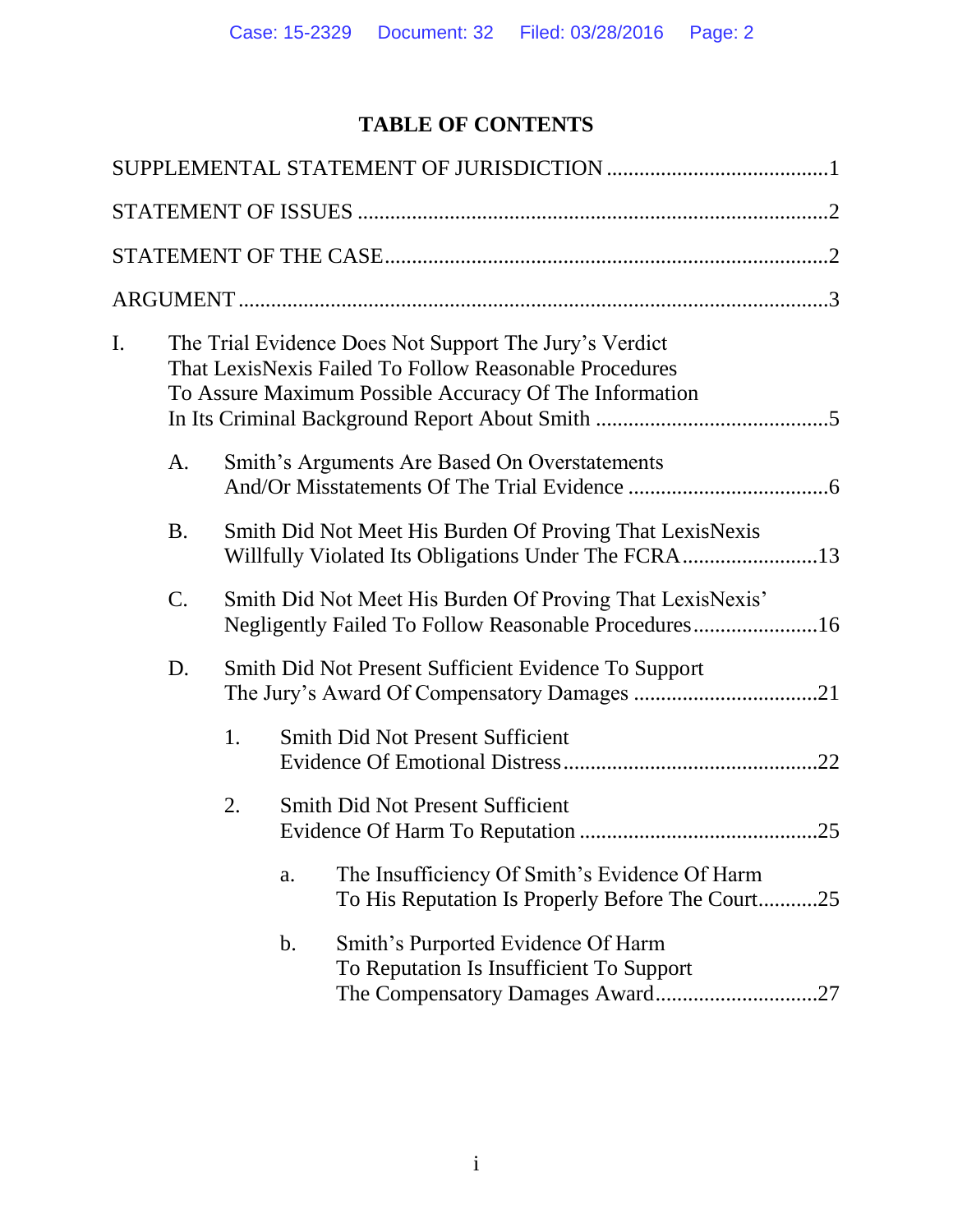| II.  | The Punitive Damages Award Is Excessive And Should Be Reduced31 |                                                                                                                    |  |
|------|-----------------------------------------------------------------|--------------------------------------------------------------------------------------------------------------------|--|
|      | A.                                                              |                                                                                                                    |  |
|      | B.                                                              | The Disparity Between The Actual Harm Suffered By Smith<br>And The Size Of The Punitive Damages Award Demonstrates |  |
| III. |                                                                 |                                                                                                                    |  |
| IV.  |                                                                 | The District Court Correctly Concluded That The Jury's                                                             |  |
|      |                                                                 |                                                                                                                    |  |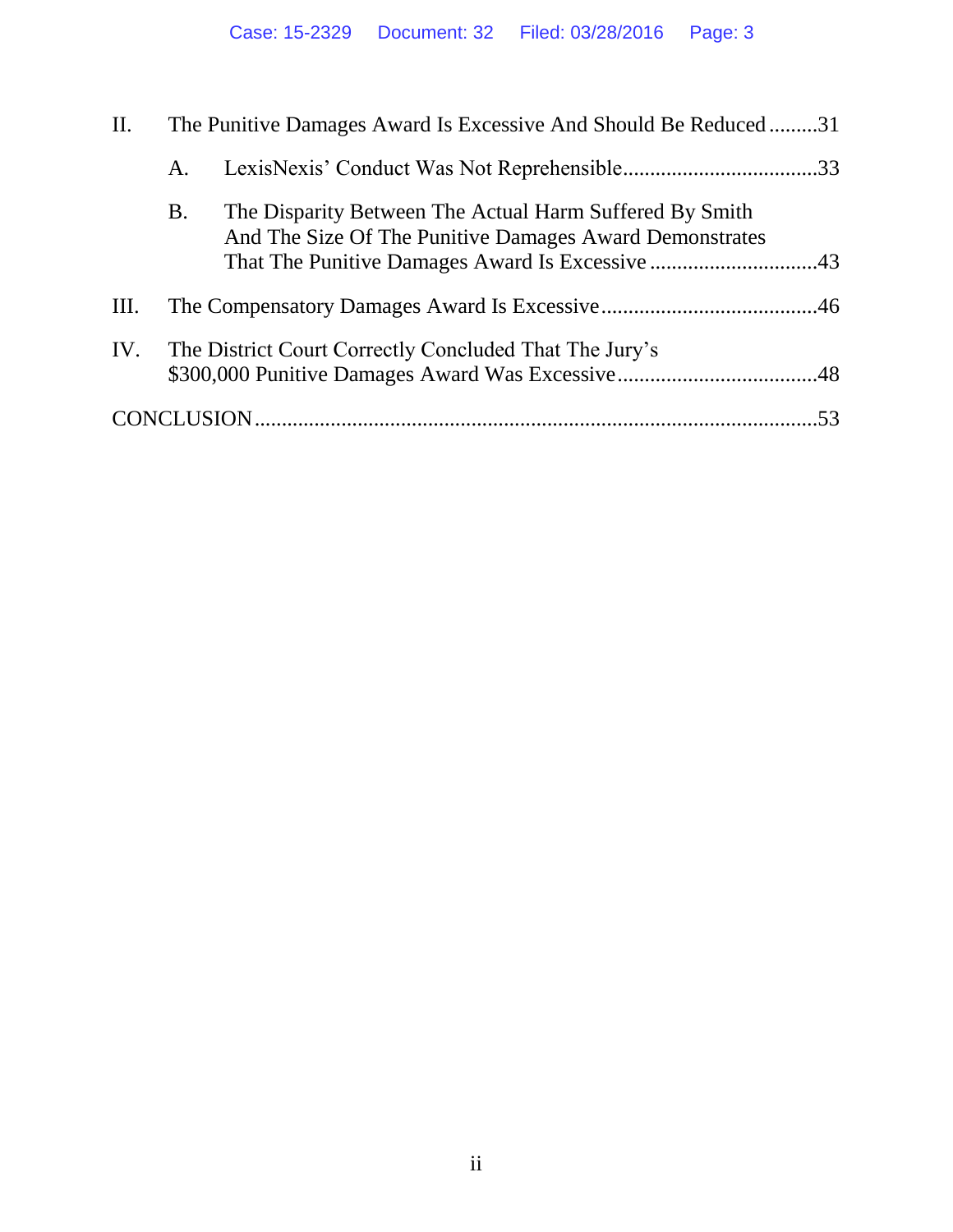# **TABLE OF AUTHORITIES**

# **Page(s)**

# **Cases**

| Abner v. Kan. City S. R.R.,                                         |
|---------------------------------------------------------------------|
| Armstrong v. Shirvell,                                              |
| Arnold v. Wilder,                                                   |
| Bach v. First Union Nat'l Bank,                                     |
| Bach v. First Union Nat'l Bank,                                     |
| Bagby v. Experian Info. Solutions, Inc.,                            |
| BMW of N. Am. v. Gore,                                              |
| Boris v. Choicepoint Servs.,                                        |
| Catherine Taylor v. Equifax Info. Servs. LLC,                       |
| Chain v. Tropodyne Corp.,<br>Nos. 99-6268, 99-6269, 2000 WL 1888719 |
| Childress v. Experian Info. Solutions, Inc.,                        |
| Cortez v. Trans Union, LLC,                                         |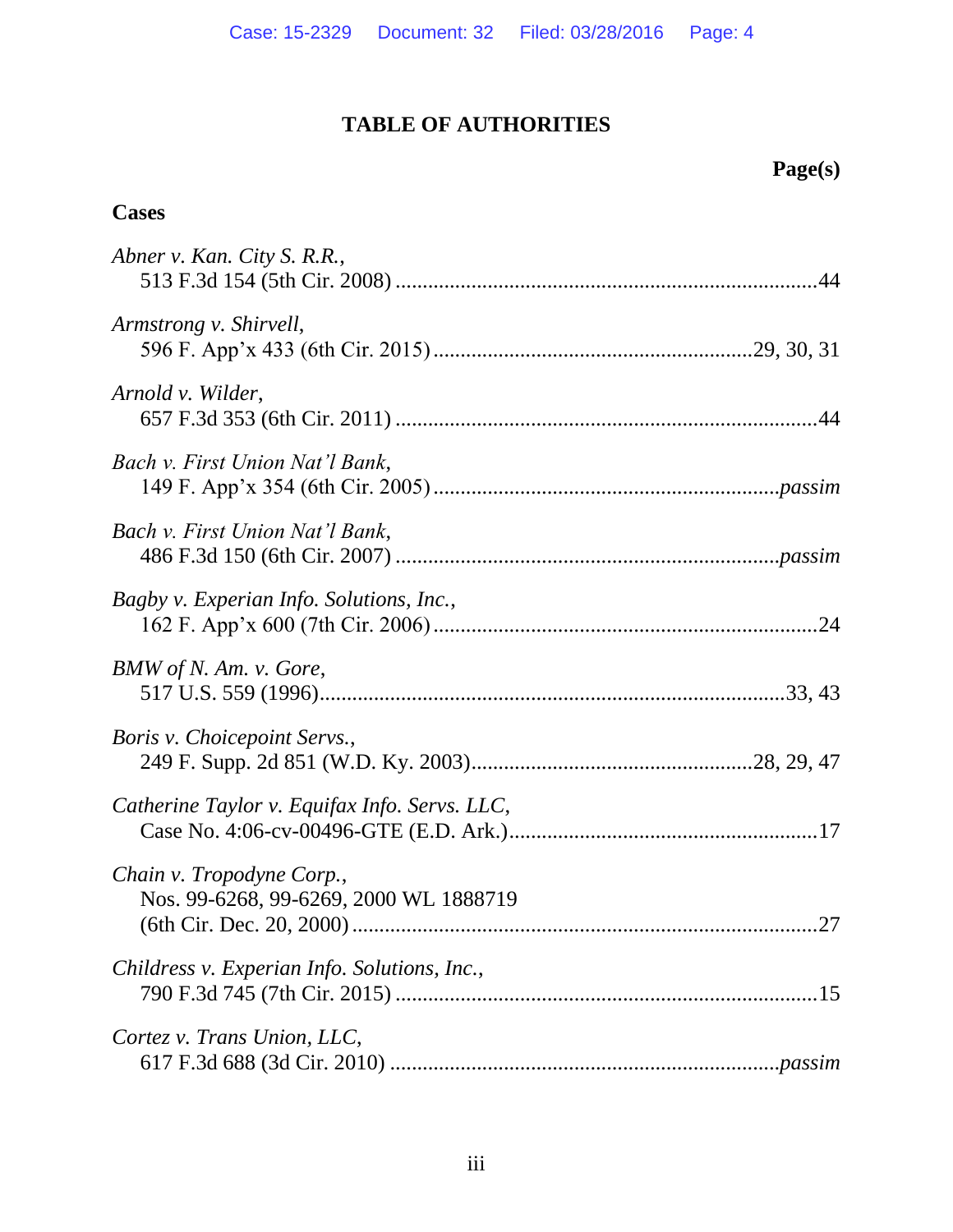| Dalton v. Capital Ass'n. Indus., Inc.,                                                                                             |
|------------------------------------------------------------------------------------------------------------------------------------|
| Gutzwiller v. Fenik,                                                                                                               |
| Henson v. CSC Credit Servs.,                                                                                                       |
| Moore v. First Advantage Enter. Screening Corp.,<br>No. 4:12CV00792, 2013 WL 1662959                                               |
| Nelski v. Trans Union, LLC,                                                                                                        |
| Philbin v. Trans Union Corp.,                                                                                                      |
| Ruffin-Thompkins v. Experian Info. Solutions, Inc.,                                                                                |
| Safeco Ins. Co. of Am. v. Burr,                                                                                                    |
| Sarver v. Experian Info. Solutions,                                                                                                |
| Saunders v. Equifax Info. Servs.,<br>469 F. Supp. 2d 343 (E.D. Va. 2007),<br>aff'd, Saunders v. Branch Banking & Trust Co. of Va., |
| Sloane v. Equifax Info. Servs., LLC,                                                                                               |
| Smith v. E-Backgroundchecks.com, Inc.,                                                                                             |
| Stark v. Sandberg, Phoenix & von Gontard, P.C.,                                                                                    |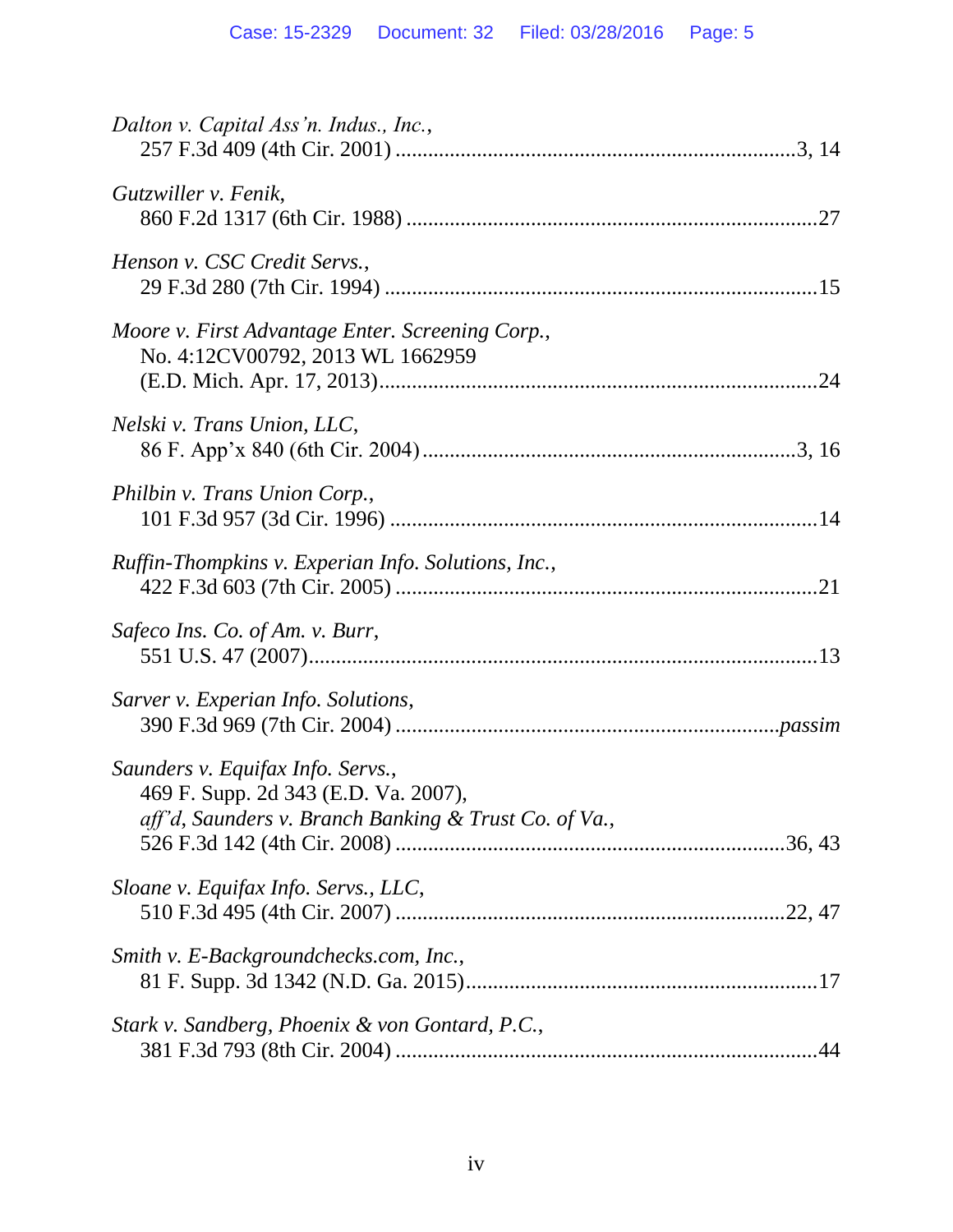| State Farm Mut. Auto. Ins. Co. v. Campbell, |  |
|---------------------------------------------|--|
| Sykes v. Anderson,                          |  |
| <b>Statutes</b>                             |  |
|                                             |  |
|                                             |  |
|                                             |  |
| <b>Other Authorities</b>                    |  |
|                                             |  |
|                                             |  |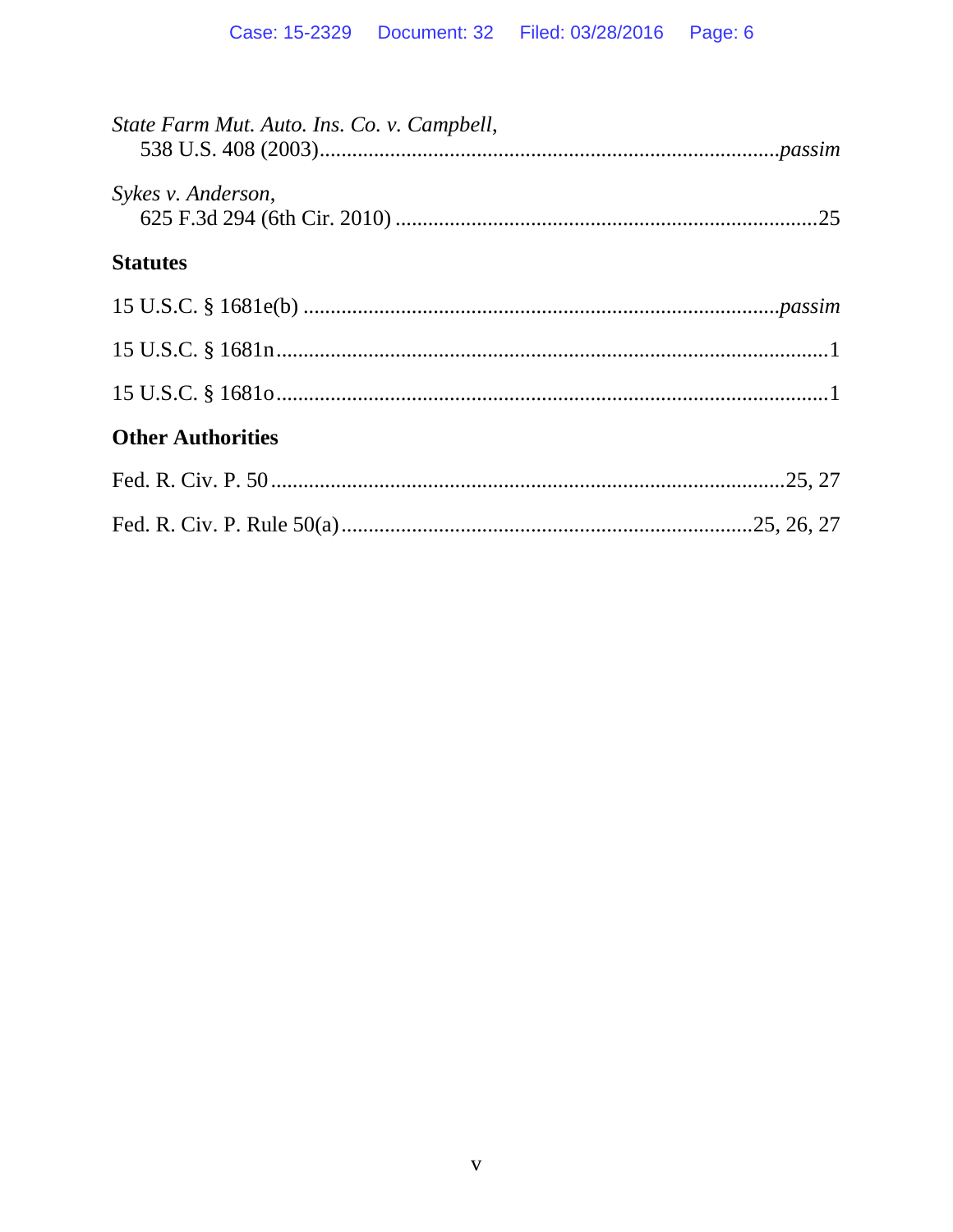#### **SUPPLEMENTAL STATEMENT OF JURISDICTION**

Defendant-Appellant/Cross-Appellee LexisNexis Screening Solutions, Inc. ("LexisNexis") agrees with Plaintiff-Appellee/Cross-Appellant David Alan Smith's ("Smith") that this Court has jurisdiction to address LexisNexis' Appeal and Smith's Cross-Appeal, and incorporates by reference the Statement of Jurisdiction set forth in LexisNexis' First Brief.

<span id="page-6-2"></span><span id="page-6-1"></span><span id="page-6-0"></span>Based on District Court proceedings subsequent to the filing of LexisNexis' First Brief, LexisNexis supplements the Statement of Jurisdiction in its First Brief as follows: On January 21, 2016, the District Court entered a Final Order Regarding Attorney Fees and Costs. (Final Order, RE 79, PageID ##1558-1563). On February 19, 2016, the District Court entered an Order of Judgment in favor of Smith "in the amount of \$75,000, for damages related to a negligent violation of 15 U.S.C. [§] 1681e(b)"; "in the amount of \$150,000, for punitive damages related to a willful violation of 15 U.S.C.  $\lceil \xi \rceil$  1681e(b)"; and "in the amount of \$161,994.87, for attorney fees and costs pursuant to 15 U.S.C. [§] 1681n and 15 U.S.C. [§] 1681o." (Order of Judgment, RE 80, PageID ## 1564-1565).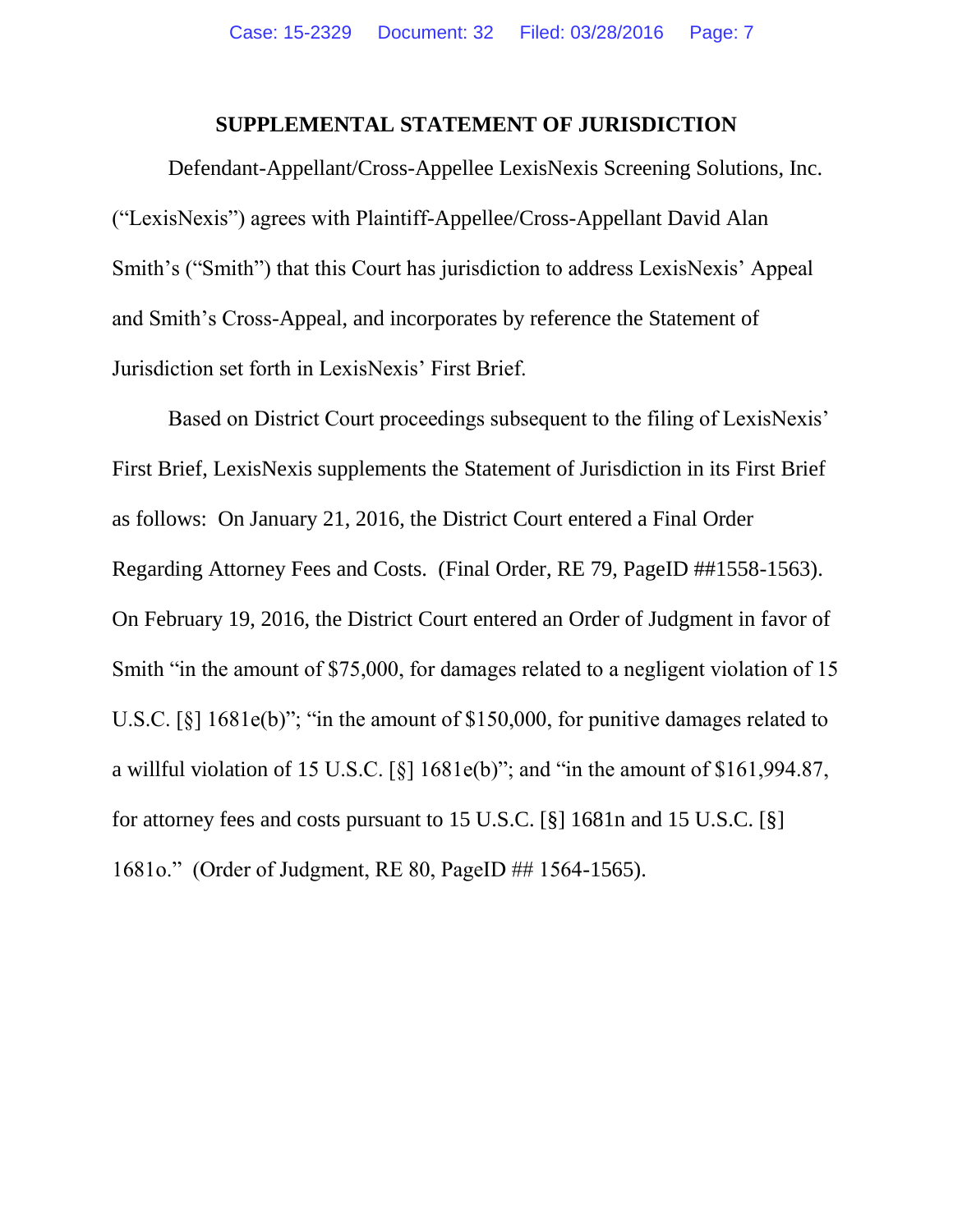## **STATEMENT OF ISSUES**

1. With respect to LexisNexis' Appeal, LexisNexis incorporates by reference the Statement of Issues in its First Brief.

2. With respect to Smith's Cross-Appeal, whether the District Court properly granted in part LexisNexis' motion for a new trial and/or remittitur, finding that the jury's punitive damages award of \$300,000 was excessive and ordering that the punitive damages award be reduced.

# **STATEMENT OF THE CASE**

LexisNexis incorporates the Statement of the Case in its First Brief.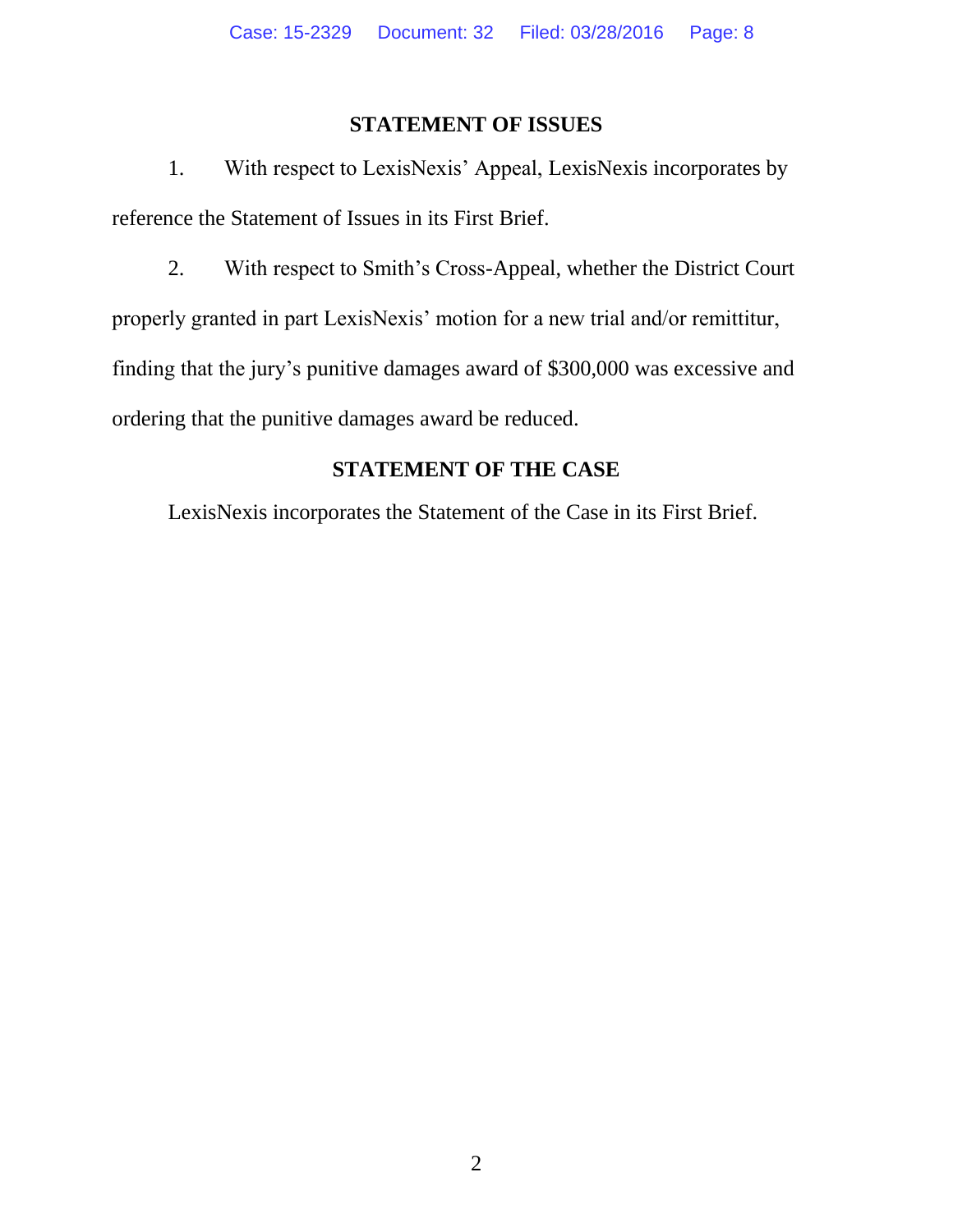#### <span id="page-8-2"></span><span id="page-8-1"></span>**ARGUMENT**

Section 1681e(b) of the Fair Credit Reporting Act ("FCRA") leaves much unanswered, in large part due to the absence of any definition for the terms "reasonable procedures" and "maximum possible accuracy." Attempting to fill some of this vacuum, courts have held — uniformly — that  $§$  1681e(b) is not a strict liability statute.<sup>1</sup> See, e.g., *Nelski v. Trans Union, LLC*, 86 F. App'x 840, 844 (6th Cir. 2004) ("Although a showing of inaccuracy is an essential element of a claim under § 1681e(b), the FCRA does not impose strict liability for incorrect information appearing on an agency's credit reports."); *Sarver v. Experian Info. Solutions*, 390 F.3d 969, 971 (7th Cir. 2004) ("FCRA is not a strict liability statute."); *Dalton v. Capital Ass'n. Indus., Inc.*, 257 F.3d 409, 417 (4th Cir. 2001) ("FCRA does not impose strict liability on [CRAs] for inaccuracies in reporting."). Courts also have held that § 1681e(b) does not require a consumer reporting agency ("CRA") to examine a report for anomalous information and, if such information is found, to conduct an investigation. *Sarver*, 390 F.3d at 972 (a requirement "that each computer-generated report be examined for anomalous information and, if it is found, an investigation be launched," would *not* "be

<span id="page-8-0"></span> $\mathbf{1}$ Despite courts uniformly holding that the FCRA is not a strict liability statute, the Amicus Brief submitted by the Electronic Privacy Information Center (EPIC) expressly argues that "[CRAs] should be strictly liable" for "inaccurate or erroneous consumer reports." (EPIC Amicus Br. 15-20). Such an argument is not supported by the FCRA generally, and § 1681e(b) specifically, and has been rejected by courts.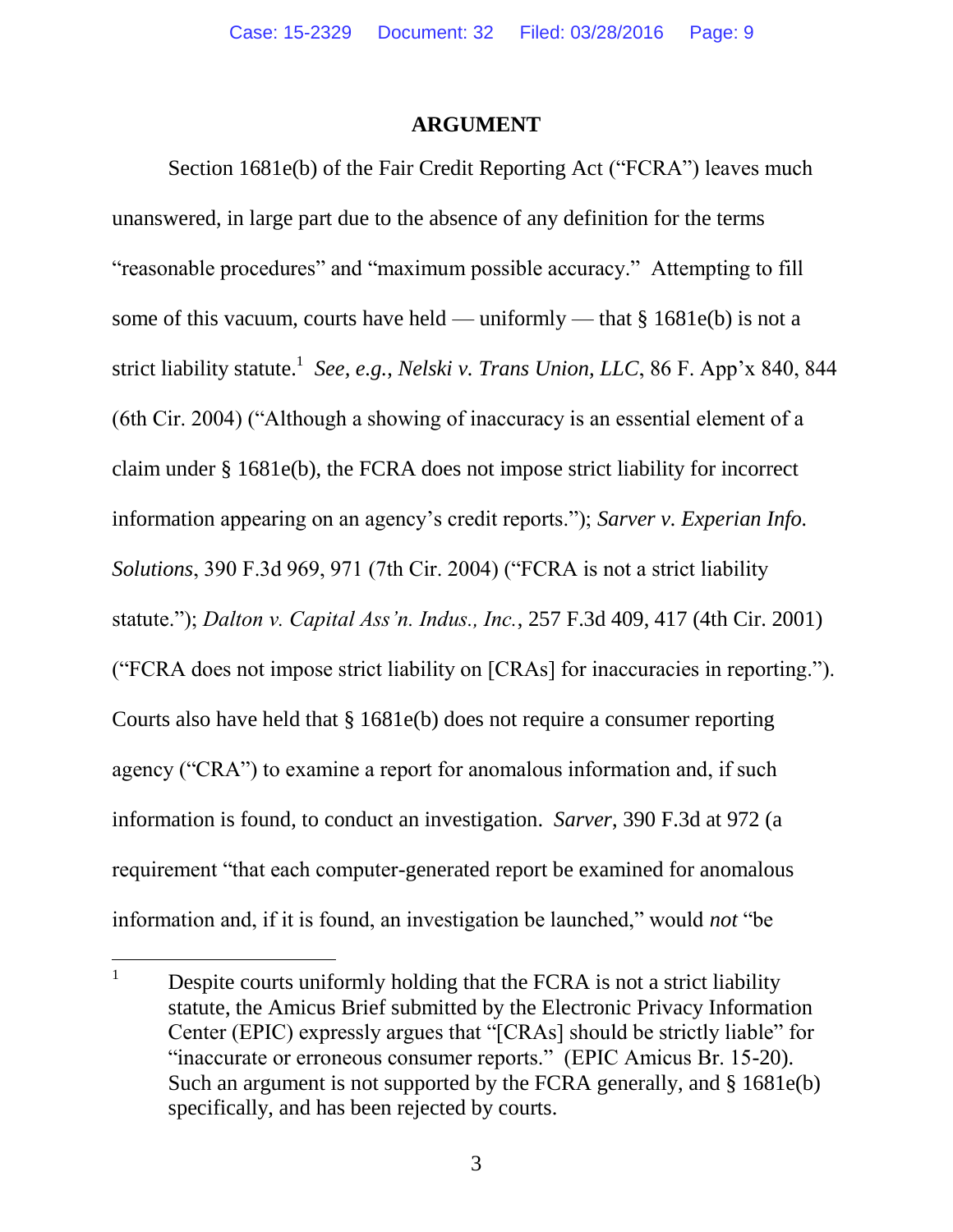reasonable given the enormous volume of information [a CRA] processes daily"). Smith's arguments conflict with these governing legal principles and place all CRAs in peril for liability for any conceivable or remotely possible error in a criminal record or credit history report.

The critical uncontroverted trial evidence in this case is that: (a) LexisNexis provided criminal record information for "David Smith" with a specific birth date, as requested by its customer<sup>2</sup>; and (b) LexisNexis had no prior case where an inaccurate criminal report was caused by a middle name not being required in the information provided by a customer.

Smith's arguments are a *post hoc* explanation of how LexisNexis could have avoided David Oscar Smith's criminal record appearing on the report. However, the reasonableness of a CRA's procedures must be determined at the time the report is prepared, not through the benefit of hindsight. Further, Smith's arguments that: (a) the CRA must search, electronically and physically, all criminal record sources, and (b) undertake an investigation of any anomalous information that a search produces, will make criminal and credit record reports cost-prohibitive. Smith's arguments equate to a strict liability interpretation and

 $\overline{c}$ <sup>2</sup> Great Lakes contracted with LexisNexis to provide a criminal background report and asked that LexisNexis provide criminal records for "David Smith" with a date of birth of March 12, 1965, and a Social Security number (court records, however, did not include Social Security number). The report that LexisNexis provided to Great Lakes contained information precisely including those name and date of birth identifiers.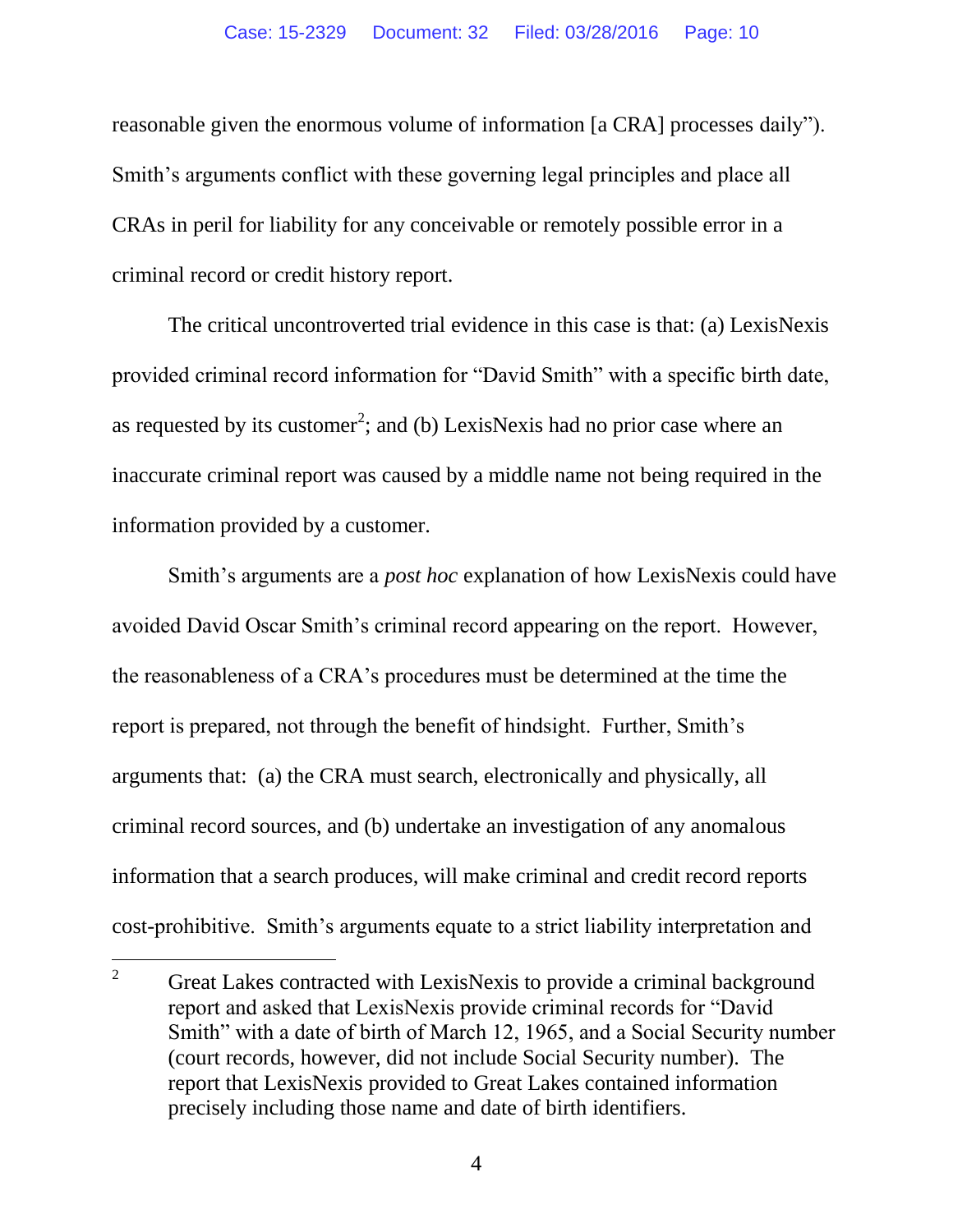application of § 1681e(b) because they eliminate the element of reasonableness.

Indeed, that Smith is arguing for strict liability is confirmed by his statement that

what "caused [LexisNexis] to misattribute the information is irrelevant." (Second

Br. 46 n.7).

LexisNexis followed reasonable procedures to assure maximum possible accuracy. For that reason, the verdict and the District Court's conclusion that the verdict was supported by sufficient evidence are wrong as a matter of law.

# **I. The Trial Evidence Does Not Support The Jury's Verdict That LexisNexis Failed To Follow Reasonable Procedures To Assure Maximum Possible Accuracy Of The Information In Its Criminal Background Report About Smith**

Smith incorrectly argues that "the reasonableness of a company's procedures presents factual questions not suitable for judgment as a matter of law." (Second Br. 13). To the contrary — and as one of the cases Smith cites makes clear where the record evidence establishes that the reasonableness of the procedures is beyond question, it should be decided as a matter of law. *Sarver*, 390 F.3d at 971 (holding "as a matter of law [that] there is nothing in this record to show that [the CRA's] procedures are unreasonable"). Because Smith failed to meet his burden of proving that LexisNexis negligently or willfully failed to follow reasonable procedures, judgment as a matter of law is appropriate.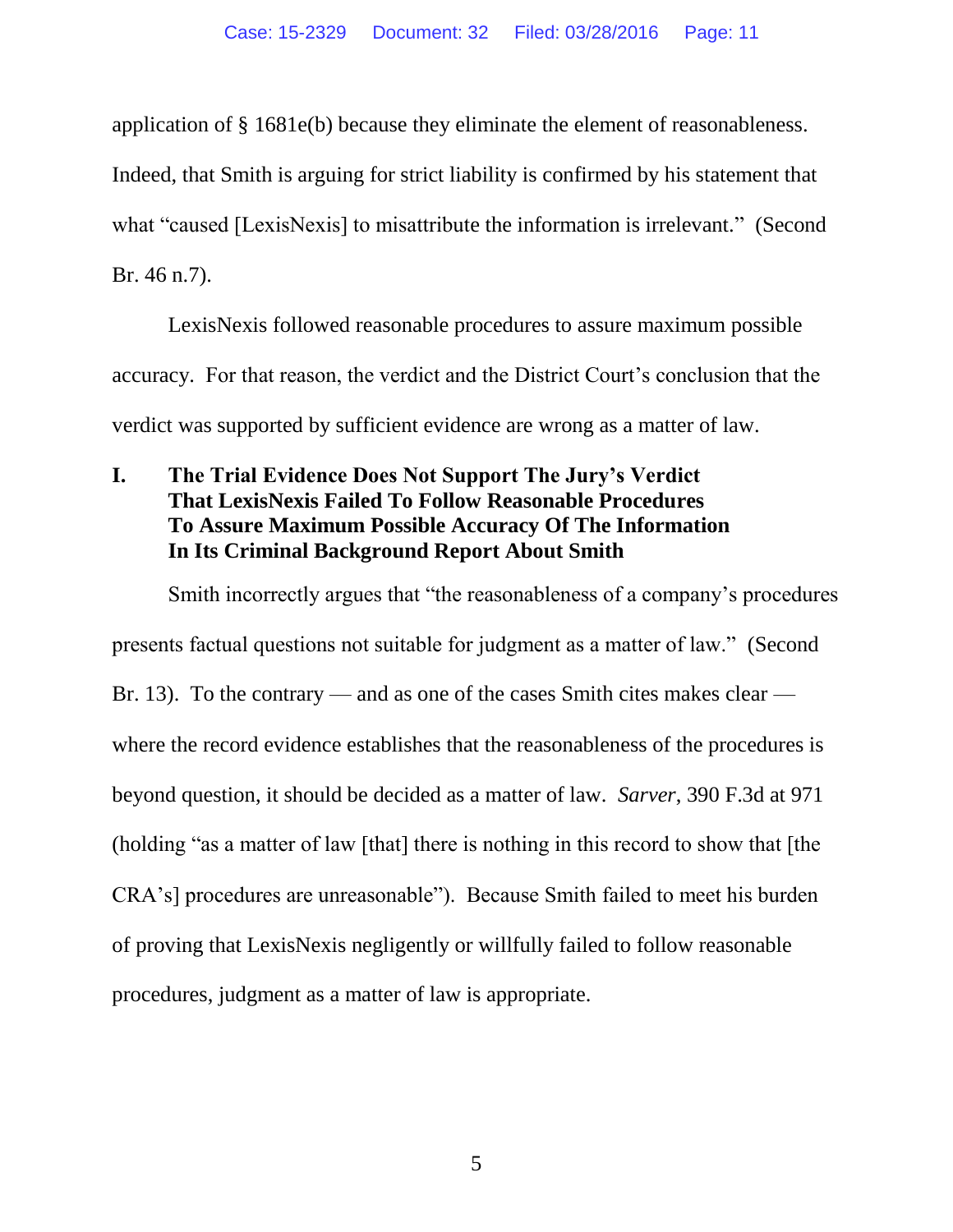# **A. Smith's Arguments Are Based On Overstatements And/Or Misstatements Of The Trial Evidence**

The uncontroverted trial evidence in this case establishes that:

- (1) LexisNexis knew of its obligations under the FCRA (Tr., RE 48, PageID # 736);
- (2) LexisNexis had procedures in place to ensure FCRA compliance, including maximum possible accuracy of the information in its criminal background reports (Tr., RE 48, PageID ## 752-54, 774-76, 815, 850-51);
- (3) The procedures LexisNexis used for running and reviewing criminal background reports, including reporting records that match first name, last name, and date of birth, met or exceeded industry standards for matching and reporting criminal records (Tr., RE 48, PageID ## 861- 63);
- (4) LexisNexis conducted internal studies to ensure its procedures resulted in the maximum possible accuracy of its reports (Tr., RE 48, PageID ## 855-56); and
- (5) LexisNexis' procedures assured maximum possible accuracy in that they resulted in a dispute rate of only 0.2% for all criminal background reports, meaning that 99.8% of LexisNexis' criminal background reports never were even disputed<sup>3</sup> (Tr., RE 48, PageID ## 856-57; Tr., RE 49, PageID # 921).

A. That would be fair, yes.

. . .

 $\overline{a}$ 3 Smith's statement that LexisNexis "admitted at trial" that the 0.2% dispute rate "does not demonstrate that [LexisNexis] has a high accuracy rate" (Second Br. 17) is an overstatement unsupported by the trial evidence. The testimony Smith cites (Tr., RE 48, PageID # 871) is:

Q. But the lack of dispute simply doesn't tell us whether someone knew or didn't know how to dispute, we just know that there was a lack of dispute?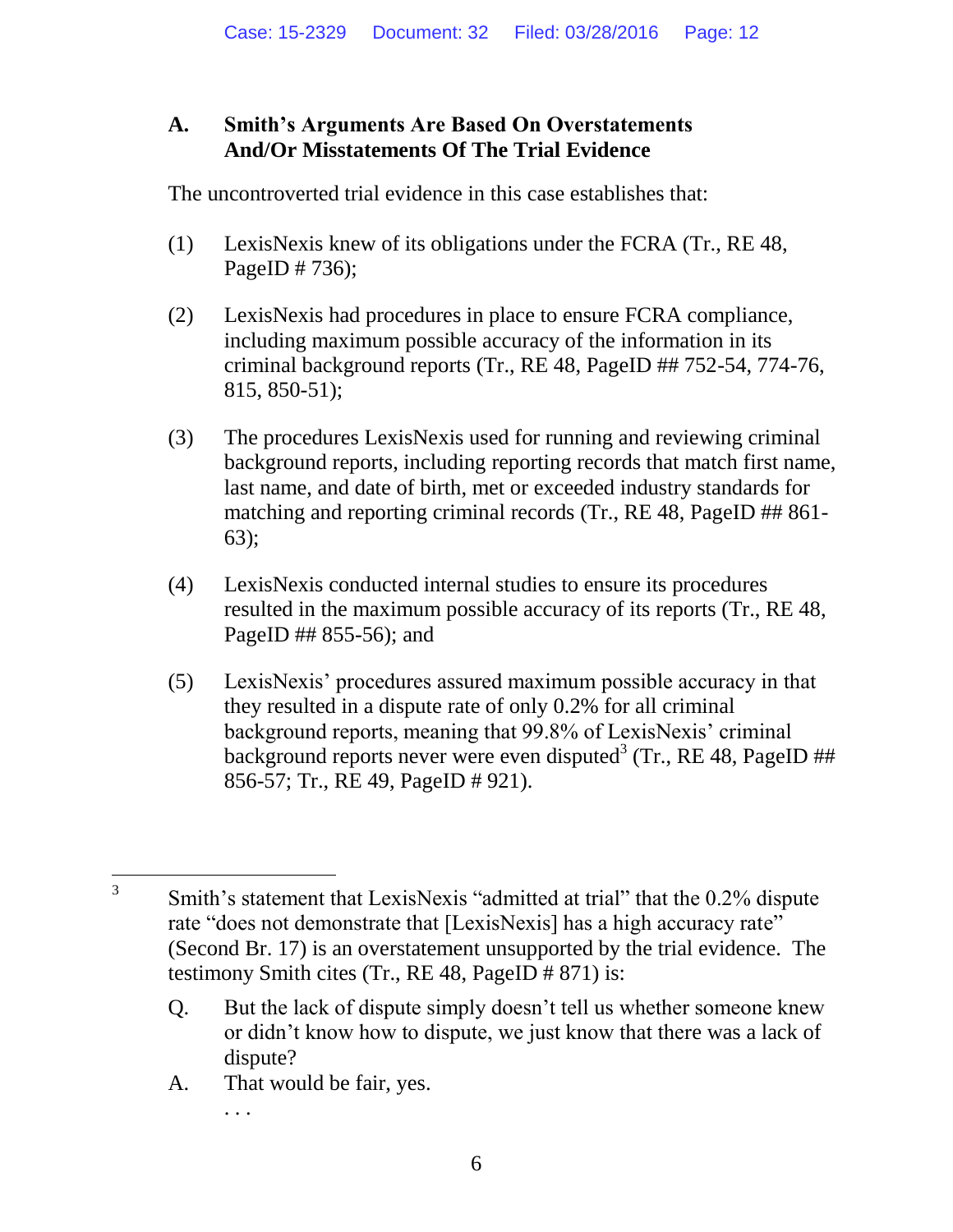(First Br. 25-26).

 $\overline{a}$ 

Significantly, there is *no trial evidence* that LexisNexis' procedure of requesting, but not requiring, a middle name *ever* resulted in an inaccurate criminal background report prior to Smith's report. (First Br. 26, 32). Indeed, Smith has not — and cannot — identify a prior instance of a problem *caused by* a failure to require a middle name or by not performing a comparative analysis between credit information and criminal record information.

Instead, Smith claims that LexisNexis' "assertion . . . is disingenuous and contradicted by the trial record." (Second Br. 18). Smith repeatedly — and wrongly — argues that he "presented evidence" that LexisNexis had "substantial" and "robust notice" of the "exact inaccuracy at issue in this case" — *i.e.*, an inaccuracy "stemming from failure to use all available personal identifying information." (Second Br. 8, 17-18, 20, 33, 45-46). In doing so, Smith comingles unrelated statistics and generally misstates the trial evidence. Accordingly, his repeated unsupported argument that LexisNexis had "notice" of the "exact inaccuracy at issue in this case" is wrong.

For example, Smith argues that "the 20,000 disputes per year that [LexisNexis] stipulated to . . . show that [LexisNexis] is on notice that its reports

<sup>[</sup>B]ut I'd like to think that if we produced the report on a consumer that contained inaccurate information, they would make us aware of that.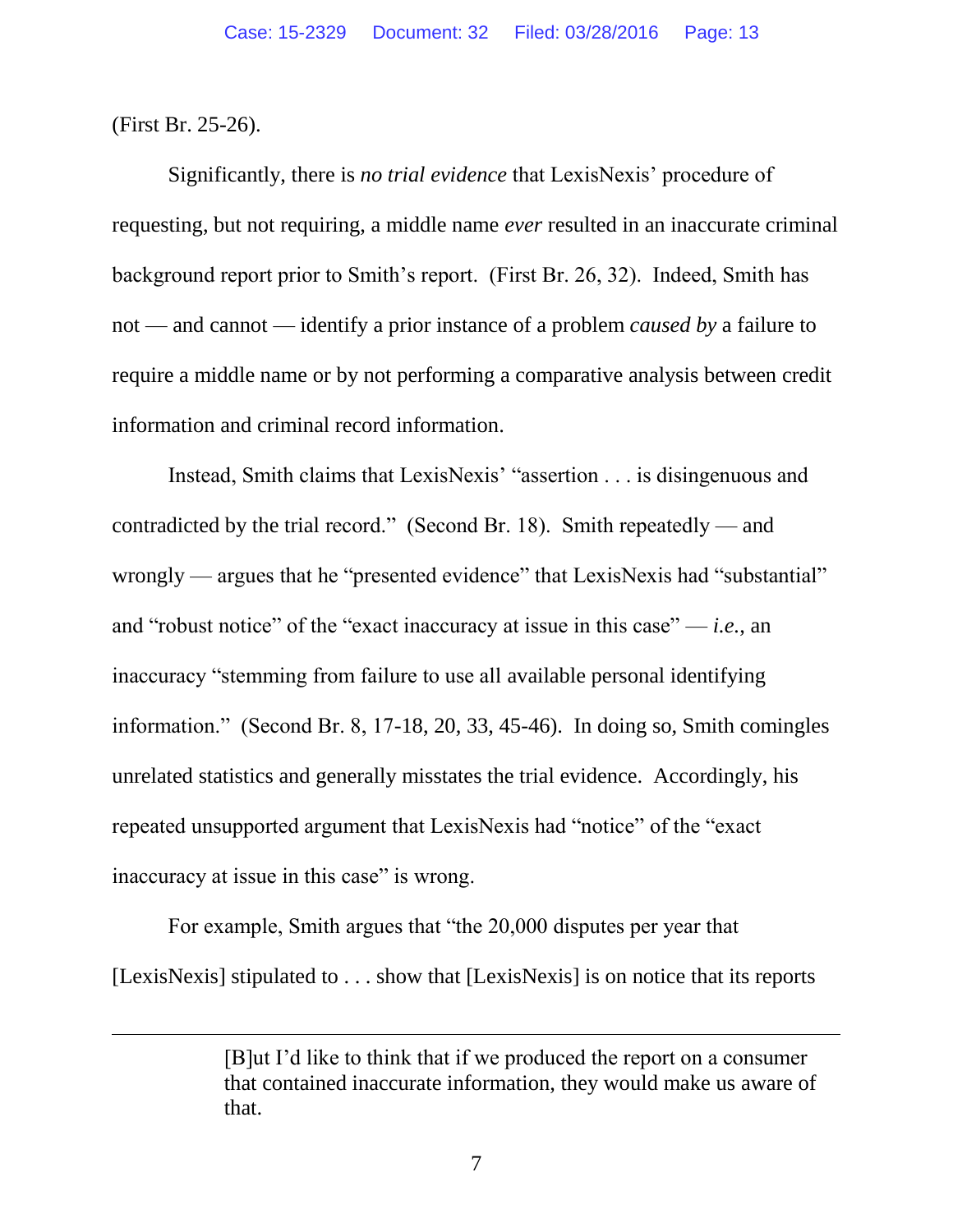contain inaccuracies stemming from failure to use all available personal identifying

information to match consumers to information on a consumer report." (Second

Br. 17-18). Contrary to Smith's assertion, the actual trial evidence is:

- In 2012 the year LexisNexis prepared Smith's criminal background report — LexisNexis sold approximately 10 million criminal background reports and had a dispute rate of only 0.2%, meaning that in 2012, there would have been approximately 20,000 disputes. (Tr., RE 48, PageID ## 731-732, 856-857; Tr., RE 49, PageID # 921).
- The 20,000 disputes cover *any and all* possible reasons that a consumer may dispute a criminal background report (*e.g.* that a criminal record was reported as a felony when it was actually a misdemeanor or that a criminal record should not have been included because it occurred beyond the reportable time allowed under state law) and are *not* limited to disputes alleging that another person's criminal record (with the same first name, last name, and date of birth) was placed on the consumer's report. (Tr., RE 48, PageID ## 856).
- The fact that a criminal background report is disputed *does not* mean that the dispute was meritorious or that there was anything inaccurate in the report. (Tr., RE 48, PageID # 857).

Likewise, Smith asks the Court to conclude that LexisNexis' procedures

were unreasonable because there were "nearly eight hundred [disputes] in only four states" in which LexisNexis responded by removing a criminal record from a criminal background report. (Second Br. 45-46). Smith claims that "[e]ach of these cases is not merely a dispute, which may or may not be meritorious" but that "[t]hese cases represent an admission by [LexisNexis] that its reporting was inaccurate and *had to be corrected* hundreds of times because it misattributed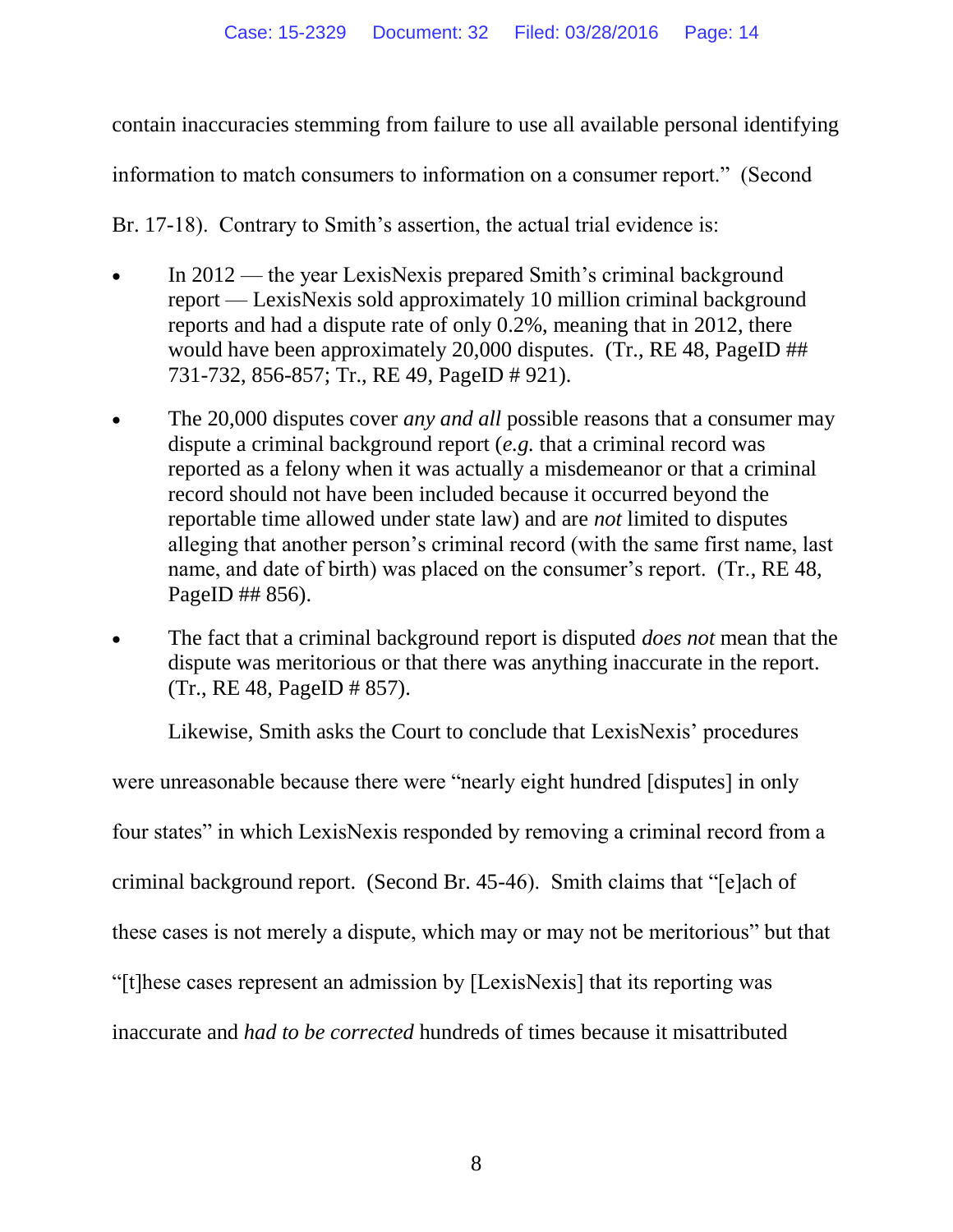criminal records on a disputing consumer's report." (Second Br. 45-46). Contrary

to Smith's assertion, the actual trial evidence is:

- During an approximate five-year period from 2009 to 2014, LexisNexis prepared approximately 24 million criminal background reports nationally. (Tr., RE 48, PageID ## 764-769, 797-798; Trial Exs. 10-13, App. ## 046- 071).
- During that time period, there were approximately 768 "mixed file" disputes, meaning a consumer claimed that LexisNexis created a report that contained a criminal record which pertained to another person, in Michigan, Virginia, Georgia, and Texas, where LexisNexis responded by removing the record from the report. (Tr., RE 48, PageID ## 764-769; Trial Exs. 10-13, App. ## 046-071).
- Extrapolating these numbers nationwide for the same five-year time period means that there would have been approximately 9,600 "mixed file" disputes where LexisNexis responded by removing the record from the criminal background report, or 0.04% of the 24 million reports prepared.
- The fact that a criminal background report is disputed *does not* mean that the dispute was meritorious or that there was anything inaccurate in the report. (Tr., RE 48, PageID # 857). There is no trial evidence *why* LexisNexis responded by removing the record in the 768 "mixed file" disputes and there is no evidence that LexisNexis removed the record because of some inaccuracy. (Tr., RE 48, PageID ## 798-799). For example, if LexisNexis is unable to reach a conclusion as to the accuracy of the disputed criminal record within 30 days of the dispute, LexisNexis is required under the FCRA to remove the criminal record. (Tr., RE 48, PageID ## 800-802).
- There is no trial evidence that any of these "mixed file" disputes were caused by LexisNexis' procedure of requesting, but not requiring, a middle name, or by LexisNexis not performing a comparative analysis between credit information and criminal record information within the criminal background report.

Smith's misstatement of the trial evidence is not limited to his claim that

LexisNexis had "notice" of the alleged unreasonable procedures in this case. In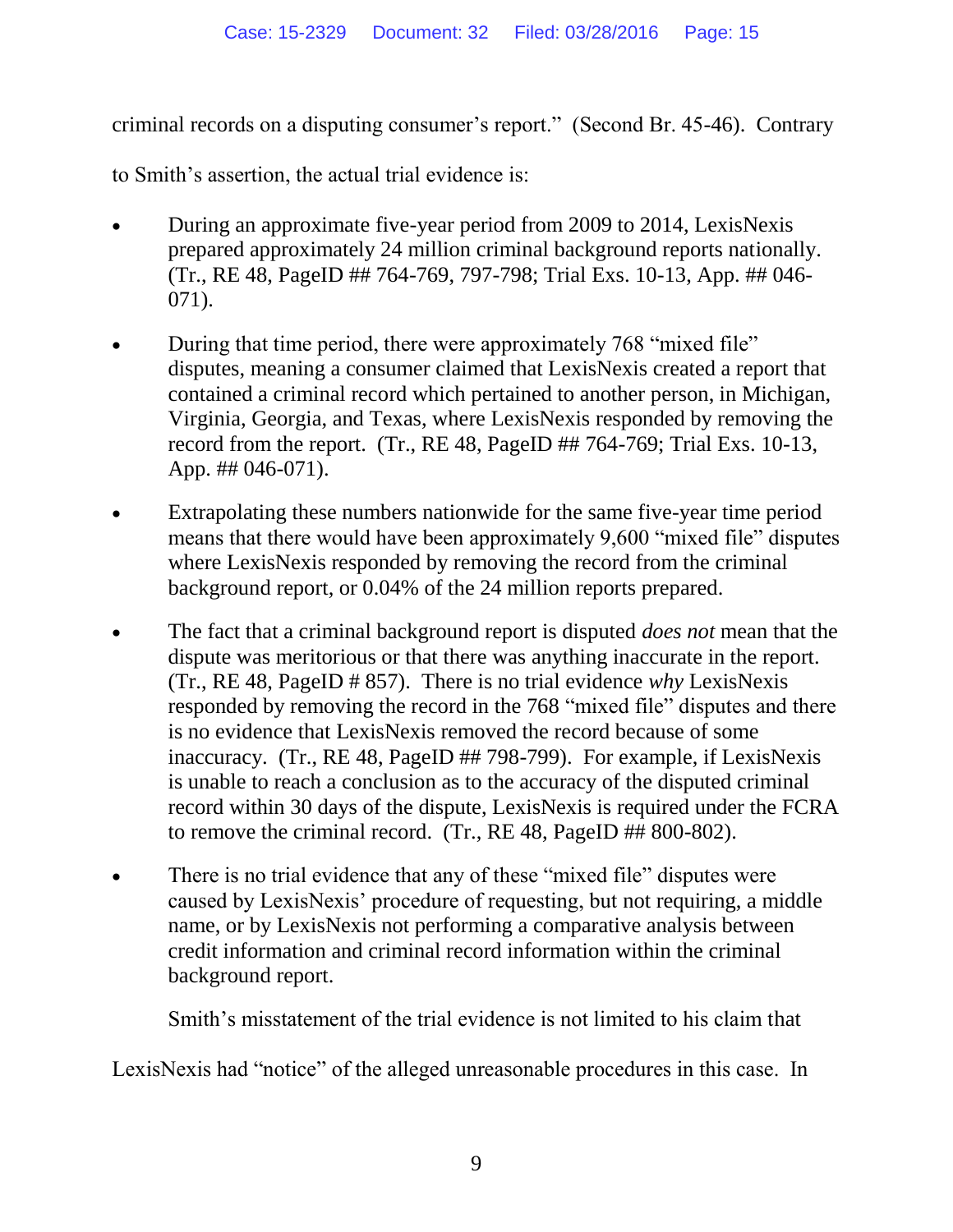addition, Smith argues that LexisNexis' procedures were unreasonable because "it

is [LexisNexis'] practice never to use social security numbers to search its

[national criminal database]" "even though social security numbers are sometimes

linked with particular crimes housed in that database" and that LexisNexis "did not

use Smith's . . . social security number" in this case. (Second Br. 4, 15, 34, 37,

45). Contrary to Smith's assertion, the actual trial evidence is:

- LexisNexis does not require a Social Security number to run a criminal background check by searching its national criminal database because Social Security numbers rarely are included in criminal records; however, LexisNexis does request that the employer provide a Social Security number. (Tr., RE 48, PageID ## 774, 815-16).
- If the employer provides a Social Security number, LexisNexis "will certainly use" the Social Security number in "the search against the [national criminal] database." (Tr., RE 48, PageID ## 815-816).
- LexisNexis *did* use Smith's Social Security number when searching the national criminal database, but because the criminal records in LexisNexis' database from Bay County, Florida Circuit and County Courts and the Florida Department of Corrections did not contain Social Security number information, LexisNexis could not exclude the criminal records as a match based on Smith's Social Security number. (Tr., RE 48, Page ID ## 746, 780-81, 789).

Smith claims that LexisNexis' procedures were unreasonable because

LexisNexis "failed to obtain the best public record of the crimes that it placed on

Smith's report, namely the record from the Florida Department of Law

Enforcement" and that LexisNexis "never obtains these full records." (Second Br.

3, 6, 14, 17). Contrary to Smith's assertion, the actual trial evidence is: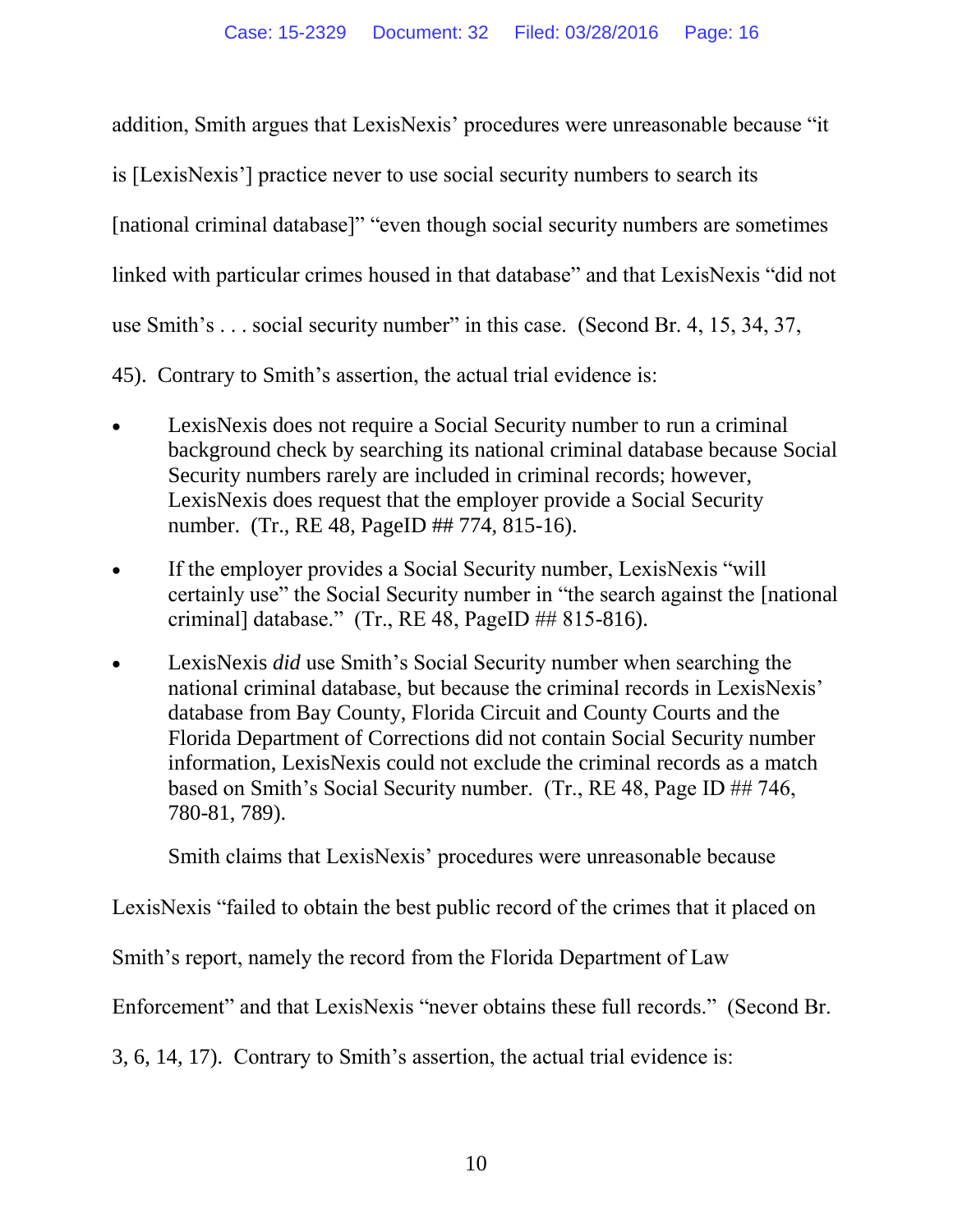- The record from the Florida Department of Law Enforcement is not a "public record"; rather, the Florida Department of Law Enforcement is a secondary source, a "repository of criminal history information." Florida Department of Law Enforcement, Criminal History Information, <https://web.fdle.state.fl.us/search/app/default?0> (last visited March 28, 2016).
- The criminal history search information from the Florida Department of Law Enforcement that Smith claims is the "best public record" specifically states that it "does not warrant that these records are comprehensive or accurate, only that this record contains all information on the subject that the Department has received." (Trial Ex. 8, App. # 039).
- Contrary to Smith's assertion, the "best public record" of a crime is the primary source — the court itself — here, the Bay County, Florida Circuit and County Courts, which LexisNexis used in preparing Smith's criminal background report.
- Counsel for Smith requested that the Florida Department of Law Enforcement run a criminal history search on David Oscar Lee Smith on or about March 18, 2014 — more than 15 months after LexisNexis prepared Smith's criminal background report. (Tr., RE 48, PageID ## 782-783; Trial Ex. 8, App. ## 037-040). There is no trial evidence as to what information may have been included in a criminal history search for David Smith born on March 12, 1965 — the search Great Lakes asked LexisNexis to perform — if conducted on or about December 12, 2012. (Tr., RE 48, PageID ## 783-84).
- LexisNexis *does* search the Florida Department of Law Enforcement for criminal records "hundreds of times each day" when "that particular search type or product is part of the package requested from a customer."<sup>4</sup> (Tr., RE 48, PageID # 785).

 $\overline{4}$ <sup>4</sup> As detailed in LexisNexis' First Brief (First Br. 6-10), LexisNexis can create a criminal background report in one of two ways — by county or by database — depending on the particular product or package purchased by the customer (*i.e.*, the employer). (Tr., RE 48, PageID ## 742, 844-47). If the employer purchases a criminal background report by database — as Great Lakes did here — LexisNexis searches its national database, which contains criminal records LexisNexis has collected by purchasing bulk data files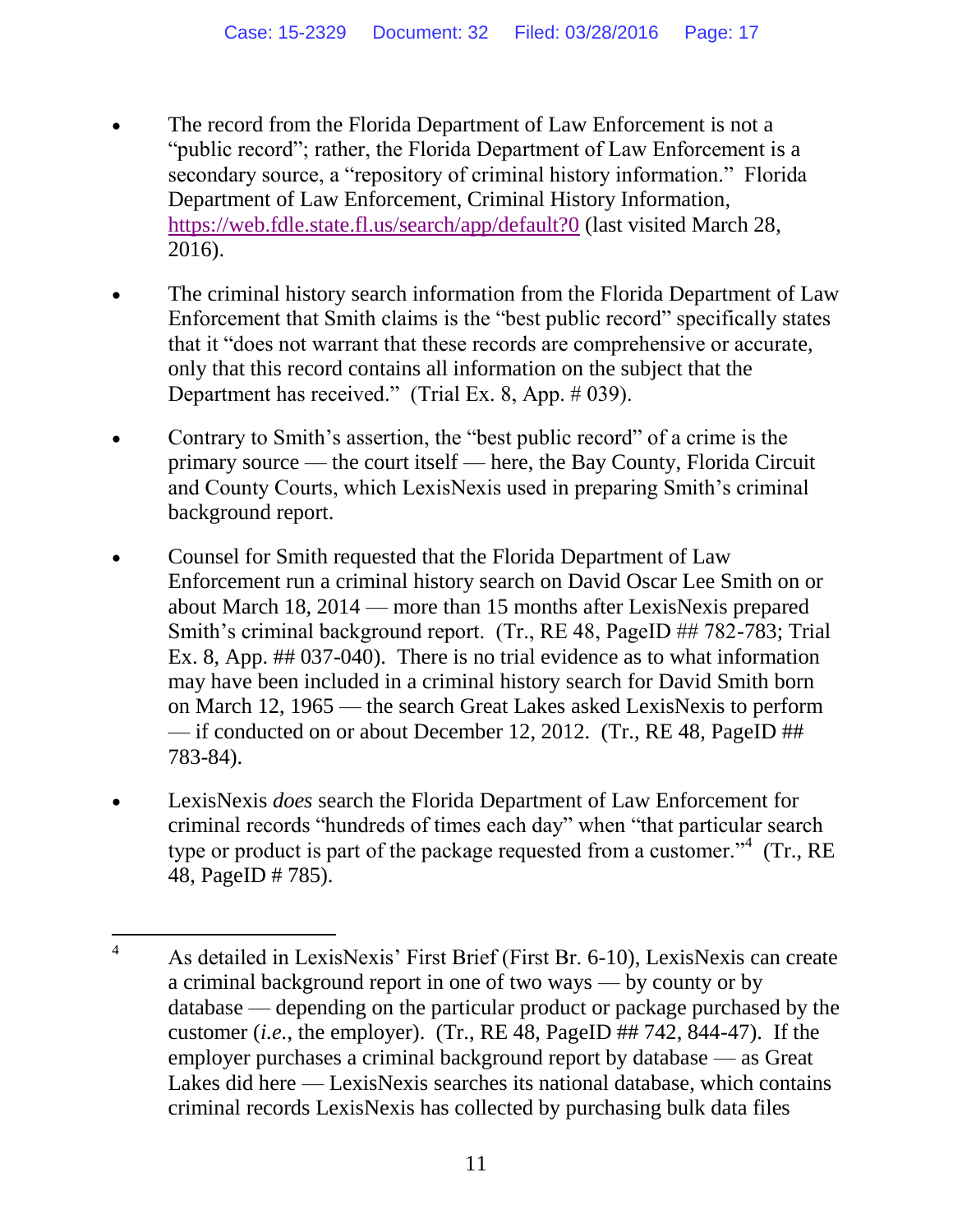Thus, unless Smith is arguing that LexisNexis' use of the national database to prepare a criminal background report is *itself* unreasonable — *i.e.* strict liability any time a CRA prepares a criminal background report by searching a national database based on raw criminal data (rather than preparing a criminal background report by county) and the report contains an inaccuracy — Smith's repeated claim that LexisNexis' procedures were unreasonable because it failed to obtain information from the Florida Department of Law Enforcement is truly a red herring.

Viewing the actual trial evidence — rather than Smith's overstatements and misstatements of the trial evidence — in a light most favorable to Smith, such evidence does not support the jury's verdict that LexisNexis failed to follow reasonable procedures.

 $\overline{a}$ 

containing raw criminal data from court systems and various government agencies, for matches between the identifiers LexisNexis has received from the employer with the information appearing in the criminal records. (Tr., RE 48, PageID ## 739-41, 777, 847). Criminal history information from the Florida Department of Law Enforcement does not appear in LexisNexis' national database because the Florida Department of Law Enforcement does not make raw criminal data available to CRAs like LexisNexis to purchase. (Tr., RE 48, PageID # 782). If, however, Great Lakes had specifically requested a criminal background report by county to include Bay County, Florida, LexisNexis would have searched the Florida Department of Law Enforcement records. (Tr., RE 48, PageID # 785). Requiring a CRA to search all criminal record sources every time it prepares a criminal background report — as argued by Smith — would be cost-prohibitive and unreasonable.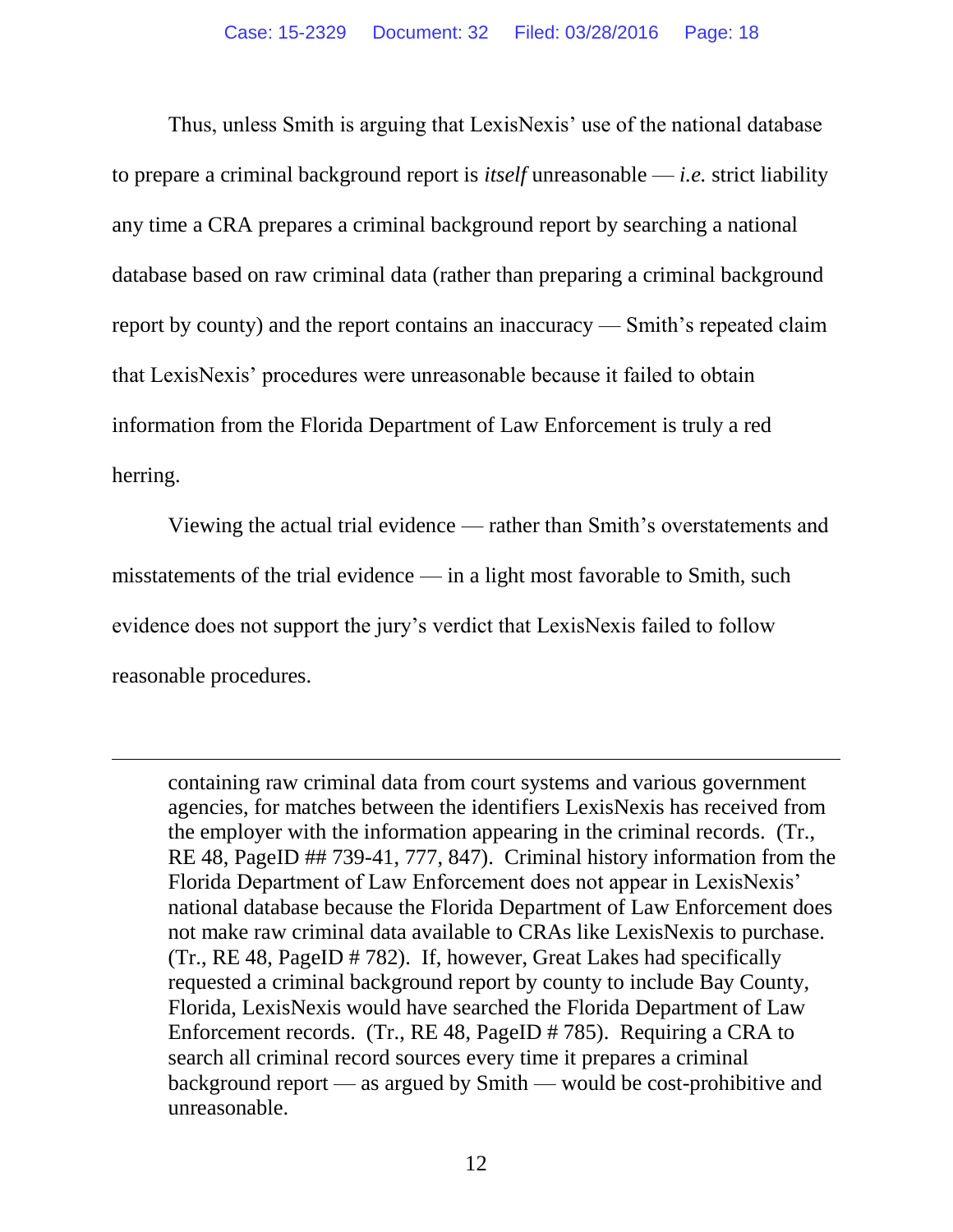### <span id="page-18-0"></span>**B. Smith Did Not Meet His Burden Of Proving That LexisNexis Willfully Violated Its Obligations Under The FCRA**

Under the United States Supreme Court's decision in *Safeco Insurance Co. of America v. Burr*, a willful violation of the FCRA occurs only where a CRA acts with "reckless disregard," which means, under an "objective standard," the CRA's actions carry "an unjustifiably high risk of harm that is either known or so obvious that it should be known." 551 U.S. 47, 60, 68-69 (2007). As LexisNexis established in its First Brief, there is no evidence of reckless disregard by LexisNexis. Indeed, there is *no trial evidence* that LexisNexis' procedure of requesting, but not requiring, a middle name or that not performing a comparative analysis between credit information and criminal record information *ever* resulted in an inaccurate criminal background report prior to Smith's report. Moreover, once LexisNexis was made aware of the potentially inaccurate information in Smith's report, it promptly investigated based on the new information it received from Smith, corrected the error, and issued a revised report. Accordingly, there is no legally defensible basis for a jury to conclude that LexisNexis' actions carried "an unjustifiably high risk of harm that is either known or so obvious that it should be known," and judgment as a matter of law is appropriate. *Id*.

Smith cites no decision finding a willful violation of the FCRA under similar circumstances. Nor does he address the decisions cited in LexisNexis' First Brief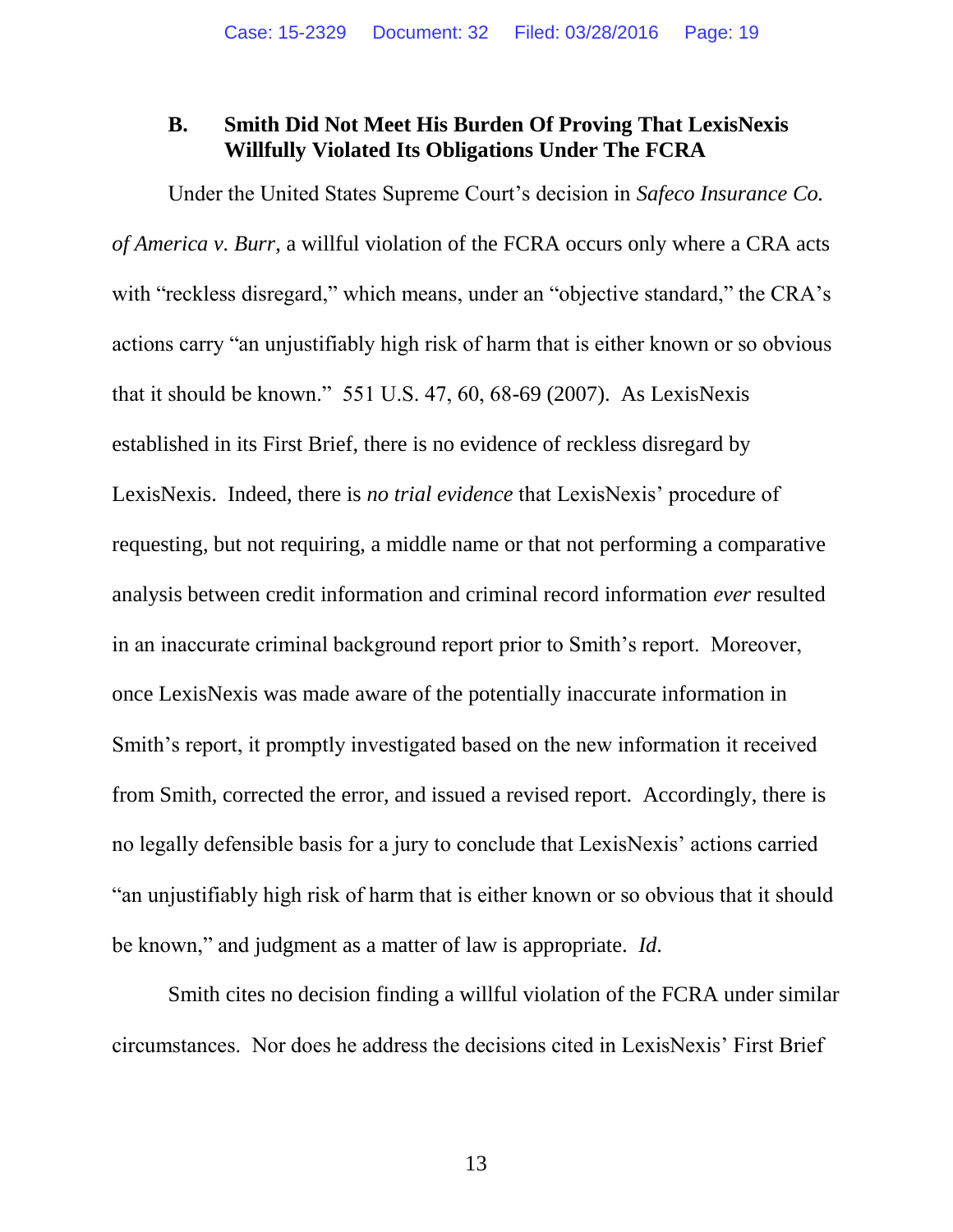holding no willful violation as a matter of law under circumstances similar to those in this case.<sup>5</sup> (First Br. 27-28, citing cases).

Instead, Smith argues that there is "sufficient evidence of a willful violation" based on LexisNexis' "intentionally-adopted practice of not requiring employers to provide consumers' middle name" and because LexisNexis "had clear evidence of a discrepancy between the Florida convictions it reported and . . . the middle name information it obtained from Equifax." (Second Br. 25-26). Smith's arguments are belied by the trial evidence and apposite case law.

<span id="page-19-0"></span>First, there is no trial evidence that LexisNexis' procedure of requesting, but not requiring, a middle name ever resulted in an inaccurate criminal background report prior to Smith's report. That fact alone means "no reasonable jury could conclude that [LexisNexis] acted willfully in violating § 1681e(b)." *Dalton,* 257 F.3d at 418 (holding as a matter of law that "no reasonable jury could conclude that [the CRA] acted willfully in violating § 1681e(b)" where it had no notice of similar mistakes and corrected its mistake shortly after the plaintiff challenged the accuracy of the report); *Philbin v. Trans Union Corp.*, 101 F.3d 957, 970 (3d Cir. 1996) (finding, as a matter of law, that plaintiff "has not produced sufficient

<span id="page-19-1"></span> $\overline{a}$ 

<sup>5</sup> Smith's argument that "willfulness is ill-suited to be determined as a matter of law" (Second Br. 24) ignores the decisions — many cited by LexisNexis in its First Brief — deciding the issue of FCRA willfulness as a matter of law. (First Br. 27-28, citing cases).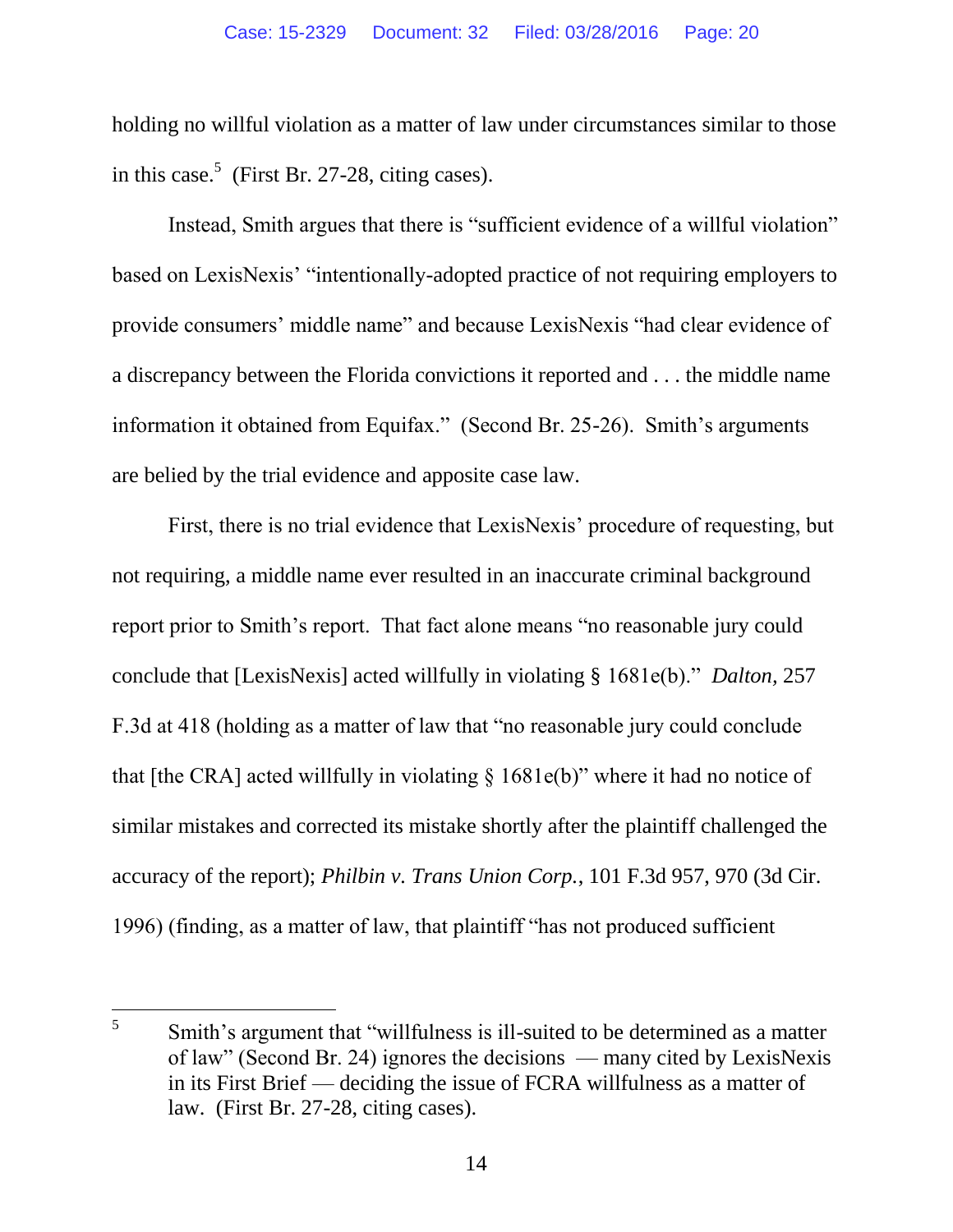evidence of willful noncompliance with § 1681e(b)" because "one instance ... falls short of evidence of a willful violation").

<span id="page-20-1"></span><span id="page-20-0"></span>Second, as to Smith's argument that LexisNexis willfully failed to follow reasonable procedures because it did not investigate and resolve the "discrepancy between the Florida convictions it reported and . . . the middle name information it obtained from Equifax," no court has required a CRA to engage in such internal investigation and analysis. To the contrary, courts have rejected Smith's argument, holding that a requirement "that each computer-generated report be examined for anomalous information and, if it is found, an investigation be launched," would *not* "be reasonable given the enormous volume of information [a CRA] processes daily." *Sarver*, 390 F.3d at 972; *see Childress v. Experian Info. Solutions, Inc.*, 790 F.3d 745, 747 (7th Cir. 2015) (requiring investigation of otherwise matching records before reporting would "put an enormous burden on the [CRA]" and "is not 'reasonable'"); *Henson v. CSC Credit Servs.*, 29 F.3d 280, 285 (7th Cir. 1994) ("Such a rule would also require credit reporting agencies to engage in background research which would substantially increase the cost of their services," costs that would, in turn, have to be passed on to their customers.). Thus, Smith did not meet his burden of proving that LexisNexis willfully violated the FCRA.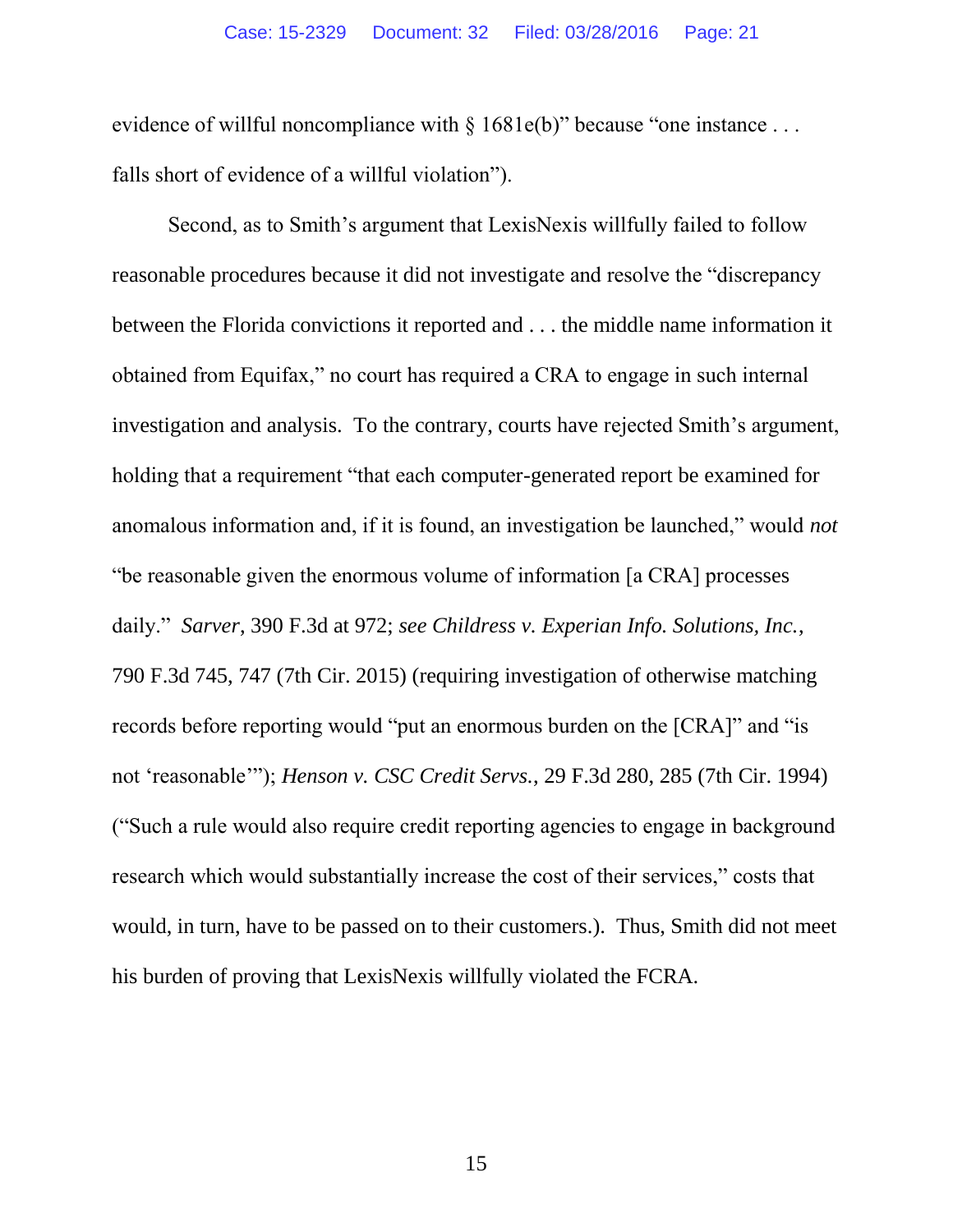#### **C. Smith Did Not Meet His Burden Of Proving That LexisNexis' Negligently Failed To Follow Reasonable Procedures**

Smith does not — and cannot — dispute that the FCRA is not a strict liability statute. Indeed, the FCRA specifically contemplates that mistakes will occur, especially given the "complexity" and "volume of information involved." *Sarver*, 390 F.3d at 972. And contrary to Smith's position, just because a mistake occurs in a criminal background report, it does not follow that the procedures used by the CRA necessarily were unreasonable — that would be strict liability. *See id.* (recognizing that "a mistake does not render the procedures unreasonable").

Similarly, Smith's *post hoc* explanation of how LexisNexis could have prevented David Oscar Smith's criminal record from appearing on David Smith's report does not mean LexisNexis' procedures were unreasonable. Rather, § 1681e(b) requires LexisNexis to exercise "reasonable care," which "is determined by reference to what a reasonably prudent person would do under the circumstances." *Nelski*, 86 F. App'x at 844. Because Smith did not present sufficient evidence to prove LexisNexis negligently failed to follow reasonable procedures, judgment as a matter of law is appropriate.

<span id="page-21-0"></span>Smith does not counter the trial evidence establishing that the procedures LexisNexis used in matching and reporting the criminal history records in Smith's report met or exceeded industry standards — *i.e.*, what other reasonably prudent CRAs do under these circumstances. (First Br. 31); *Nelski*, 86 F. App'x at 846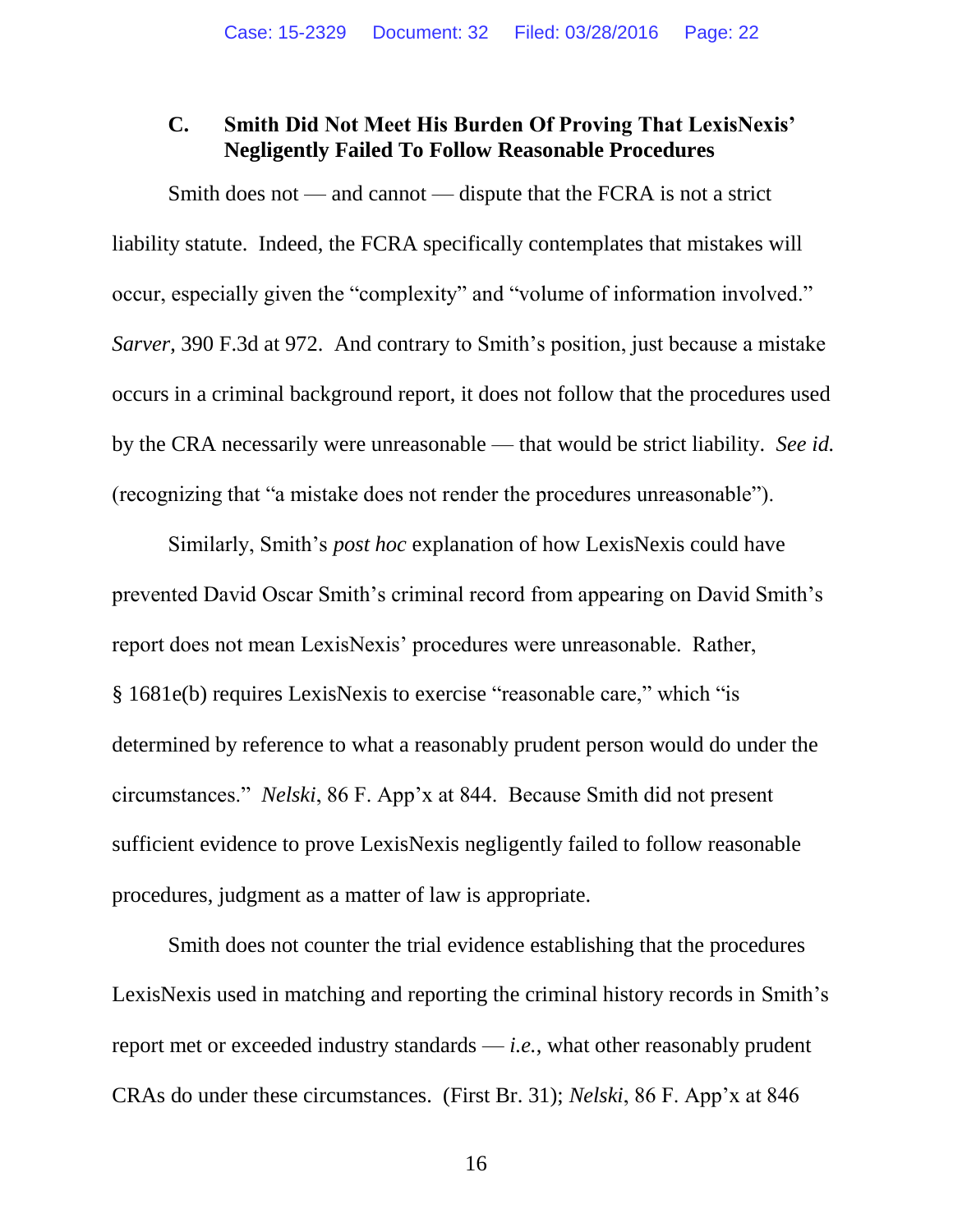(finding evidence that procedures meet industry standards to be relevant in determining whether procedures are reasonable). Instead, Smith sweepingly argues that LexisNexis' procedures were unreasonable because LexisNexis "and the rest of the consumer reporting industry have been on notice about the problem of 'mixing' one consumer's information with that of another (usually a person with some similar identifying information)," citing consent orders entered in the 1990s. (Second Br. 18). Significantly, each consent order Smith cites was for settlement purposes only — there was no judgment, finding, or admission of liability.  $6$ Moreover, Smith's argument equals a strict liability interpretation of  $\S 1681e(b)$  —

 $\overline{a}$ 

<span id="page-22-1"></span><span id="page-22-0"></span><sup>6</sup> The EPIC Amicus Brief refers to several anecdotal sources that did not result in a judgment, finding, or admission of liability, and that do not support the conclusion that LexisNexis negligently or willfully failed to follow reasonable procedures in this case. (EPIC Amicus Br. 10-12). For example, the Amicus Brief repeatedly cites to an article from the National Consumer Law Center titled "Broken Records: How Errors by Criminal Background Checking Companies Harm Workers and Businesses ("Broken Records"), which, in turn, cites to "The Case of Catherine Taylor, Arkansas: Mismatched Report." (EPIC Amicus Br. 6, 8-10). However, the docket for *Catherine Taylor v. Equifax Information Services LLC*, Case No. 4:06-cv-00496-GTE in the Eastern District of Arkansas, shows that the case was dismissed based on a notice of settlement/resolution — there was no judgment, finding, or admission of liability, meaning the cited information is based on the plaintiff's *allegations* in the case. Similarly, the Amicus Brief relies on *Smith v. E-Backgroundchecks.com, Inc.*, 81 F. Supp. 3d 1342 (N.D. Ga. 2015) as "another similar case [where] a company furnished a report to an employer that contained significant mismatch errors" (EPIC Amicus Br. 12), but EPIC fails to inform that a jury in *Smith* issued a verdict finding no § 1681e(b) violation because the CRA *did not* negligently or willfully fail to follow reasonable procedures to assure the maximum possible accuracy of the information on the report. *Smith v. E-Backgroundchecks.com, Inc.*, No. 1:13-cv-02658 (N.D. Ga. June 9, 2015), ECF No. 85.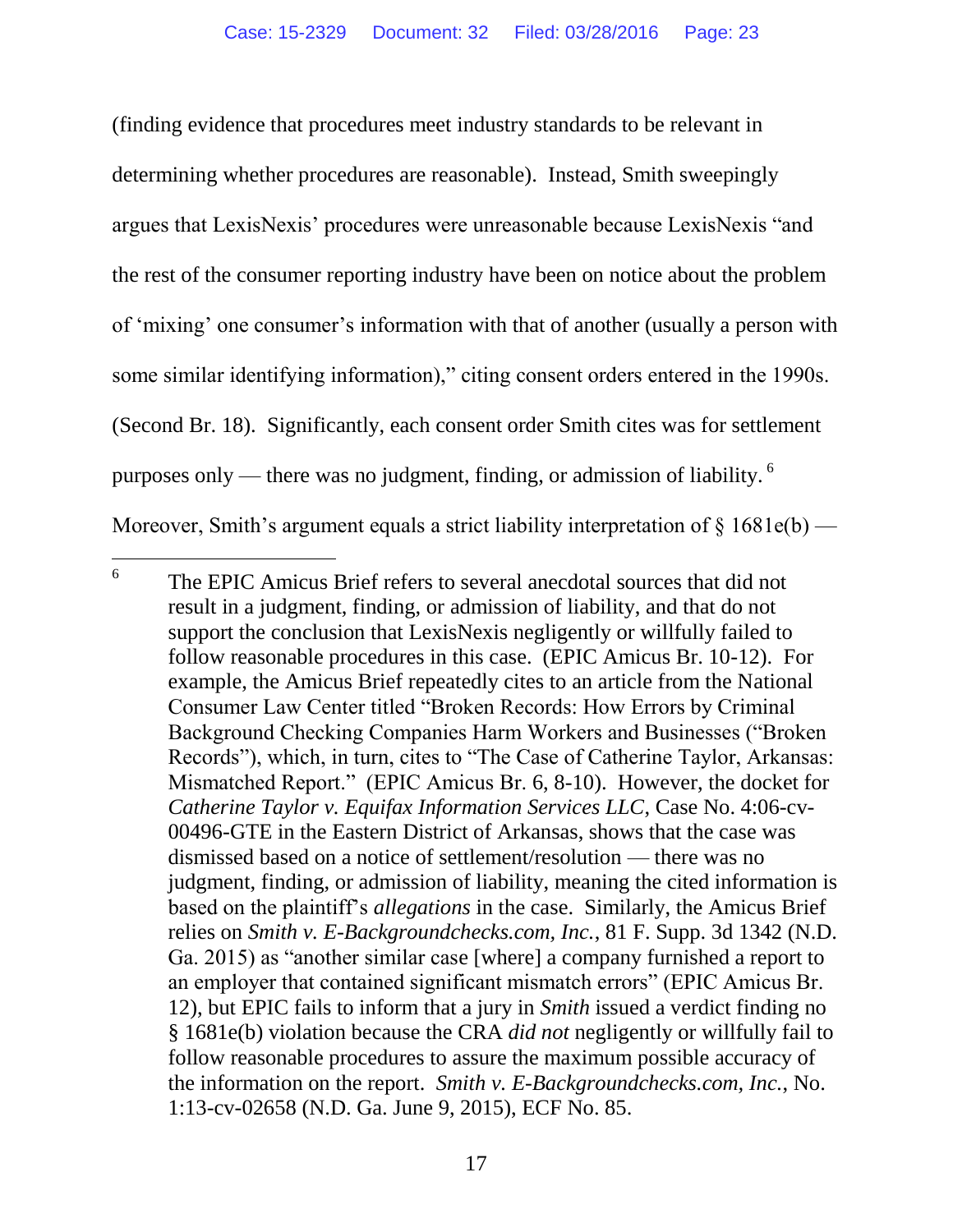*i.e.*, because all CRAs are "on notice about the problem of 'mixing' one consumer's information with that of another," if any "mixing" occurs in a criminal background report, it necessarily means that the procedures used by the CRA were unreasonable, regardless of the actual cause of the mixed information. That is not the law.

Further, Smith's argument that the procedures LexisNexis used in matching and reporting the criminal record on Smith's report were unreasonable based on a consent order entered October 29, 2015 — nearly three years *after* LexisNexis prepared Smith's report — reflects the same type of *post hoc* analysis that permeates Smith's Second Brief. The reasonableness of a CRA's procedures must be determined at the time the report is prepared, not after years of subsequent experience and the benefit of hindsight. It remains uncontroverted that at the time LexisNexis prepared Smith's report, there was no evidence that its procedure of requesting, but not requiring, a middle name had ever resulted in an inaccurate criminal report.

Smith argues that LexisNexis was negligent because it did not use the information it received from Equifax — identifying Smith as "Dave A. Smith" to investigate before including the criminal record information for "David Oscar Smith" in the report it provided to Great Lakes. (Second Br. 15). In other words, Smith claims negligence because LexisNexis was obligated to perform an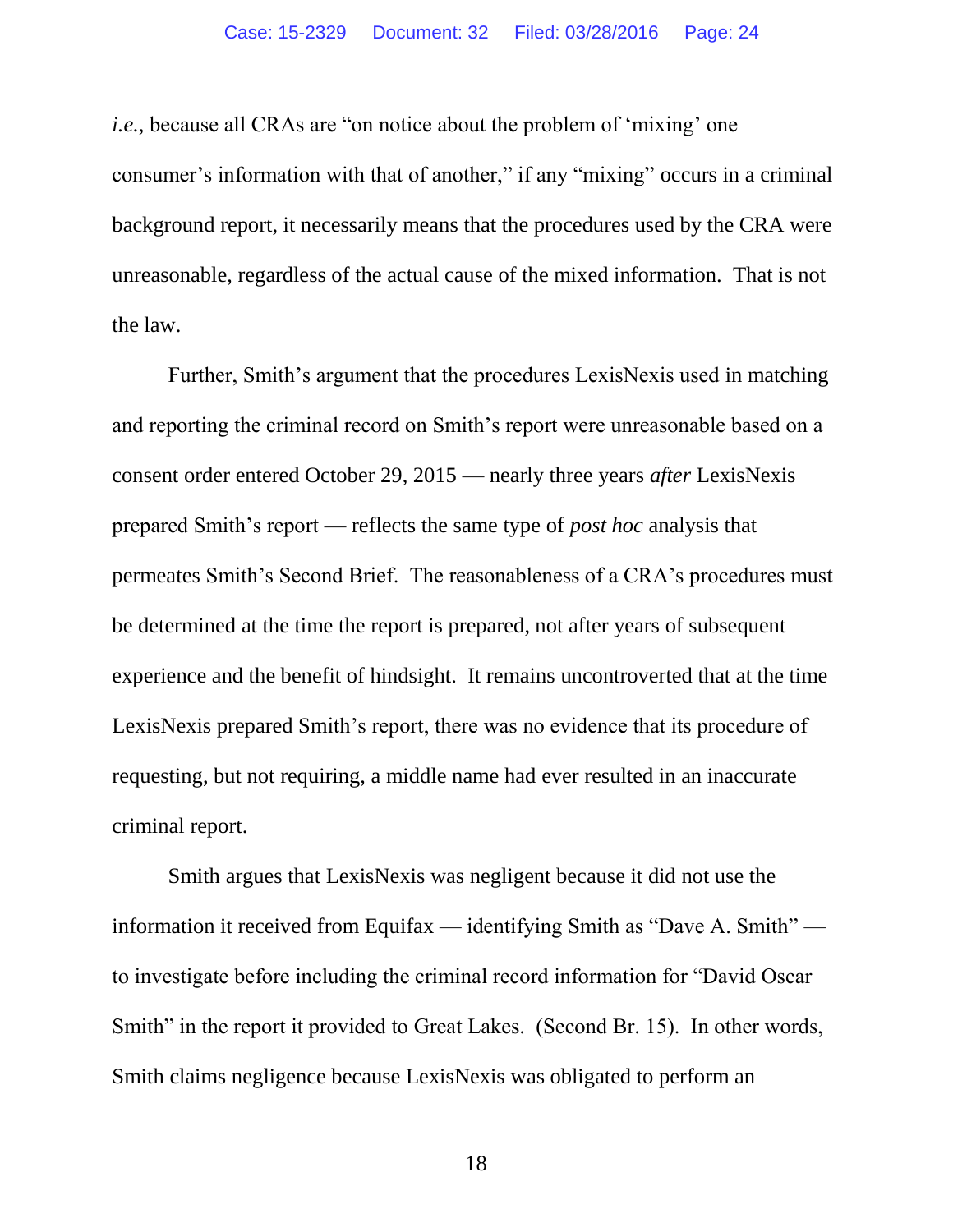investigation into and analysis of credit information and criminal record information. The Seventh Circuit has rejected this very argument, holding that a requirement "that each computer-generated report be examined for anomalous information and, if it is found, an investigation be launched," is *not* reasonable. *Sarver*, 390 F.3d at 972. In addition, the trial evidence establishes that LexisNexis' policy of relying only on information it receives directly from the customer or the consumer in preparing criminal background reports makes good sense because many Equifax reports contain multiple names, meaning discrepancies are common, and a requirement that LexisNexis investigate each one would be unreasonable. (Tr., RE 48, PageID ## 761, 787-88).

Moreover, Smith's argument places a CRA like LexisNexis in an impossible position. A CRA is in the business of reporting information that exists in various information databases *based on the identifiers it receives from its customers*. Here, Great Lakes requested that LexisNexis provide criminal records for "David Smith" with a date of birth of March 12, 1965, and a Social Security number (however, court records did not include Social Security number). That is precisely what LexisNexis provided. Yet Smith suggests that LexisNexis should second-guess the information provided by customers and conduct analyses and investigations on information responsive to the customer's request before providing the customer with the criminal background report. Smith's argument is cost-prohibitive because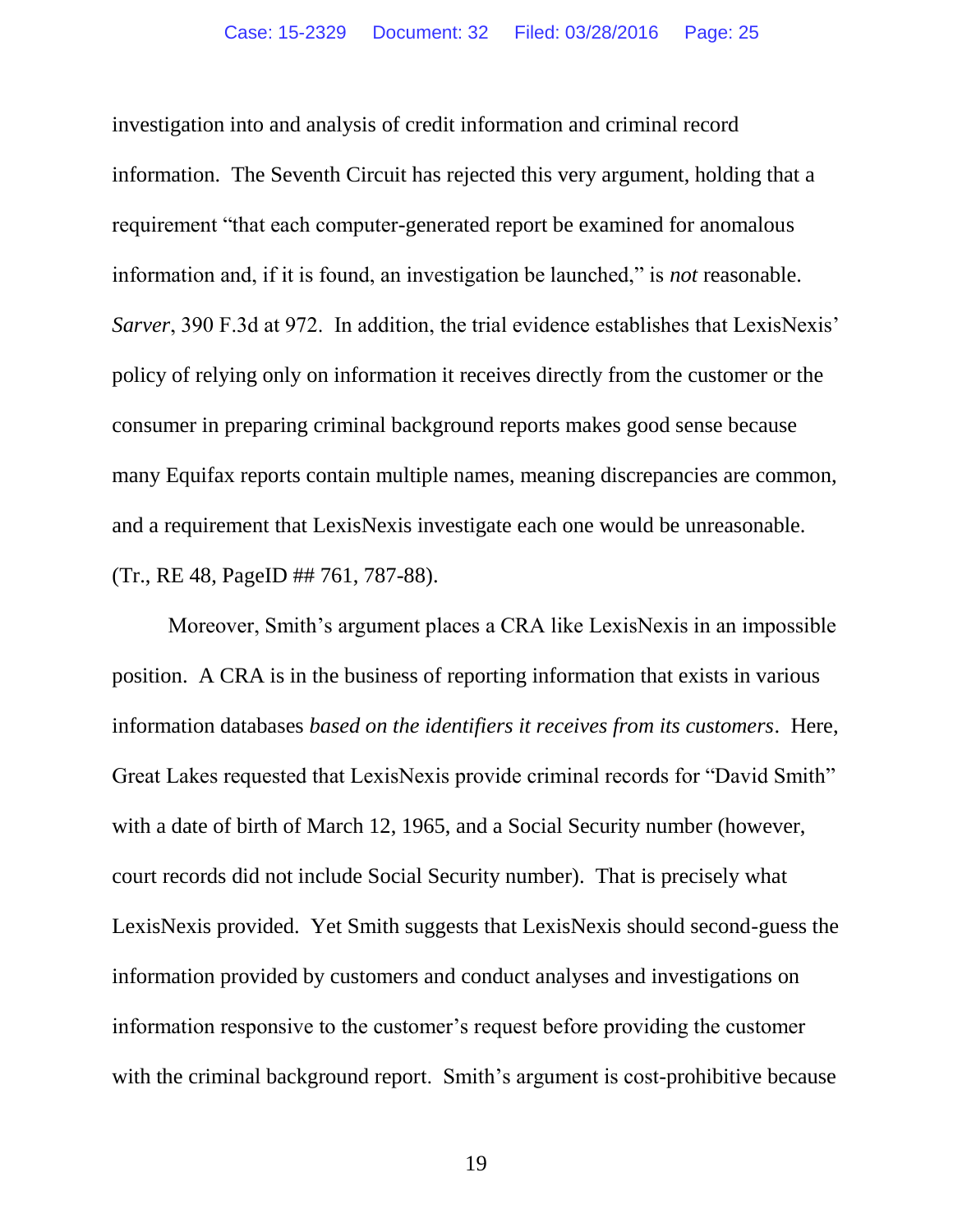it would "require [CRAs] to engage in background research which would substantially increase the cost of their services" and "[i]n turn, they would be forced to pass on the increased costs to their customers and ultimately to the individual customer." *Sarver*, 390 F.3d at 972 (quoting *Henson*, 29 F.3d at 285) (rejecting similar argument and stating that "[t]he increased cost to [the CRA] to examine each [report] individually would be enormous").

Smith argues that LexisNexis negligently failed to follow reasonable procedures because it did "not maintain any different procedures for assembling background reports on consumers with common names." (Second Br. 15). Smith does not cite any case — because there is none — holding that a CRA's procedures were *per se* unreasonable because it did not have separate, additional procedures for addressing common names, and there is also no trial evidence that any other CRA maintains different procedures for running a criminal background report on an individual with a "common name." The uncontroverted trial evidence is that LexisNexis uses all of the information provided by employers to run criminal background reports<sup>7</sup> and requires a match between a prospective employee's first name, last name, and date of birth as provided by the employer and the first name,

 $\overline{a}$ 7 Smith's claim that "LexisNexis never uses social security numbers to search its national database of criminal records" is contradicted by the trial evidence. (Tr., RE 48, PageID ## 815-816) (LexisNexis "will certainly use" the Social Security number if provided by the employer "to search against the [national criminal] database.").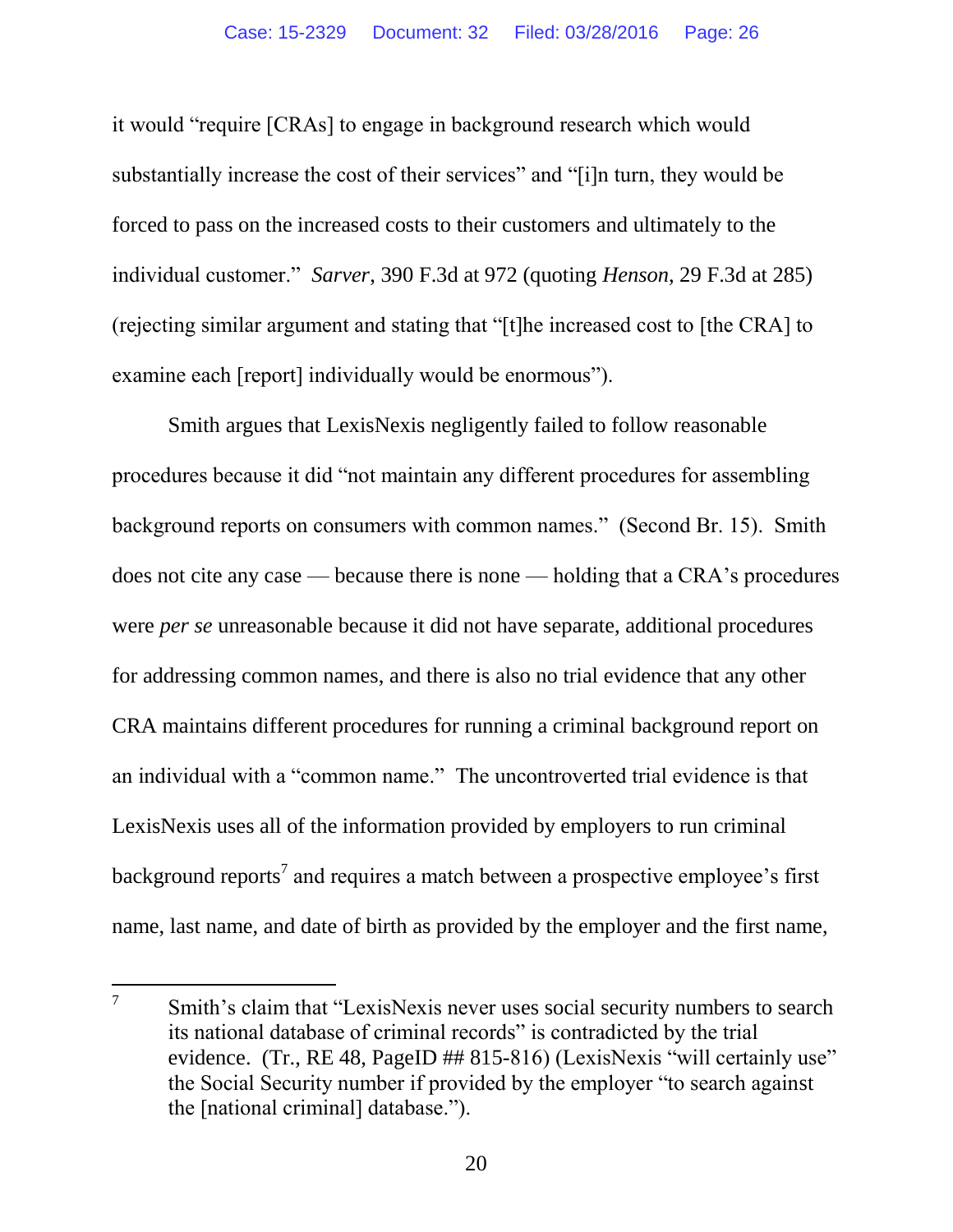last name, and date of birth as provided in the criminal record in the database before including a criminal record on a report. (Tr., RE 48, PageID ## 753-54, 815). LexisNexis' procedures are not only designed to assure maximum possible accuracy, they demonstrably result in overwhelmingly accurate reports: only 2 in 1,000 consumers (0.2%) contended that LexisNexis made an error of some type on their criminal background reports. (Tr., RE 48, PageID ## 856-57; Tr., RE 49, PageID # 921). In fact, out of the more than 125,000 individuals in the United States with the name "David Smith," LexisNexis' search of its national criminal database identified only one David Smith born on March 12, 1965, with a criminal record. (Tr., RE 47, PageID ## 578, 613-14). This vividly demonstrates the accuracy quality of using date of birth rather than a middle name or initial. That Smith's criminal background report included a criminal record for a David Smith born on March 12, 1965, that was not Smith does not mean that LexisNexis' procedures were unreasonable. *See Sarver*, 390 F.3d at 972 (recognizing that "a mistake does not render the procedures unreasonable"). Accordingly, judgment as a matter of law is appropriate.

### <span id="page-26-0"></span>**D. Smith Did Not Present Sufficient Evidence To Support The Jury's Award Of Compensatory Damages**

"The FCRA does not presume damages; instead, [Smith] must affirmatively prove that [he] is entitled to damages." *Ruffin-Thompkins v. Experian Info. Solutions, Inc.*, 422 F.3d 603, 610 (7th Cir. 2005) (finding, as a matter of law, that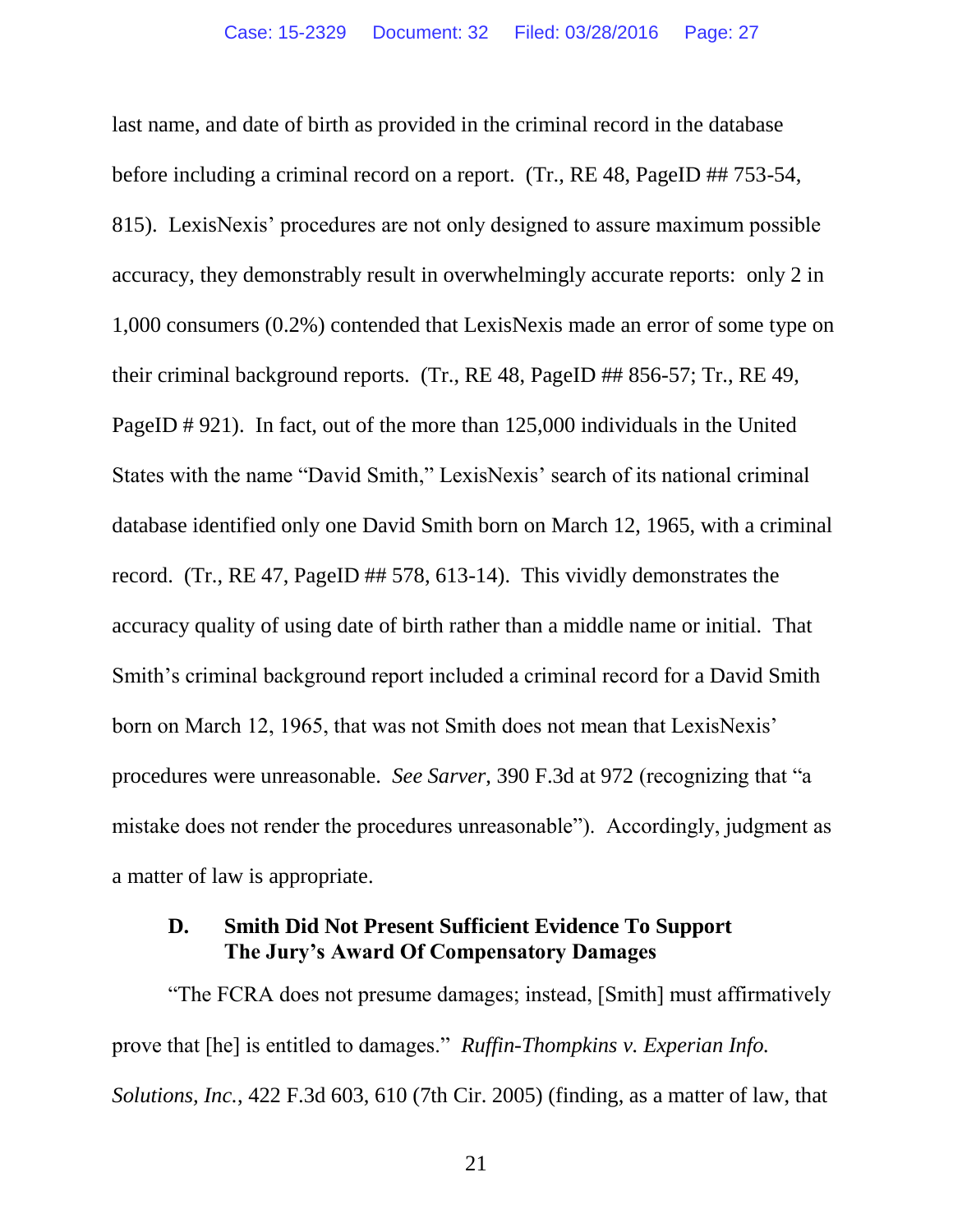plaintiff failed to present sufficient evidence of actual damages). Here, the jury awarded Smith \$75,000 in compensatory damages, which includes \$2,640 in lost wages and \$72,360 for emotional distress/harm to reputation. Judgment as a matter of law is appropriate because Smith did not present evidence sufficient to support such an award for his purported emotional distress/harm to reputation.

### <span id="page-27-0"></span>**1. Smith Did Not Present Sufficient Evidence Of Emotional Distress**

<span id="page-27-1"></span>Under certain circumstances, "[a]n injured person's testimony alone may suffice to establish damages for emotional distress." *Bach v. First Union Nat'l Bank*, 149 F. App'x 354, 361 (6th Cir. 2005) ("*Bach I*"). But because emotional distress is easy to manufacture and "is easily susceptible to fictitious and trivial claims," *Sloane v. Equifax Info. Servs., LLC*, 510 F.3d 495, 503 (4th Cir. 2007), if testimony is the only evidence of emotional distress, the plaintiff must "reasonably and sufficiently explain[] the circumstances surrounding" his emotional distress and may "not rely on mere conclusory statements" regarding the alleged emotional distress. *Bach I*, 149 F. App'x at 361.

As LexisNexis demonstrated in its First Brief, Smith has not met the "high threshold for proof of damages for emotional distress" under the FCRA because the evidence Smith presented for emotional distress is nothing more than conclusory statements. (First Br. 34-36, citing cases). In response, Smith argues — again in conclusory fashion — that he and his wife's testimony was "detailed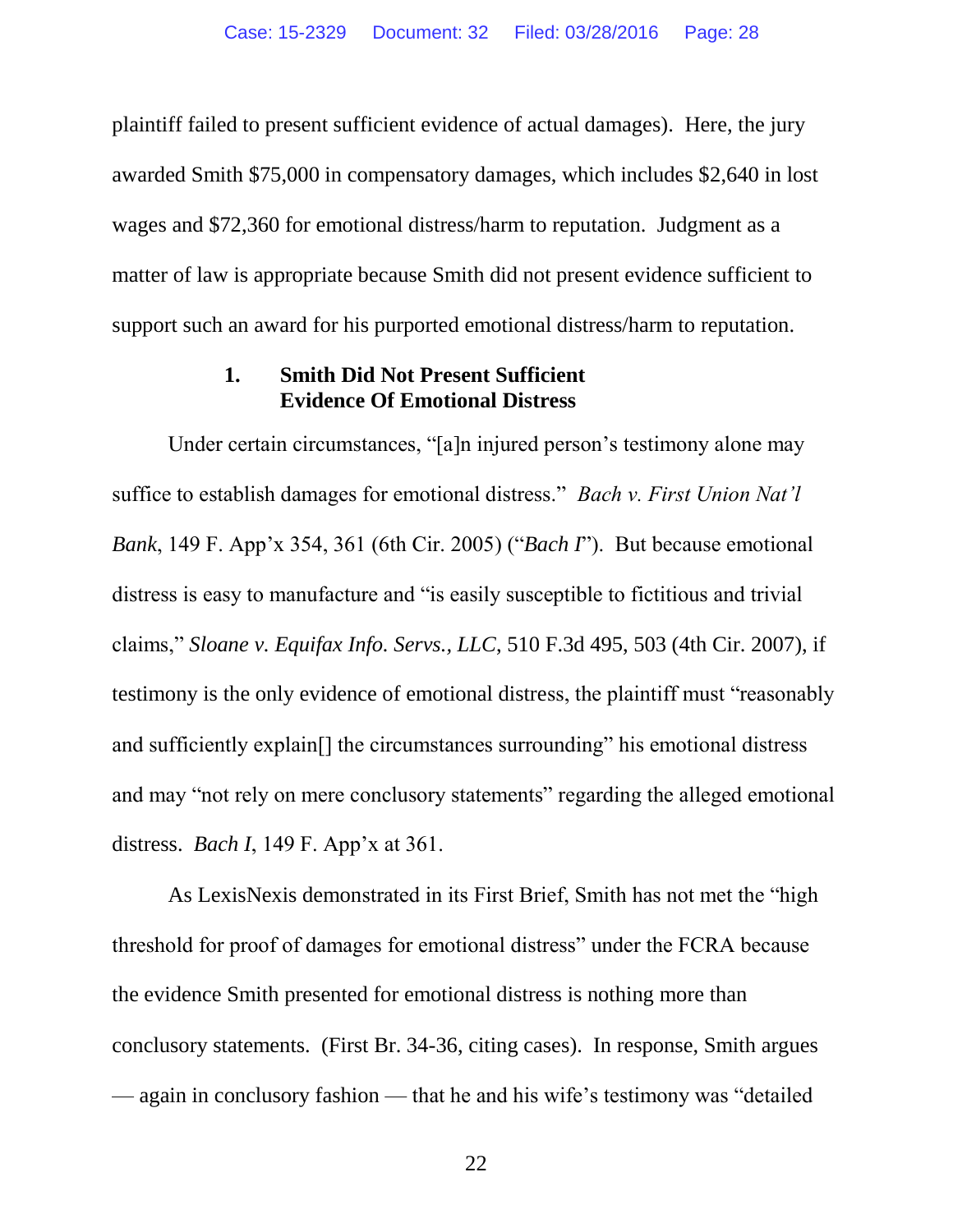<span id="page-28-0"></span>and uncontradicted" and "is more than legally sufficient to established[*sic*] emotional distress damages."<sup>8</sup> (Second Br. 27). In support of his argument, Smith cites *Cortez v. Trans Union, LLC*, 617 F.3d 688 (3d Cir. 2010). Rather than help Smith, *Cortez* actually supports LexisNexis. In *Cortez*, the plaintiff testified that she "suffered severe anxiety, fear, distress, and embarrassment" as a result of inaccurate information on her credit report identifying her as a potential terrorist and the two year ordeal to get the terrorist alert removed (during which time the CRA initially refused to acknowledge that the terrorist alert even existed and then led her to believe it had removed the alert when it had not). *Id.* at 697-701, 719. Smith fails to note that in *Cortez*, the inaccurate terrorist alert caused the plaintiff to lose weight and interfered with her ability to sleep to such an extent that she needed to take medication. *Id.* at 701, 719. In addition, the plaintiff's daughter corroborated the plaintiff's testimony regarding her emotional distress and further testified that the plaintiff was under such extreme stress that she cried every time she spoke to her daughter during the two-year ordeal. *Id.* Even with this evidence of emotional distress — far more significant than any evidence Smith presented —

 $\overline{a}$ 

<sup>8</sup> Smith also claims that he and his wife's testimony was "consistent with the record evidence in this case," but does not explain what "record evidence" he is referring to, (Second Br. 27); Smith presented no evidence that he ever visited a doctor, was prescribed or took medication, or experienced any physical symptoms related to his alleged emotional distress.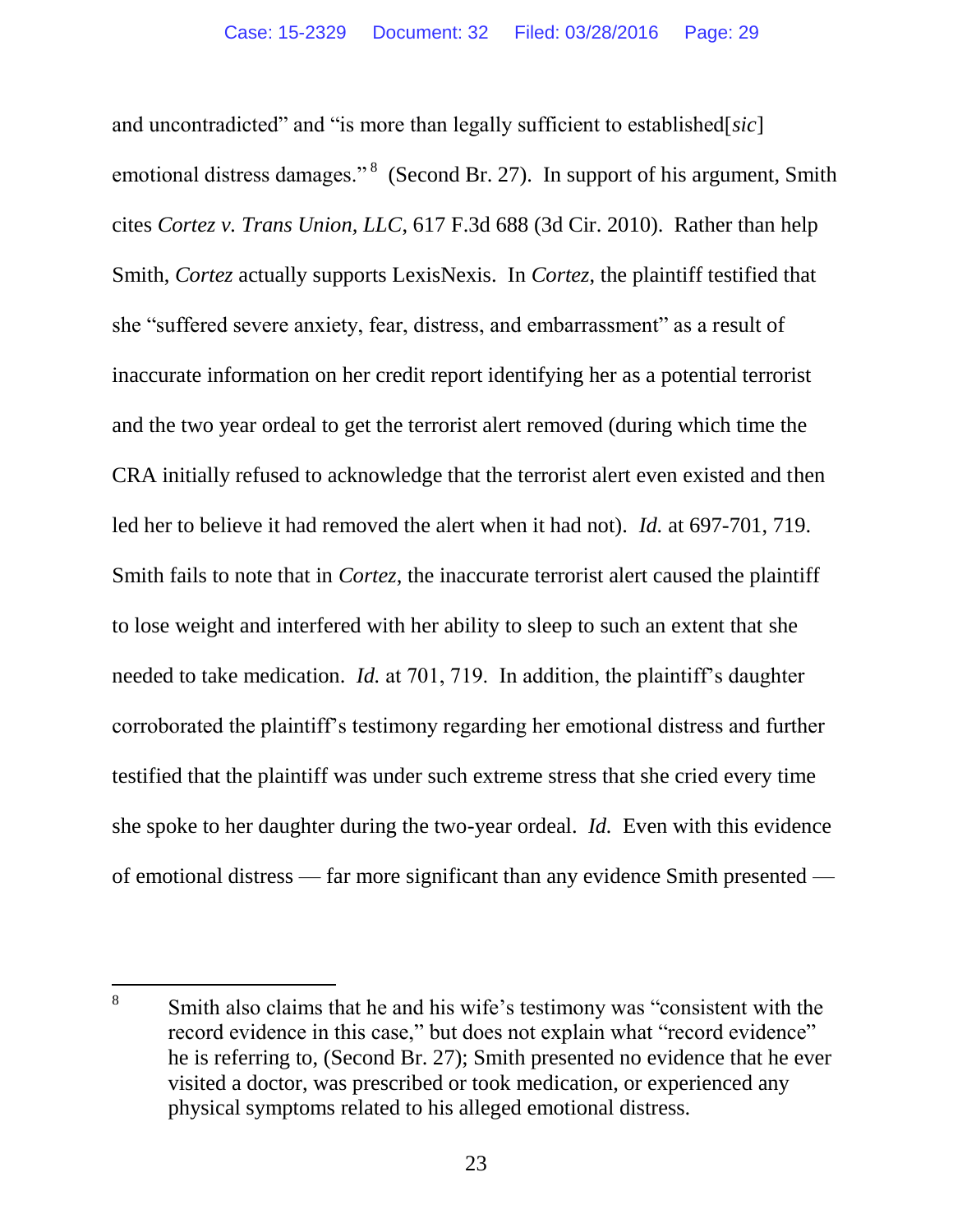the court found a compensatory damages award of \$50,000 — \$25,000 less than the jury awarded Smith — to be "exceedingly generous." *Id.* at 719.

<span id="page-29-0"></span>In contrast, Smith and his wife testified generally that Smith was depressed and stressed because he did not know if he was going to be able to pay the bills, which Smith claims resulted from his inability to work for six weeks from December 17, 2012 to January 29, 2013.<sup>9</sup> (Tr., RE 47, PageID ## 642, 665-66). Smith presented no evidence that he ever visited a doctor, was prescribed or took medication, or experienced any physical symptoms (*e.g.*, weight loss, loss of sleep) related to his alleged emotional distress. His "evidence" of emotional distress is generalized, conclusory statements, which is insufficient as a matter of law to prove emotional distress. *See, e.g.*, *Bagby v. Experian Info. Solutions, Inc.*, 162 F. App'x 600, 604-05 (7th Cir. 2006) (plaintiff's testimony that "she 'stress[es],' gets tension headaches, and clashes with her fiancé over her credit problems, are, at most, self-serving and conclusory statements about her emotional distress," and where "she did not seek any medical or psychological treatment for the emotional distress she claims resulted from Experian's actions," are insufficient as a matter of law to establish emotional distress damages); *Moore v. First Advantage Enter. Screening Corp.*, No. 4:12CV00792, 2013 WL 1662959, at \*4 (E.D. Mich. Apr.

<span id="page-29-1"></span> $\overline{a}$ 

<sup>9</sup> Smith's wife testified that she believes they may have missed a mortgage payment during this time, but there is no trial evidence that they actually did. (Tr., RE 47, PageID # 664).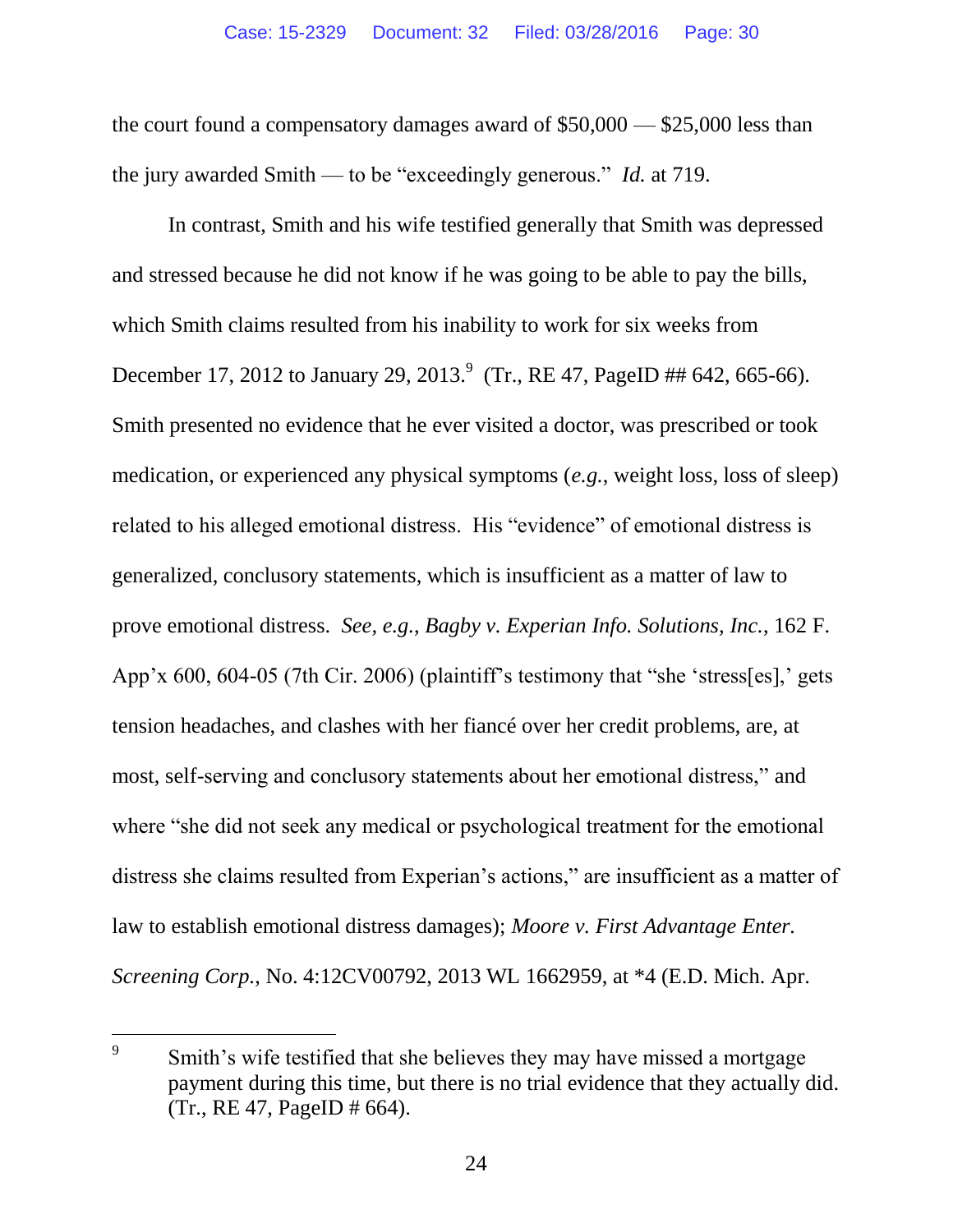17, 2013) (finding plaintiff's "own general testimony, and that of his wife, as to 'shame, rejection, humiliation and embarrassment of not being able to provide for his family" to be "conclusory allegations" insufficient as a matter of law to establish emotional distress damages). Accordingly, judgment as a matter of law is appropriate.

## **2. Smith Did Not Present Sufficient Evidence Of Harm To Reputation**

## <span id="page-30-1"></span>**a. The Insufficiency Of Smith's Evidence Of Harm To His Reputation Is Properly Before The Court**

Smith argues that LexisNexis has "waived" its right to challenge the sufficiency of evidence of harm to reputation because LexisNexis did not "address[] the separate category of damages for harm to [Smith's] reputation" in its oral Rule 50(a) motions during trial. (Second Br. 31). Smith is wrong for several reasons.

<span id="page-30-2"></span><span id="page-30-0"></span>First, and as Smith's own cited decision recognizes, "Rule 50 is not rigidly applied." *Sykes v. Anderson*, 625 F.3d 294, 304 (6th Cir. 2010). Rather, the purposes of Federal Rule of Civil Procedure 50 are served, and the issue is properly before the Court, where, as here, both the opposing party and district court were on notice of the challenged issue. *Bach I*, 149 F. App'x at 360. It cannot be disputed that Smith was on notice that LexisNexis' oral Rule 50(a) motion challenging the sufficiency of evidence for emotional distress included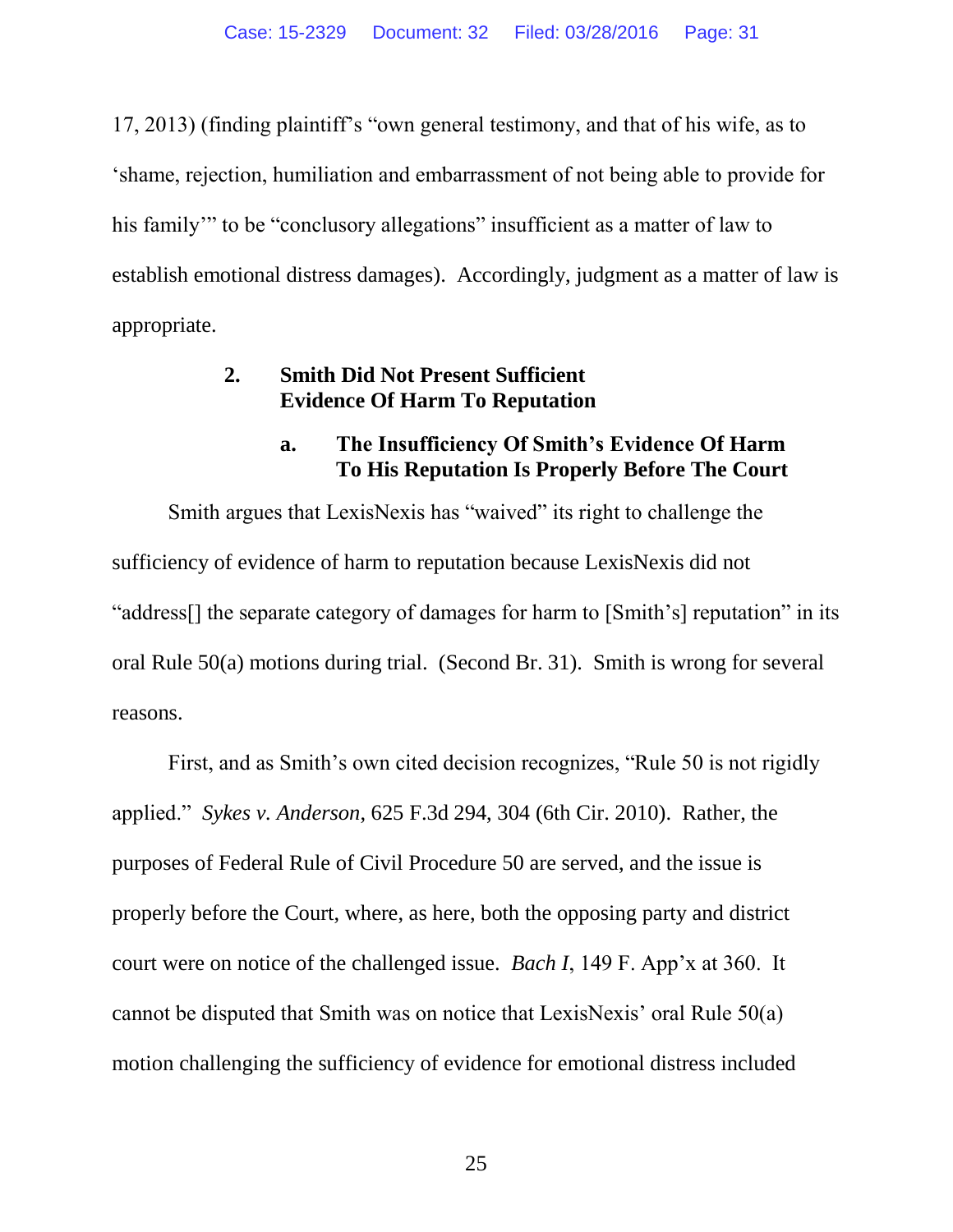harm to reputation. Indeed, in responding to LexisNexis' Federal Rule of Civil Procedure 50(a) oral motion, Smith argued that there was "more than enough information to go to the jury" based in part on the evidence that "[Smith] was called a felon when he's not," which is his sole evidence in support of his alleged harm to reputation. (Tr.,  $RE 48$ ,  $PageID$  ## 825-826).

Second, Smith's waiver argument ignores that LexisNexis' Federal Rule of Civil Procedure 50(a) motion was not limited to the oral statements made during trial. To the contrary, the District Court took the oral motion "under advisement" and directed LexisNexis to "file a brief in support of [its] oral motion." (Tr., RE 48, PageID ## 827, 877; Tr., RE 50, PageID ## 999). Per the District Court's directive, LexisNexis submitted a memorandum of law in support of its Federal Rule of Civil Procedure 50(a) motion, arguing that the jury's compensatory damages award "for emotional distress (which includes mental suffering and harm to reputation)" was not supported by sufficient evidence. (Memo., RE 40, PageID ## 266, 268-270). More specifically, LexisNexis argued that Smith did not present sufficient evidence to support the jury's compensatory damages award because "[Smith's] statement that a customer called him his 'favorite felon,' even if true, does not support a claim for harm to reputation." (Memo., RE 40, PageID # 270); *see Bach I*, 149 F. App'x at 360 (rejecting argument that defendant waived its right to seek judgment as a matter of law on issue of actual damages where both court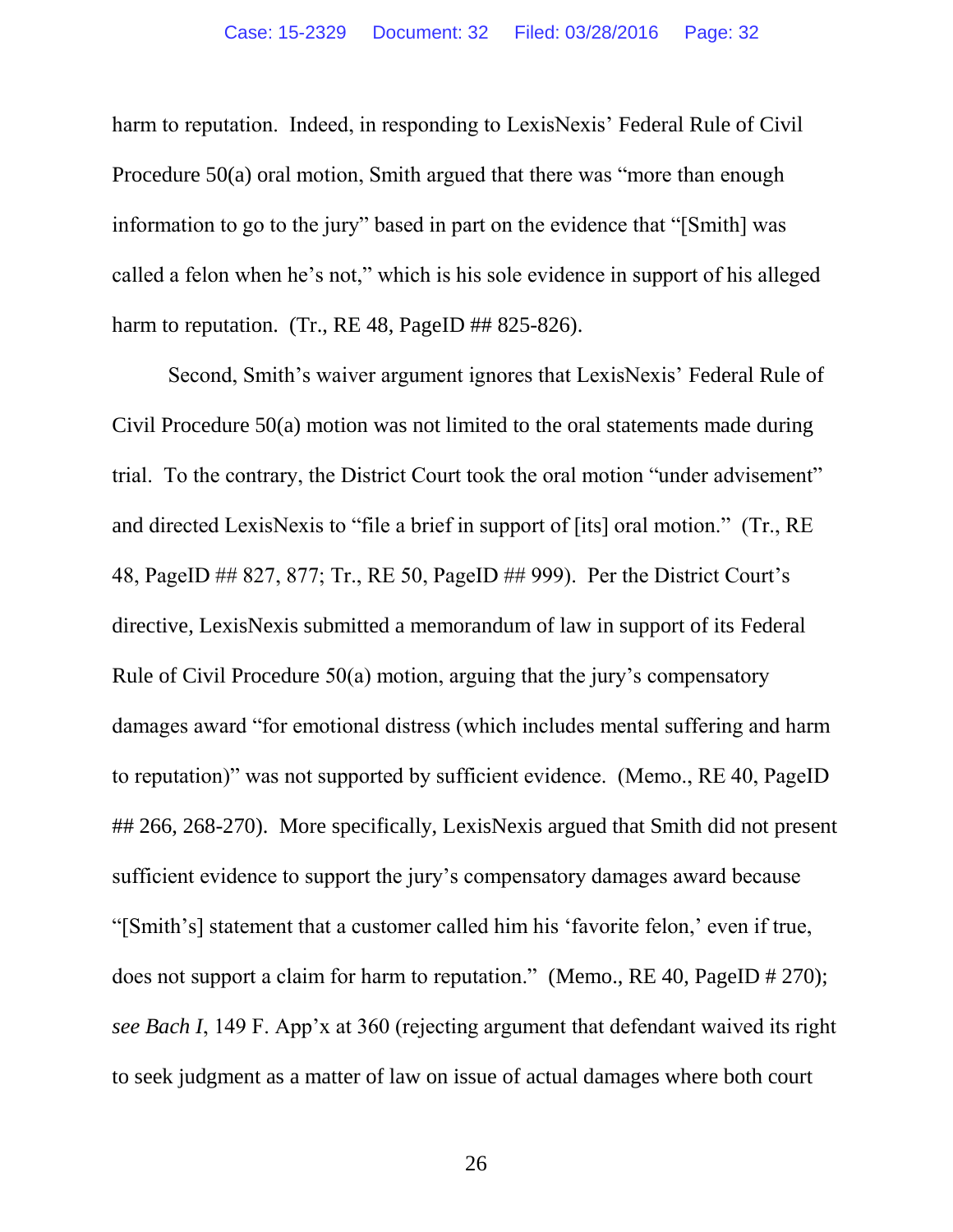<span id="page-32-3"></span><span id="page-32-0"></span>and plaintiff were on notice that defendant contended that plaintiff failed to present sufficient evidence of actual damages); *Chain v. Tropodyne Corp.*, Nos. 99-6268, 99-6269, 2000 WL 1888719, at \*3 (6th Cir. Dec. 20, 2000) (considering both oral Rule 50(a) motion and written brief filed at district court's request in support of Rule 50(a) motion to conclude that issue of the sufficiency of the evidence as to damages was properly preserved for appeal because plaintiff and court were on notice of the issue, which satisfied the purposes of Rule 50); *Gutzwiller v. Fenik*, 860 F.2d 1317, 1331 (6th Cir. 1988) (finding that purposes of Rule 50 had been served, and thus technical non-compliance with Rule 50 would be overlooked, where both court and opposing party were on notice of movant's challenge to the sufficiency of the evidence). Because both Smith and the District Court were on notice that LexisNexis' Rule 50(a) motion for judgment as a matter of law included a challenge to the sufficiency of the evidence of harm to Smith's reputation, there is no waiver issue.

### <span id="page-32-2"></span><span id="page-32-1"></span>**b. Smith's Purported Evidence Of Harm To Reputation Is Insufficient To Support The Compensatory Damages Award**

Smith's repeated insistence that a consumer *may* recover for harm to reputation as part of a claim for actual damages under the FCRA misses the point. (Second Br. 28-31). Simply because a consumer "may recover" for harm to reputation does not mean that Smith presented evidence sufficient to justify such a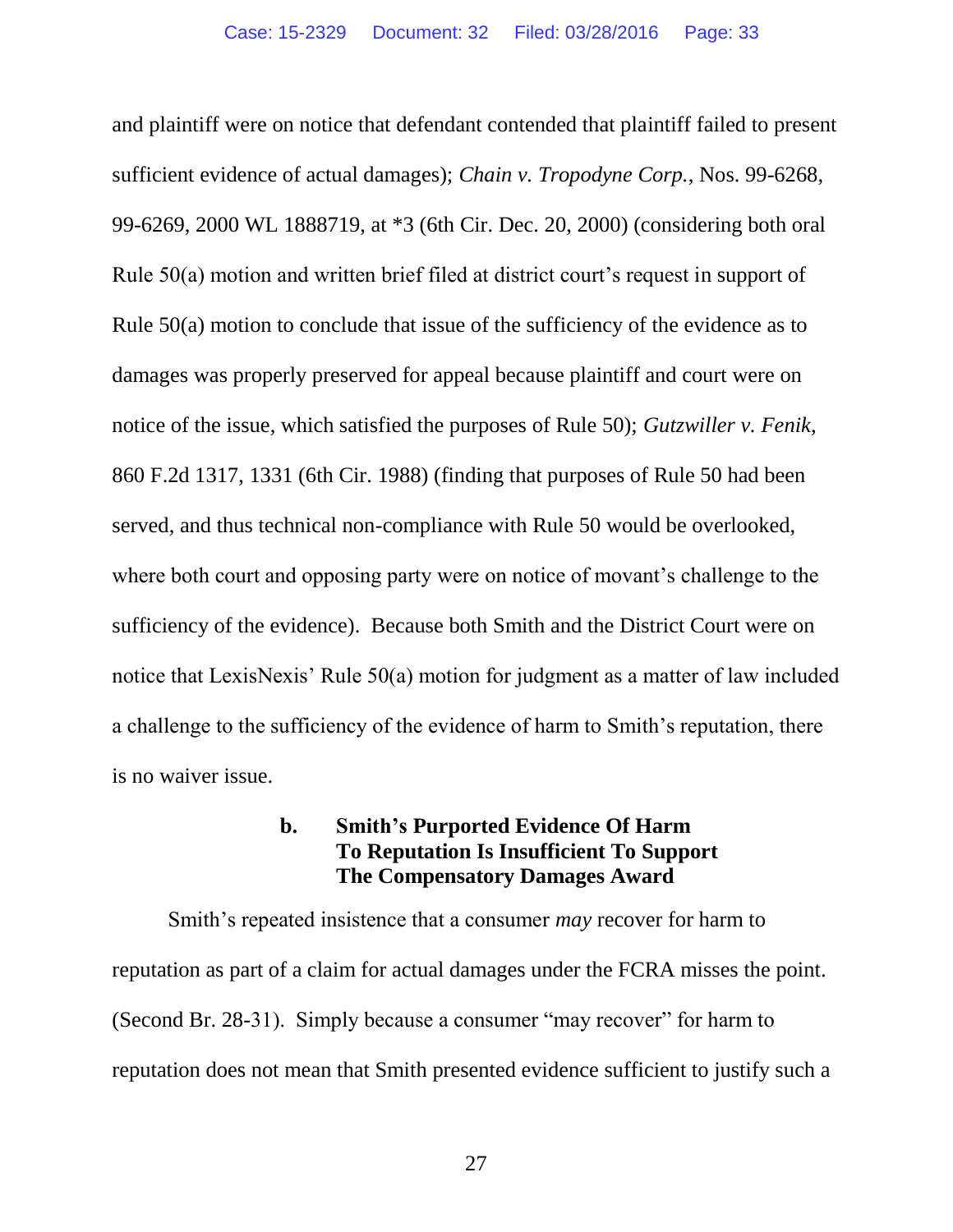recovery for himself. And because damages for emotional distress and damages for harm to reputation "are based on entirely different evidentiary foundations," Smith's evidence of harm to reputation "must rest upon some extrinsic evidence, not just upon [his] opinion." *Boris v. Choicepoint Servs.*, 249 F. Supp. 2d 851, 861 (W.D. Ky. 2003).

<span id="page-33-0"></span>Smith concedes that the only "evidence" of harm to his reputation is: (1) his opinion that Great Lakes management "doesn't trust [him] in the same way that the Tassons [the company acquired by Great Lakes] did" because Great Lakes "considered the false report" and "rejected his employment application for a merchandiser job," and (2) Great Lakes' "customers found out [about the criminal background report] and one of them called Smith his 'favorite felon' in front of approximately 20 people." (Second Br. 31); (TR, RE 47, PageID ## 604, 607- 608). Smith claims "[t]his evidence alone was enough to submit the case to the jury; and this evidence alone could support a verdict of \$75,000." (Second Br. 31- 32). Smith is wrong.

To start, the fact that Great Lakes "considered the false report" does not evidence harm to Smith's reputation, especially given that Great Lakes hired Smith to his desired position as soon as the report was corrected. In addition, Smith's opinion that his new employer holds less trust in him based on criminal convictions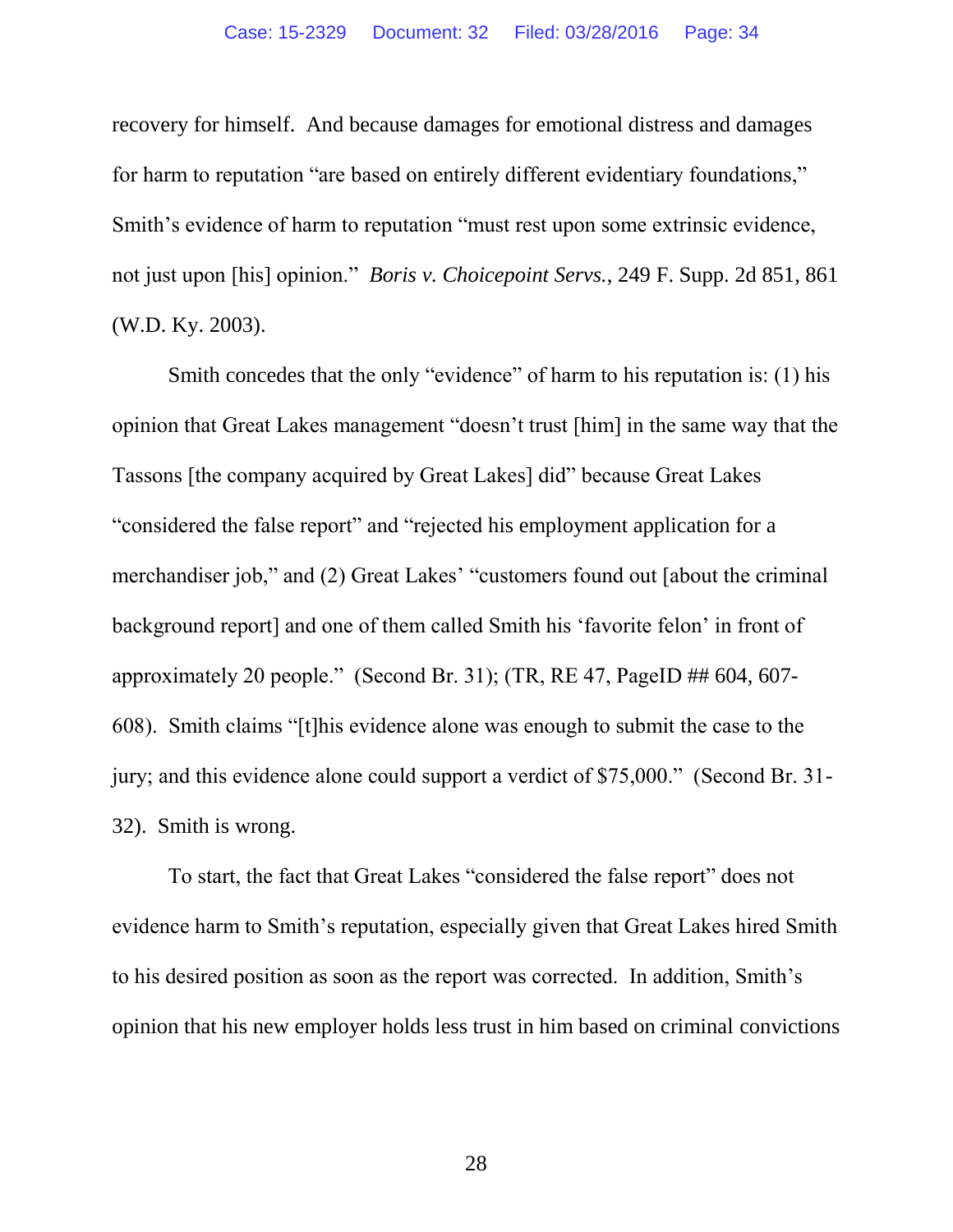<span id="page-34-1"></span>belonging to another David Smith is too vague, subjective and illogical to support damages for harm to reputation.<sup>10</sup> See Boris, 249 F. Supp. 2d at 861.

Likewise insufficient is Smith's testimony as to being called a customer's "favorite felon." Contrary to Smith's statement that "[t]he employer's customers found out" about the inaccurate criminal background report, the only trial evidence is that, on *one* occasion (date unknown), *one* unidentified owner of the Blue Link Party Store (unclear whether that is a customer or simply a store) referred to Smith as the owner's "favorite felon" (no evidence of how the owner learned of the information or how Smith responded). (Tr., Re 47, PageID # 607). Further, Smith incorrectly states that the comment was made "in front of approximately 20 people." (Second Br. 31). The actual trial evidence is only that "[t]here [were] 20 people in the party store." (Tr., RE 47, PageID  $\#$  607). There is no evidence that anyone other than Smith heard the comment. Moreover, even Smith admits that the comment "might have been a joke, might not have been." (Tr., RE 47, PageID # 607). Accordingly, Smith's sparse evidence is insufficient to support an award of damages for harm to reputation. *See Boris*, 249 F. Supp. 2d at 861.

<span id="page-34-0"></span>The only case Smith cites in support of his argument for reputational harm is *Armstrong v. Shirvell*, 596 F. App'x 433 (6th Cir. 2015). (Second Br. 31-32).

 $\overline{a}$ 

 $10$  No Great Lakes representative testified to holding less trust in Smith or that the inaccurate criminal background report had any impact on his/her opinion of Smith.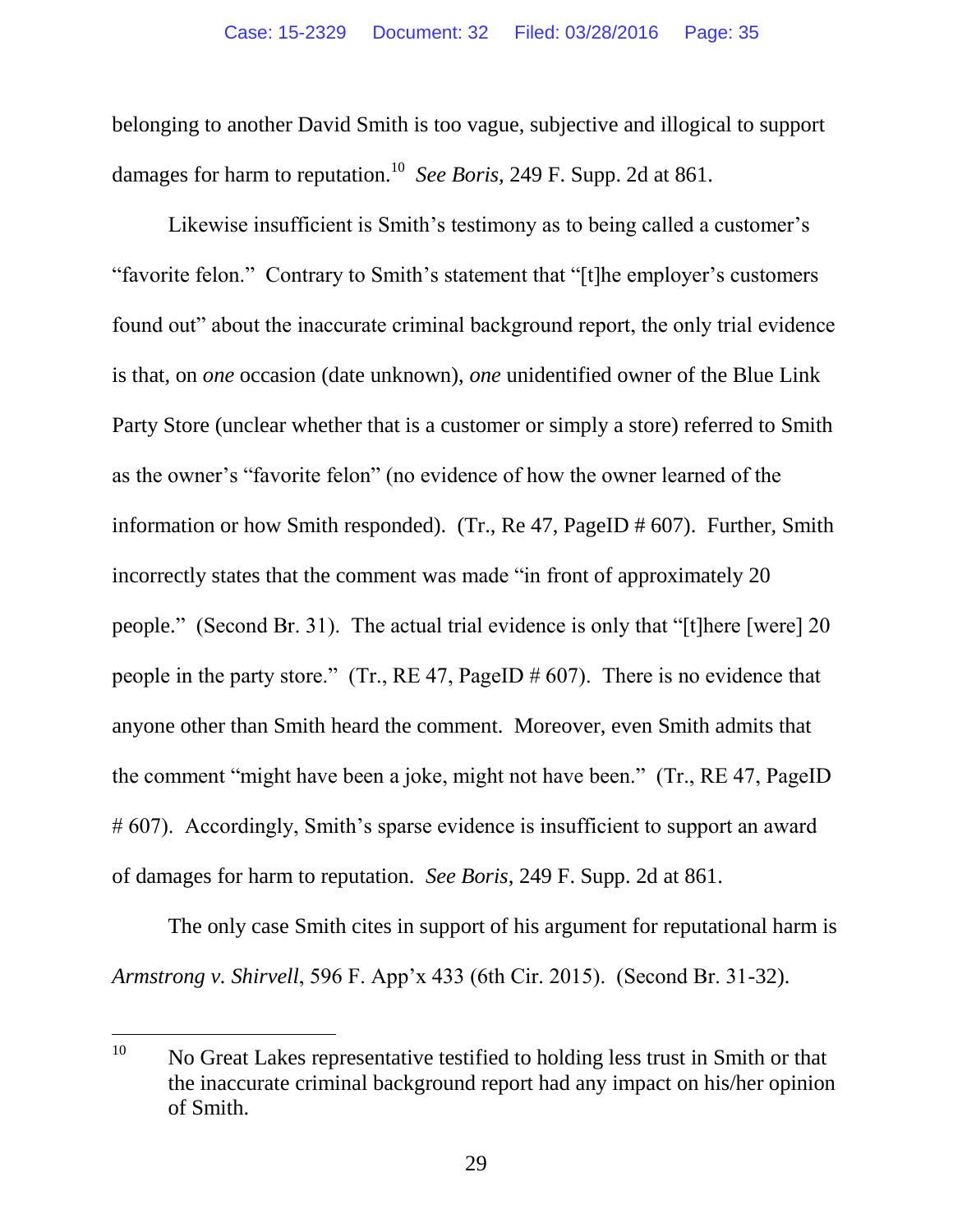<span id="page-35-0"></span>However, *Armstrong* is inapposite and Smith's reliance on it is misplaced. In

*Armstrong* — a non-FCRA case — the court found the plaintiff presented

sufficient evidence of harm to reputation where the defendant, after learning that

the openly-gay plaintiff was elected president of the student council at the

University of Michigan:

- posted comments on his Facebook page, including that plaintiff was "dangerous" and a "radical homosexual activist" "obsessed with imposing the radical homosexual agenda on the student body";
- created a blog accessible to the public, which purported to be a "watch site," featured a picture of plaintiff's face next to a swastika, discussed plaintiff's "character and his agenda," called plaintiff "a radical homosexual activist, racist, elitist, & liar," labeled plaintiff "a perverted homosexual exhibitionist," and claimed that plaintiff used his welcome to freshmen as "a thinly veiled attempt to cause sexually confused, and perhaps some impressionable, 17-and 18-year-olds to experiment sexually with members of their own gender";
- appeared on local television to rant about plaintiff, claiming that plaintiff held the presidential position in order to "promote special rights for homosexuals at the cost of . . . heterosexual students";
- appeared on national television to rant about plaintiff, calling plaintiff a "bigot" and stating that plaintiff was "acting like a gay Nazi";
- posted flyers around the University of Michigan campus and in students' mailboxes;
- marched up and down the street outside plaintiff's house, protesting, and followed plaintiff to campus events holding a sign that branded plaintiff a racist liar and advertised the blog; and
- made phone calls and left messages to then-Speaker Nancy Pelosi when plaintiff was working as an intern, accusing plaintiff of being a racist and having lied to minority students' faces.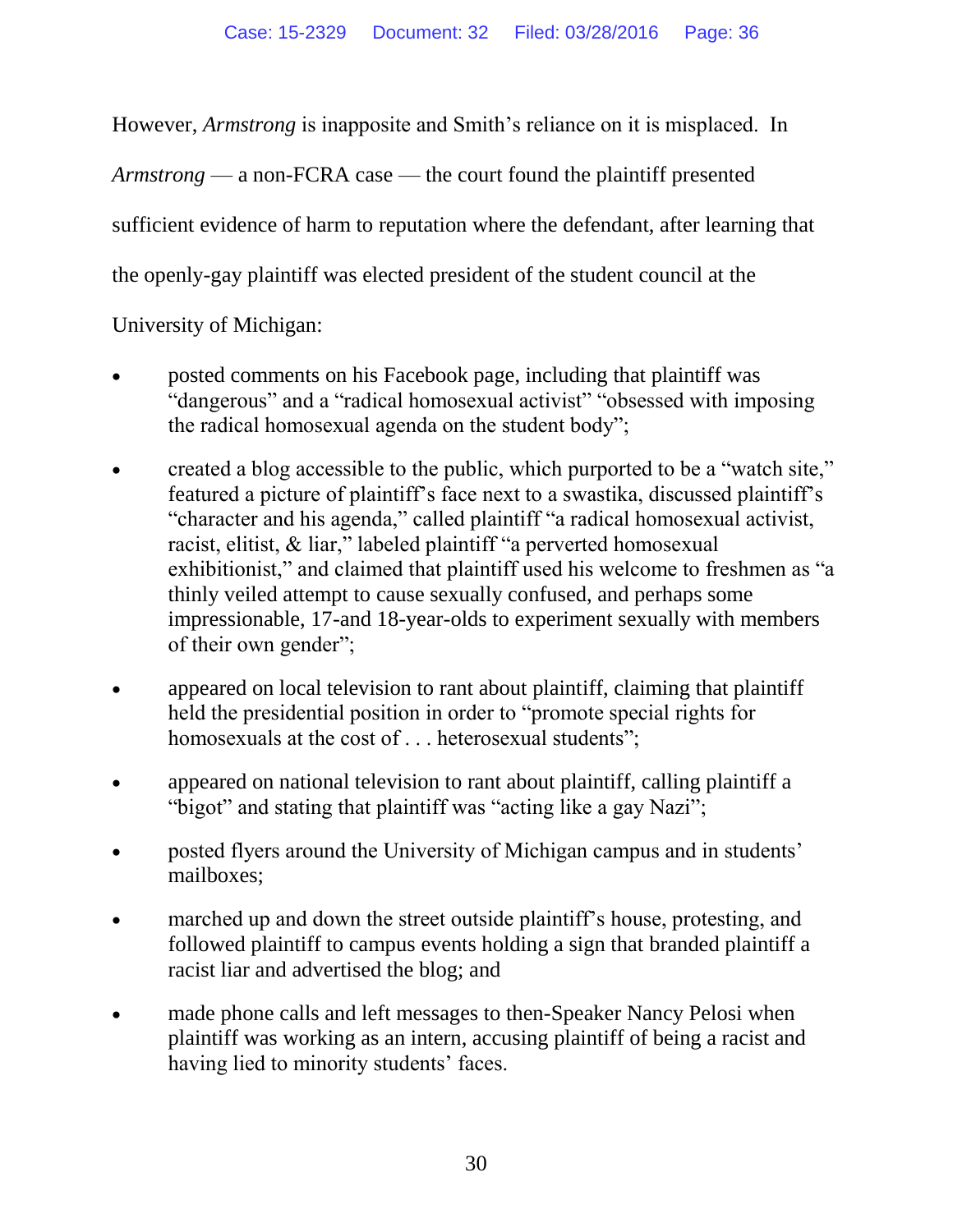<span id="page-36-0"></span>*Id.* at 437-440, 448. In addition to the obvious reputational harm resulting from the above conduct, the plaintiff testified that he received negative emails and testified in detail about the ways in which his professional reputation suffered as a result of the defendant's statements. *Id.* at 448. The reputational harm evidence in *Armstrong* is a far cry from the purported evidence of harm to reputation presented by Smith.

#### **II. The Punitive Damages Award Is Excessive And Should Be Reduced**

If the Court concludes that LexisNexis did not willfully violate its obligations under the FCRA, the punitive damages award must be vacated in its entirety. *See Bach I*, 149 F. App'x at 364 (recognizing that FCRA provides for an award of punitive damages only after finding willful noncompliance with the statute). Even if the evidence could support a finding that LexisNexis willfully violated the FCRA, however, the \$150,000 punitive damages award (reduced by the District Court from \$300,000) is excessive and should be reduced.

<span id="page-36-1"></span>As this Court has recognized, "punitive damages are appropriate only where the defendant's culpability, after having paid compensatory damages, is so reprehensible as to warrant the imposition of further sanctions to achieve punishment or deterrence." *Bach v. First Union Nat'l Bank*, 486 F.3d 150, 154 (6th Cir. 2007) ("*Bach II*") (recognizing that the court "should assume that any compensatory damage award has sufficiently made a plaintiff whole for [his]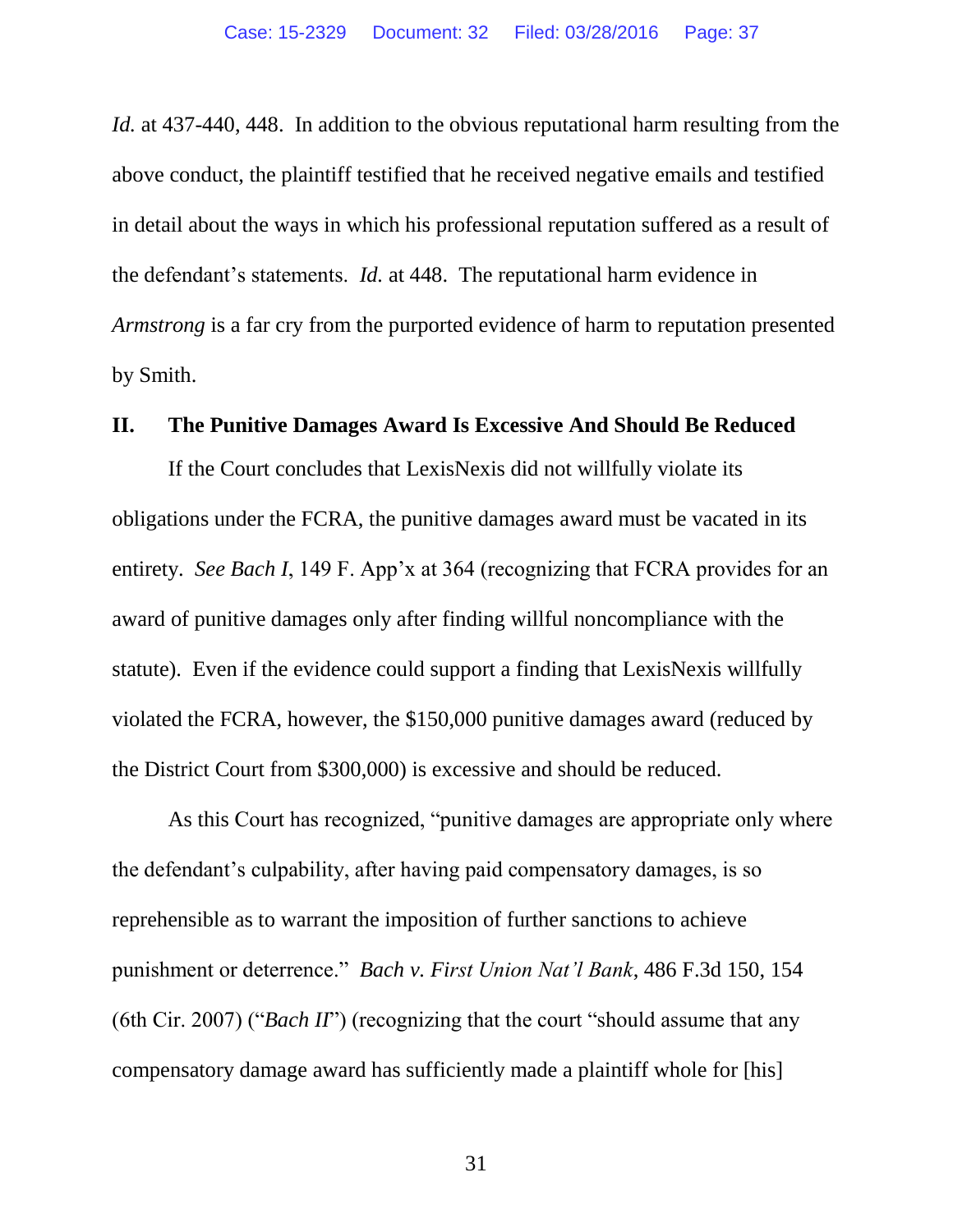injuries"). However, "punitive damages . . . have upward limits imposed by the elementary notions of fairness contained in the Due Process Clause," and the punitive damages award in this case surpasses the constitutional limit and must be reduced. *See Bach I*, 149 F. App'x at 364 (citing *State Farm Mut. Auto. Ins. Co. v. Campbell*, 538 U.S. 408, 416-17 (2003)).

LexisNexis and Smith both recognize that to "determin[e] whether a particular punitive damages award exceeds the boundaries of constitutional propriety," the Court must consider the following guideposts:

- (1) the degree of reprehensibility of the defendant's misconduct;
- (2) the disparity between the actual or potential harm suffered by the plaintiff and the punitive damages award; and
- (3) the difference between the punitive damages award by the jury and the civil penalties authorized or imposed in comparable cases. $<sup>11</sup>$ </sup>

<span id="page-37-0"></span>*State Farm*, 538 U.S. at 418 (citing *BMW of N. Am. v. Gore*, 517 U.S. 559, 575 (1996)); *Bach II*, 486 F.3d at 153; (First Br. 38; Second Br. 32). As LexisNexis explained in its First Brief, application of these guideposts to the trial evidence in this case conclusively establishes that both the \$300,000 punitive damages award by the jury and the \$150,000 reduced punitive damages award entered by the

<sup>11</sup> <sup>11</sup> Both Smith and LexisNexis acknowledge that the third guidepost is not applicable to this case because the FCRA does not include a limit on damages for civil actions brought under the statute by private citizens. *See Bach II*, 486 F.3d at 154 n.1; *Bach I*, 149 F. App'x at 367; *see also* (First Br. 43); (Second Br. 32-40, not addressing the third guidepost).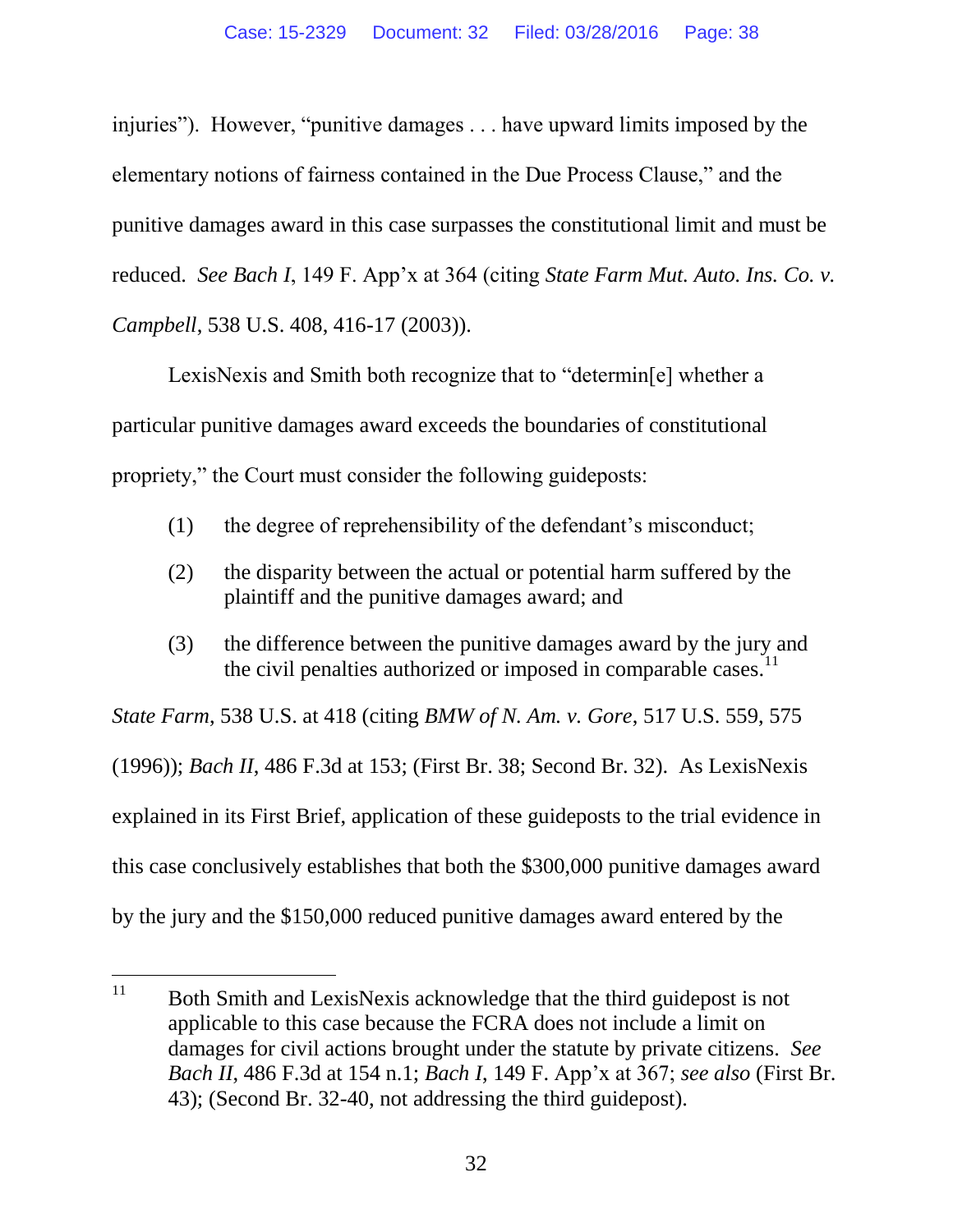District Court are excessive.<sup>12</sup> Smith's position that "the punitive damages verdict" was constitutionally appropriate" (Second Br. 32) ignores the trial evidence and applicable case law.

# <span id="page-38-0"></span>**A. LexisNexis' Conduct Was Not Reprehensible**

"[T]he most important indicium of the reasonableness of a punitive damages award is the degree of reprehensibility of the defendant's conduct." *Gore*, 517 U.S. at 575. To determine the degree of reprehensibility of the defendant's misconduct, the Supreme Court has directed courts to consider whether:

- (1) the harm caused was physical as opposed to economic;
- (2) the tortious conduct evinced an indifference to or a reckless disregard of the health or safety of others;
- (3) the target of the conduct had financial vulnerability;
- (4) the conduct involved repeated actions or was an isolated incident; and
- (5) the harm was the result of intentional malice, trickery, or deceit, or mere accident.

*State Farm*, 538 U.S. at 419.

l  $12$  Smith suggests that the \$300,000 punitive damages award would not look so excessive if it was compared "to the worth of [LexisNexis'] parent company" and that a reduced award "would not be 'punitive' at all for a company the size of [LexisNexis], with access to the resources of its parent." (Second Br. 35, 40). Smith's argument based on the alleged "worth" or revenue of LexisNexis' parent was stricken at trial (Tr., RE 48, PageID ## 732-735), and it remains unsupported and irrelevant here. *See Bach II*, 486 F.3d at 155 ("[A] defendant's wealth 'cannot justify an otherwise unconstitutional punitive damages award.") (citing *State Farm*, 538 U.S. at 427).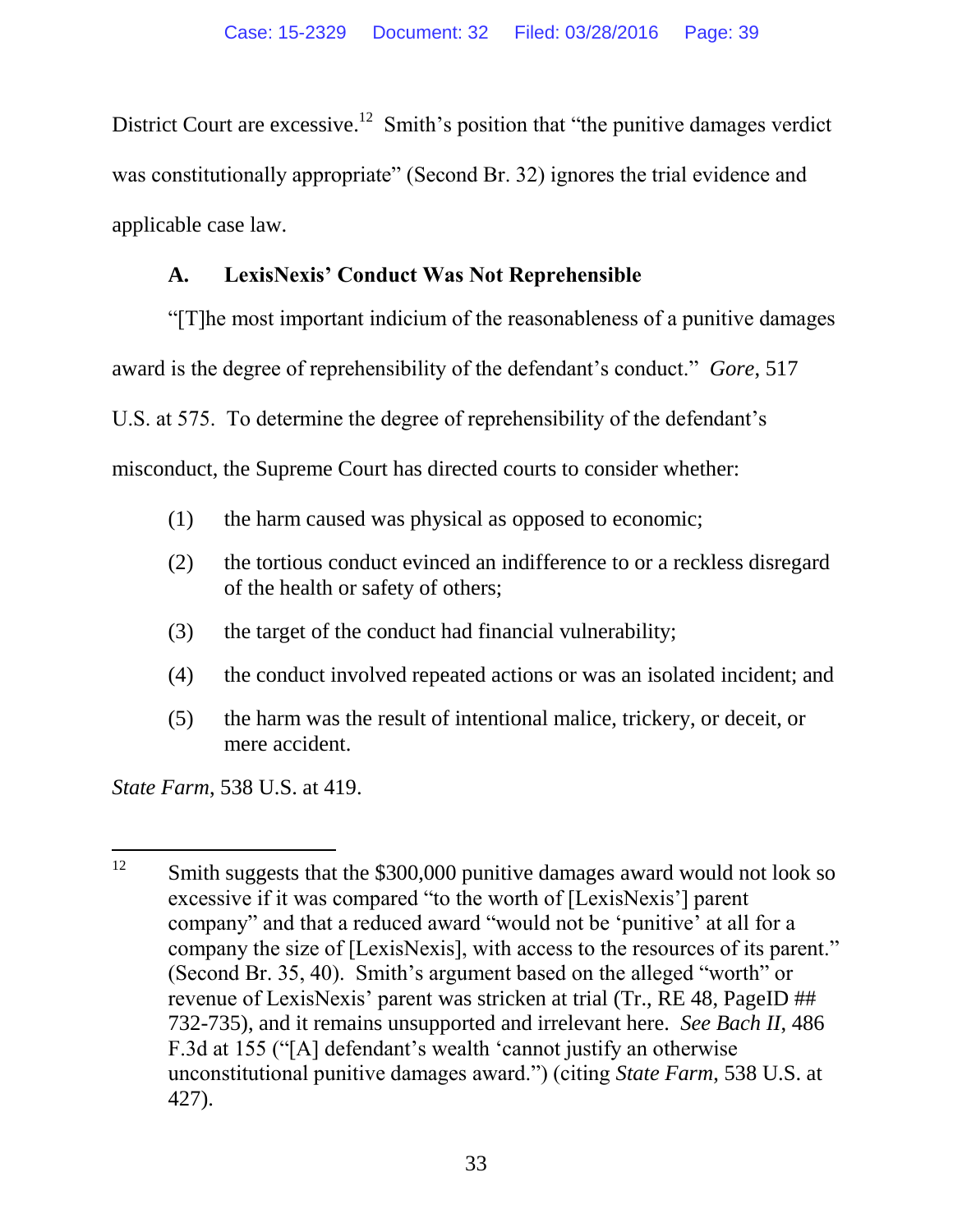In its First Brief, LexisNexis analyzed each of the *State Farm* reprehensibility factors as applied to the trial evidence in this case, which established that, under this Court's precedent, LexisNexis' conduct was not reprehensible because only one of the five reprehensibility factors is present — Smith's financial vulnerability. (First Br. 39-41, citing cases).

In response, Smith ignores the *State Farm* reprehensibility factors, instead arguing generally that LexisNexis' conduct was "highly reprehensible" because he claims — LexisNexis "had been on notice" of "claims identical to Smith's" but "[did] not take any of these warnings seriously." (Second Br. 33-35). Smith's argument is refuted by the actual trial evidence. Indeed, the uncontroverted trial evidence is that LexisNexis had *no* prior case where an erroneous criminal background report was caused by a middle name not being required or by not performing a comparative analysis and investigation between credit information and criminal record information. (*See supra* Section I.A.).

Similarly unsupported are Smith's claims that LexisNexis "fails to obtain the complete records of criminal records" from the Florida Department of Law Enforcement, "never uses social security numbers to search for records," and "did not use Smith's social security number to search its database." (Second Br. 34). As already discussed, the uncontroverted trial evidence establishes that: (1) the Florida Department of Law Enforcement does not contain the complete or best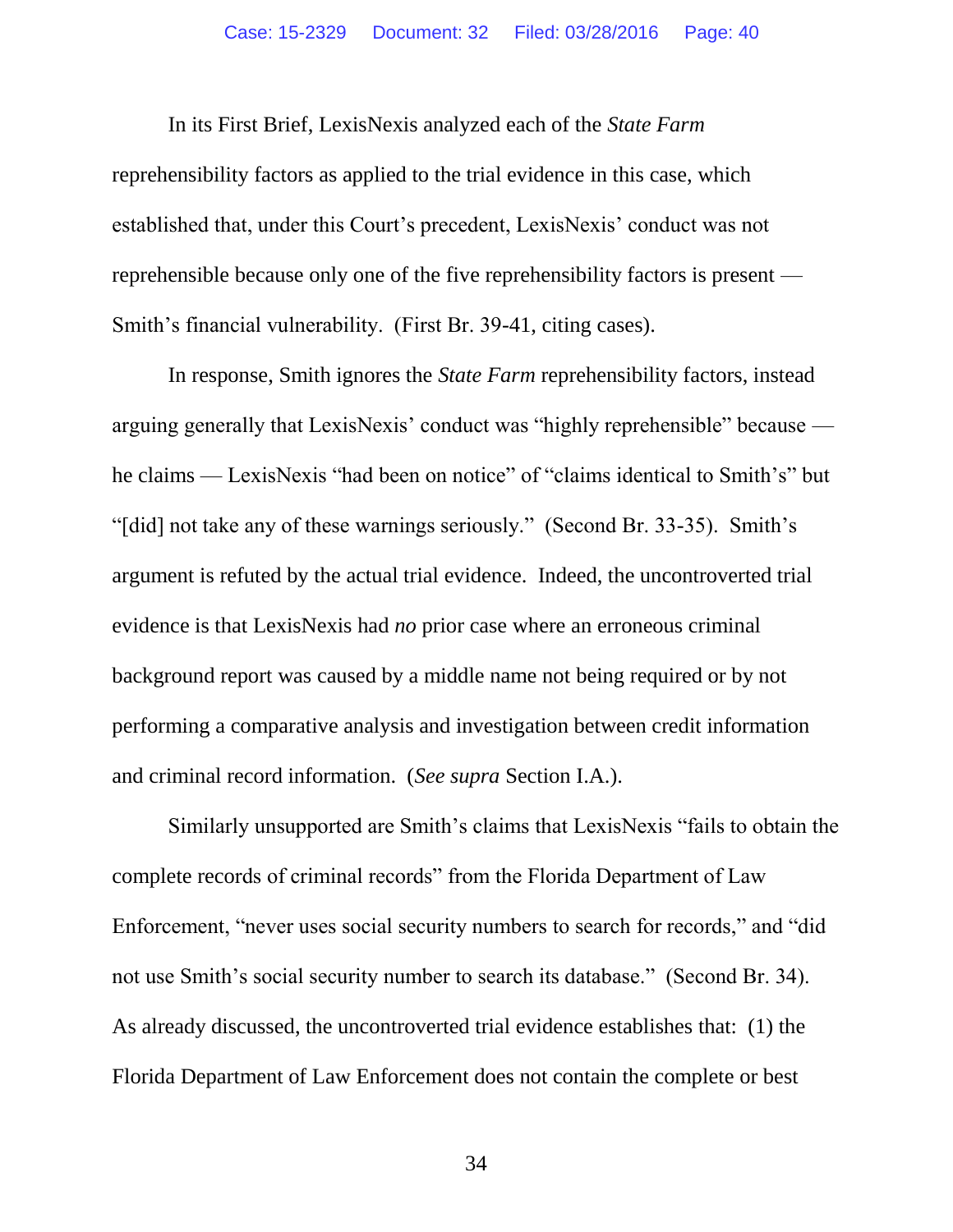public criminal record; (2) LexisNexis *does* obtain records from the Florida Department of Law Enforcement — in fact, "hundreds of times each day" — when "that particular search type or product is part of the package requested from a customer"; and (3) Great Lakes did not request or purchase the package that would result in a search of records from the Florida Department of Law Enforcement. (*See supra* Section I.A.). Also as already discussed, LexisNexis *does* use Social Security numbers to search its national criminal database and *did* use Smith's Social Security number to search the national criminal database in this case (but because the criminal records in LexisNexis' database from Bay County, Florida Circuit and County Courts and the Florida Department of Corrections did not contain Social Security number information, LexisNexis could not exclude the criminal records as a match based on Smith's Social Security number). (*See supra*  Section I.A.).

Moreover, when LexisNexis was made aware of the potentially inapplicable information in Smith's criminal background report, it promptly conducted an investigation based on the new information it received from Smith, corrected the error, and issued a revised report. (Tr., RE 47, PageID ## 599, 602, 630-31). In sum, the uncontroverted trial evidence establishes that LexisNexis' conduct was not reprehensible.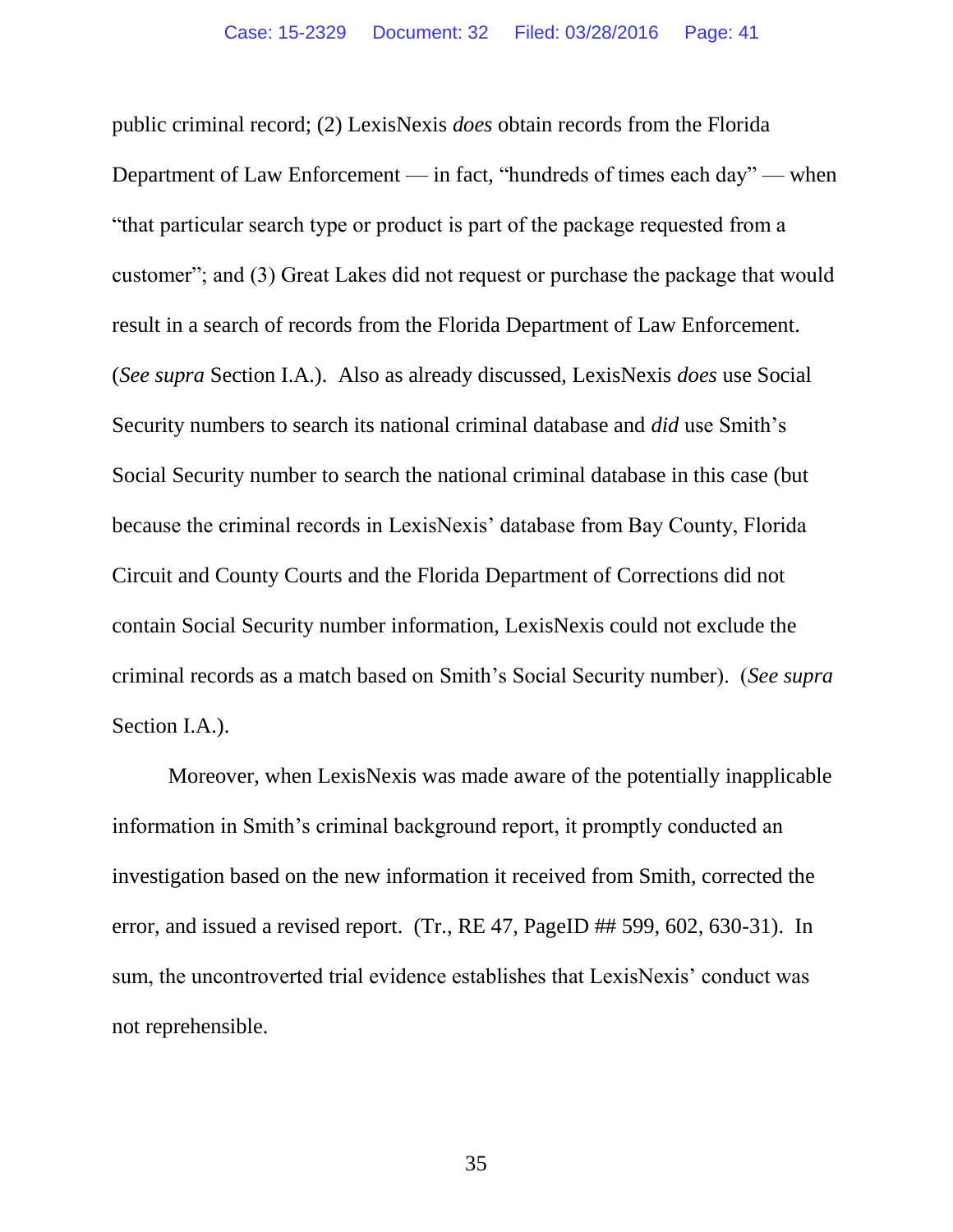When Smith finally mentions the five *State Farm* reprehensibility factors, he argues that they are not "a meaningful match to FCRA consumer cases" and, more specifically, that the first two factors "should be given less weight" and that the final factor should be "discounted." (Second Br. 35-36). Even if Smith believes that the *State Farm* factors are ill-suited to FCRA cases, this Court disagrees. Indeed, in evaluating the constitutionality of the punitive damages award in *Bach I*  and *Bach II*, this Court applied the five-factor framework set forth in *State Farm*. *Bach I*, 149 F. App'x at 364; *Bach II*, 486 F.3d at 153.<sup>13</sup> Evaluating the *State Farm* reprehensibility factors here establishes that LexisNexis' conduct was not reprehensible:

(1) As this Court recognized in *Bach I*, the alleged FCRA violation in this case was "purely economic rather than physical." *Bach I*, 149 F. App'x at 364 (recognizing that harm caused by a FCRA violation is the result of "a transaction in the economic realm, not from some physical assault or trauma, and there were

l

<span id="page-41-0"></span> $13$  In addition, the decision on which Smith primarily relies in arguing that the Court should reject or discount the five-factor *State Farm* analysis — *Saunders v. Equifax Info. Servs.*, 469 F. Supp. 2d 343 (E.D. Va. 2007), *aff'd*, *Saunders v. Branch Banking & Trust Co. of Va.*, 526 F.3d 142 (4th Cir. 2008) — explicitly stated that this Court's "reasoning [in *Bach I*] appears to be soundly applicable to FCRA cases where *both* compensatory and punitive damages have been awarded by a jury" and distinguished the case before it on the basis that the plaintiff had not been awarded compensatory damages and had only been awarded low-end statutory damages. *Id.* at 354. Here, Smith was awarded both compensatory and punitive damages; consequently, the Court should follow its analysis of the five *State Farm* factors as it did in *Bach I*.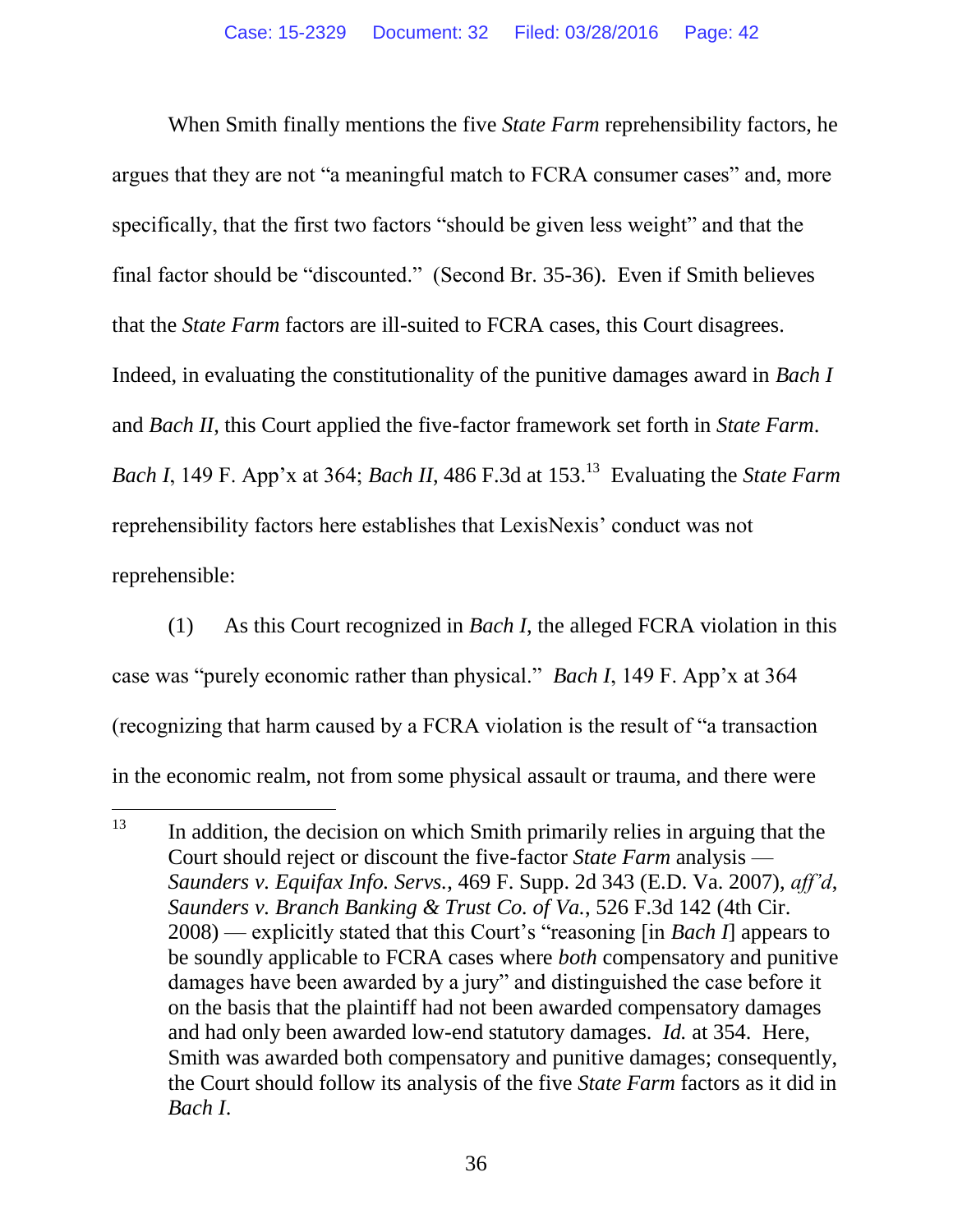no physical injuries"). Although Smith attempts to argue that "the harm here was neither purely 'economic' nor 'physical'" because "a major part of the harm was reputational and emotional in nature," (Second Br. 37), this Court has explicitly rejected that argument, stating that emotional distress "is not the sort of physical injury the *State Farm* case contemplates, and thus, the first factor is not present." *Bach I,* 149 F. App'x at 364 (citing *State Farm*, 538 U.S. at 426, where the plaintiffs were awarded \$1 million for emotional distress, yet the Supreme Court concluded no physical injuries were present to satisfy the first factor).

(2) Smith concedes that the second indicator of reprehensibility is not met because LexisNexis' actions occurred in the economic realm and "this was not a case that involved the 'health or safety of others.'" (Second Br. 37); *Bach I*, 149 F. App'x at 365.

(3) LexisNexis assumes that the third factor of reprehensibility is met because Smith was financially vulnerable.

(4) The fourth factor is not met because there is no evidence of "similar reprehensible conduct" or that Smith's inaccurate report was anything other than a single isolated incident. *See Bach I*, 149 F. App'x at 365. Indeed, the uncontroverted trial evidence is that LexisNexis had *no* prior case where an erroneous criminal background report was caused by a middle name not being required or by not performing a comparative analysis and investigation between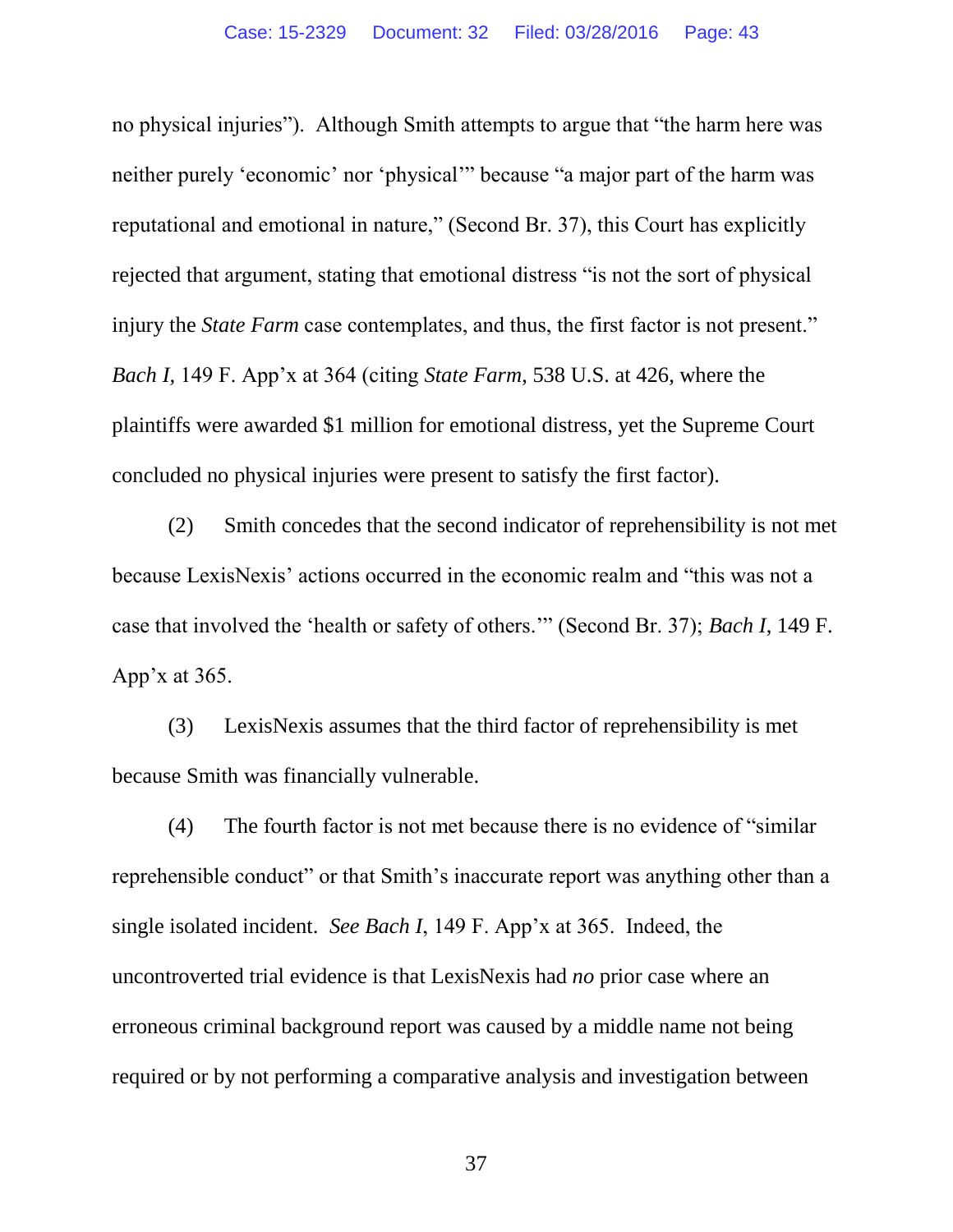credit information and criminal record information — the alleged unreasonable procedures resulting in Smith's report.

Smith argues that this factor is met based on "the evidence of prior similar disputes and resulting corrections of record." (Second Br. 37). However, as already discussed, (*see supra* Section I.A.), and as the District Court properly recognized, (Order, RE 70, PageID ## 1420-1421), the only evidence on this point is that there were approximately 768 disputes across four states over a five-year period in which consumers alleged that a criminal record belonging to another person appeared on their criminal background report and approximately eight to ten lawsuits against LexisNexis claiming that inaccurate information was placed on a consumer background report. There is no evidence that any of these disputes was meritorious. And even if there was one, there is no evidence that the misidentifications was caused by the purported unreasonable procedures here failure to require a middle initial and failure to perform a comparative analysis and undertake an investigation of any anomalous information contained in a criminal background report. Accordingly, the fourth factor is not met.

Smith's argument that the Court should not consider whether any other dispute was caused by the same alleged unreasonable procedure at issue here because what "caused [LexisNexis] to misattribute the information is irrelevant," (Second Br. 46 n.7), conflicts with the Supreme Court's directive that in evaluating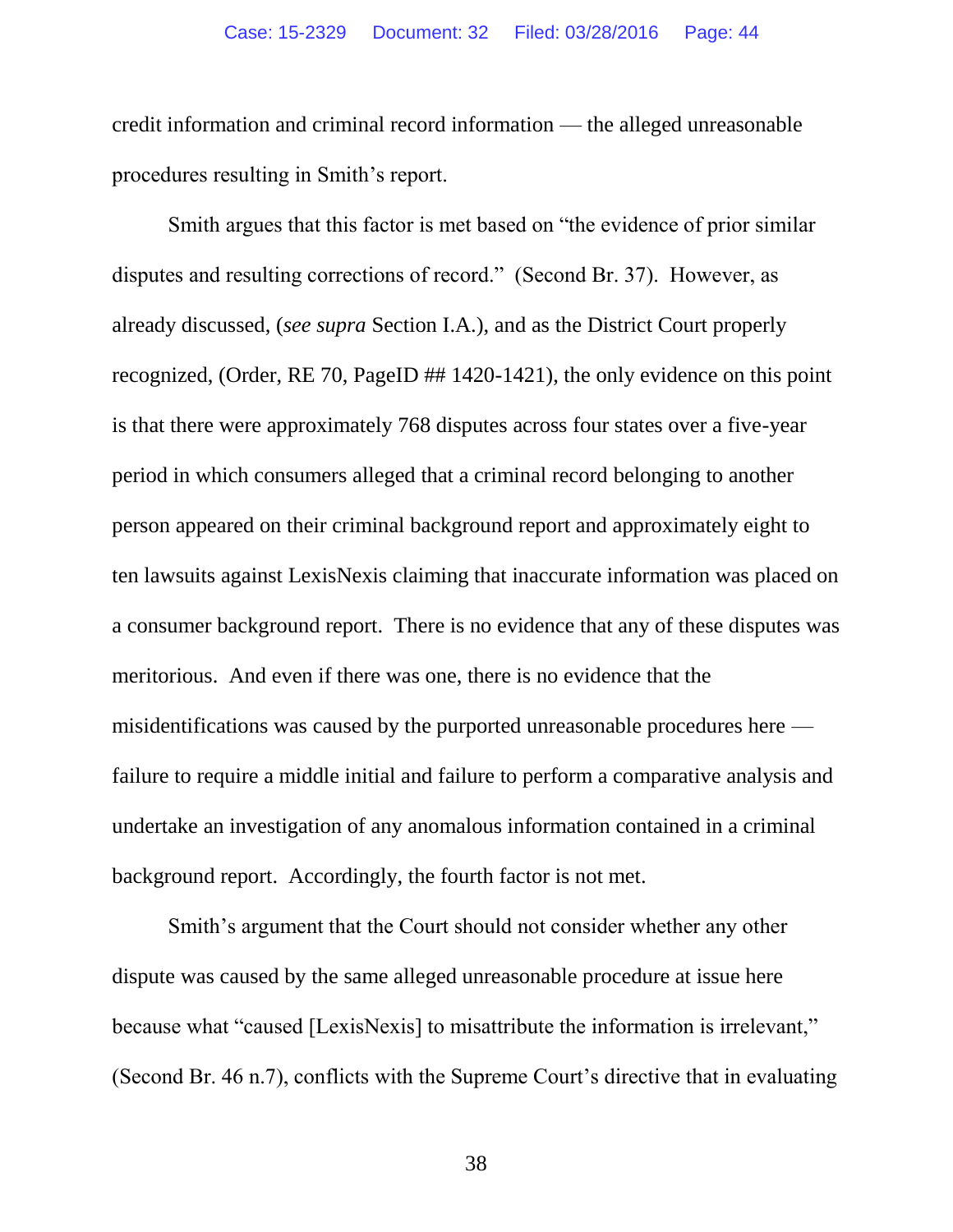the fourth reprehensibility factor, "courts must ensure the conduct in question replicates the prior transgressions." *State Farm*, 538 U.S. at 423 (stating that "[a] defendant's dissimilar acts . . . may not serve as the basis for punitive damages). Moreover, Smith's argument that there need not be a link between previous "mixed file" disputes and the alleged unreasonable procedures here is clearly a push for strict liability:<sup>14</sup> simply because LexisNexis has received "mixed file" disputes in the past (regardless of cause or merit), Smith argues that LexisNexis should be held liable — for both compensatory and punitive damages — based on any inaccurate criminal background report in the future (regardless of cause). Smith's argument flies in the face of the uniform case law stating that § 1681e(b) is *not* a strict liability statute and should be rejected.

(5) The fifth factor is not met because, even if the Court concludes that LexisNexis' conduct was negligent or reckless, there is no evidence that LexisNexis acted out of intentional malice, trickery, or deceit. *Bach I*, 149 F. App'x at 365-66.

 $14$ Like Smith, the Amicus Brief submitted by EPIC is based on generalized information leading to its opinion that "[CRAs] routinely produce inaccurate reports" and that "[i]naccurate consumer reports are a widespread problem for American consumers." (EPIC Amicus Br. 4-7). Yet, just like Smith's arguments, EPIC's myopic portrait of the industry is void of any evidence or other depiction of a middle name not being required by a CRA or a CRA not performing a comparative analysis and investigation between credit information and criminal record information — the alleged unreasonable procedures at issue in this case.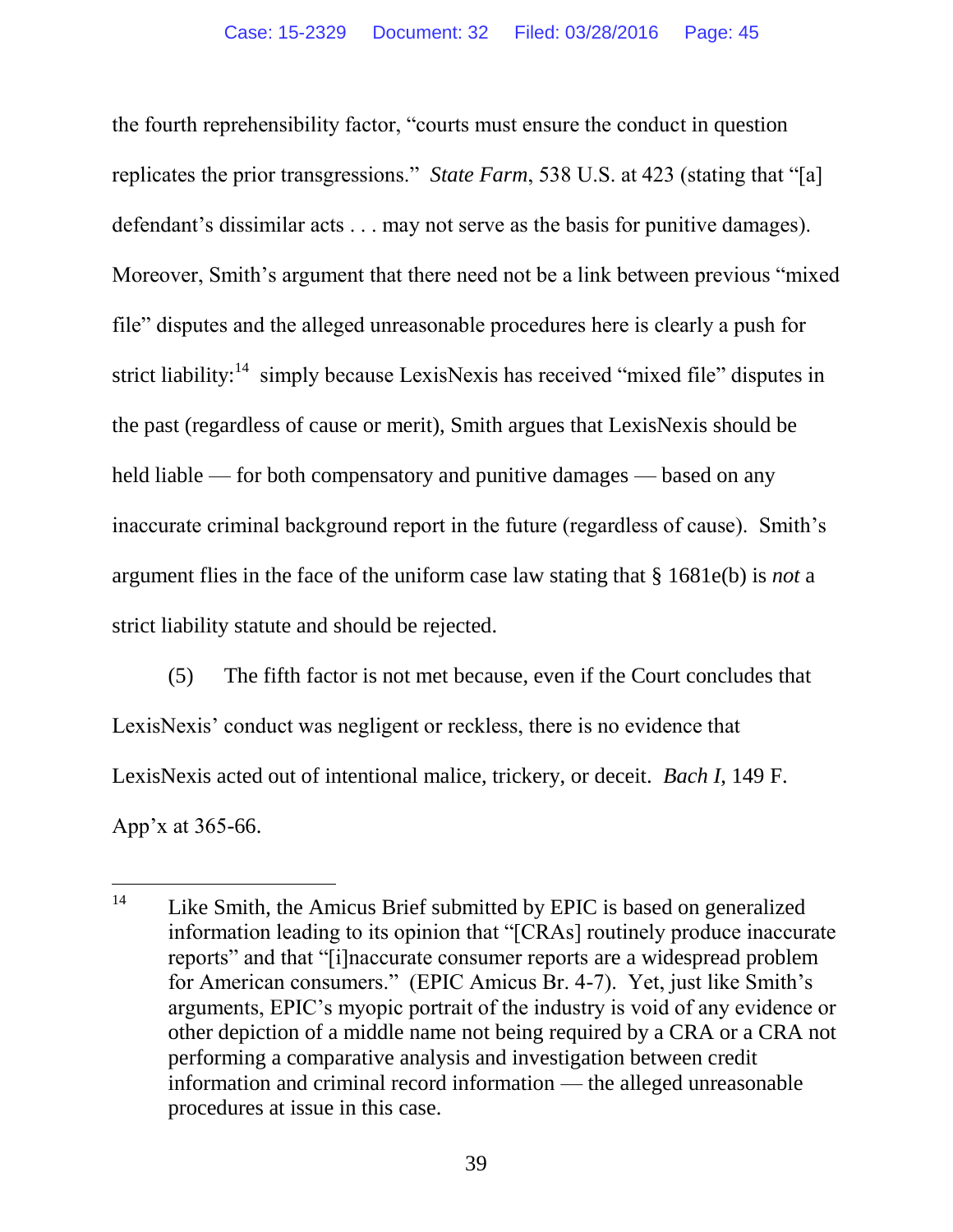Because only one of the five factors for reprehensibility is present, LexisNexis' conduct was not reprehensible under *State Farm*. *See Bach I*, 149 F. App'x at 365-66 (concluding that where only financial vulnerability factor was present, CRA's conduct was not reprehensible).

Despite the lack of evidence supporting reprehensibility, Smith asserts that if LexisNexis' conduct is not considered reprehensible, "it is difficult" and "would also be scary" to "imagine what consumer reporting agency conduct is reprehensible." (Second Br. 35). Smith's wild overstatement is defied by his repeated citation to *Cortez*, which provides an example of reprehensible conduct supporting punitive damages and powerfully shows that LexisNexis' conduct was *not* reprehensible. In *Cortez*, plaintiff Sandra Cortez, born in 1944, decided to buy a new car and obtain a vehicle loan through the dealership. 617 F.3d at 697-98. The dealership's finance manager obtained a credit report for Cortez from Trans Union that contained an alert indicating that Cortez was on a list compiled by the Treasury Department's Office of Foreign Assets Control, meaning she was designated as a potential terrorist or narcotics trafficker, and businesses in the United States are generally prohibited from extending credit to a person named on that list. *Id.* at 696-97. Cortez was forced to wait for several hours at the dealership while the finance manager checked with the FBI to determine whether Cortez was the individual listed in the alert, but was eventually able to purchase the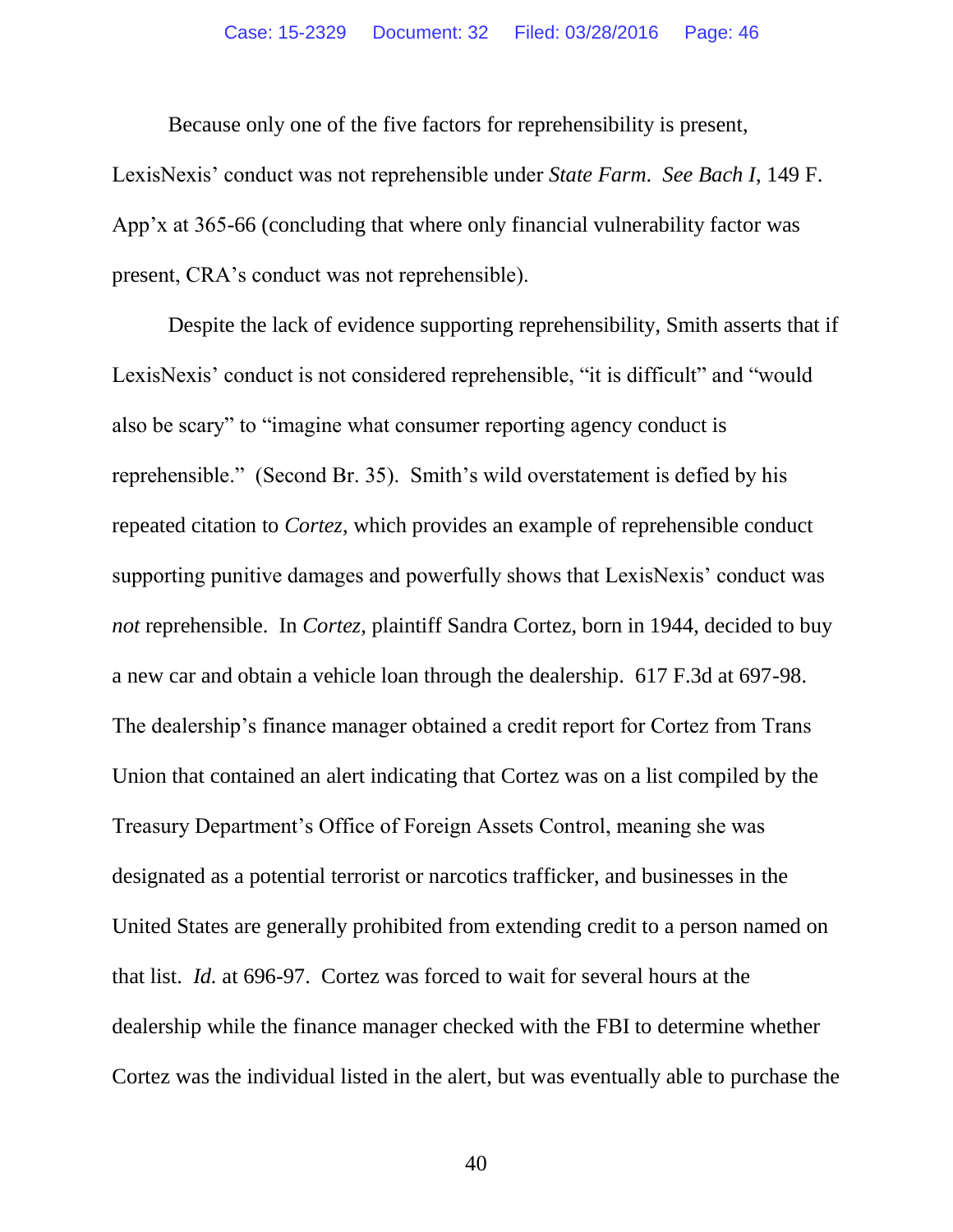car. *Id.* at 698. Cortez's credit report contained identifying information about Cortez, including her name, Social Security number, birth date, current and former addresses, telephone number, and employer as well as the potential terrorist alert for the name "Cortes Quintero, Sandra" born in 1971. *Id.* at 699. For two years after the terrorist alert ordeal, Cortez repeatedly contacted Trans Union in an effort to correct her credit report, but Trans Union initially denied that her credit report contained the potential terrorist alerts. *Id.* At a certain point during the two year aftermath of her visit to the car dealership, Trans Union indicated to Cortez that it had removed the potential terrorist alert from her credit report. *Id.* at 700. One month later, however, and despite Trans Union's representations to the contrary, Cortez's credit report still had the potential terrorist alerts. *Id.* The two-year ordeal over the terrorist alerts caused Cortez to lose weight, interfered with her ability to sleep to such an extent that she was on medication, and reduced her to tears during every communication with her daughter. *Id.* at 701. The Third Circuit found Trans Union's conduct to be reprehensible and affirmed the district court's remitted punitive damages award of \$100,000. *Id.* at 723-24. Smith cannot seriously equate this situation to that of Sandra Cortez to support a finding that LexisNexis' conduct was reprehensible.

Further, this Court's precedent establishes the high bar for finding reprehensible conduct under the FCRA. In *Bach*, the 77-year old plaintiff's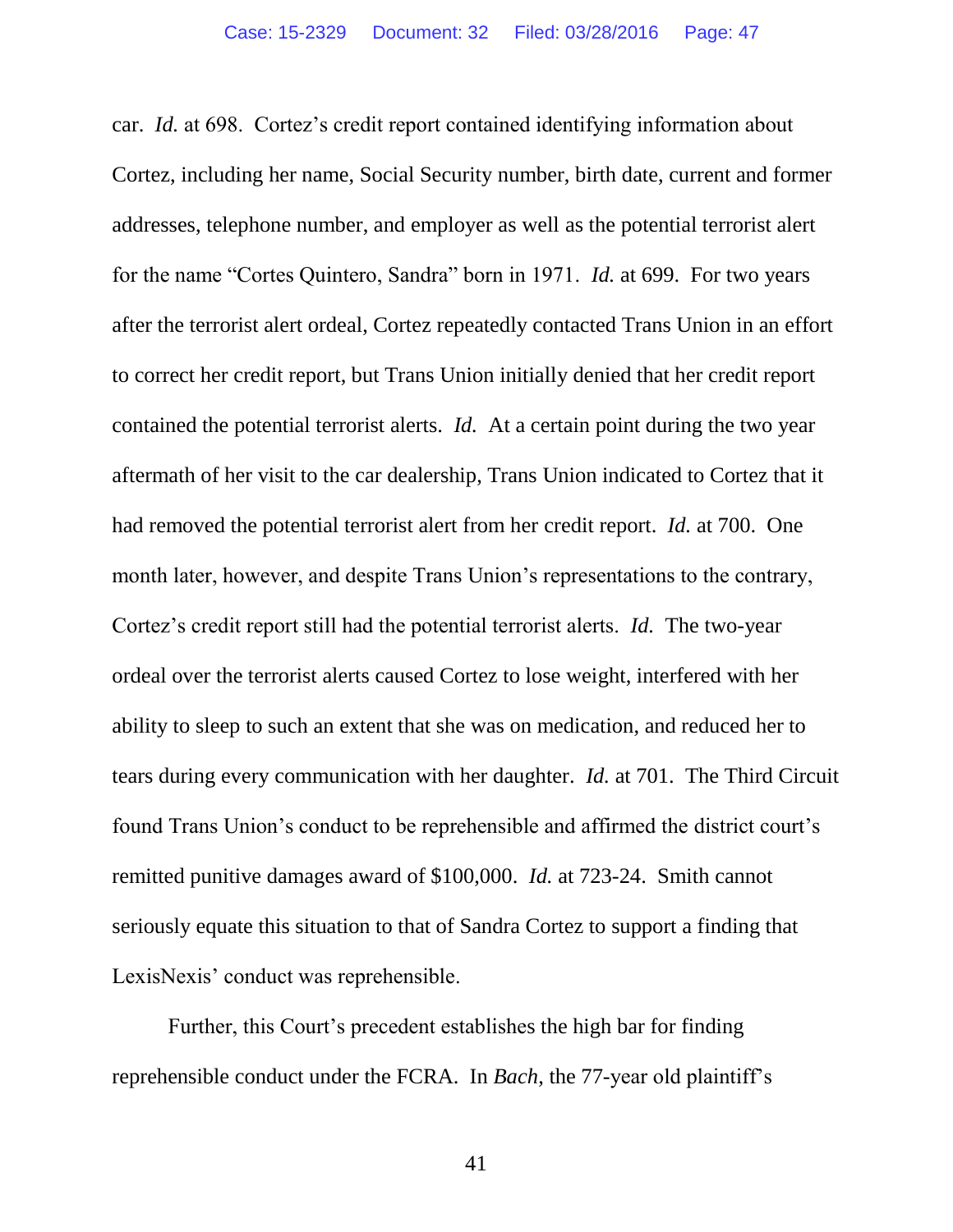granddaughter fraudulently opened a bank account and credit cards in the plaintiff's name (the bank did not take any action to verify her identify in opening the credit cards), which the granddaughter caused to become overdrawn and for which she ran up a high balance that was never paid. 149 F. App'x at 356-57. The plaintiff sent the bank a letter to inform it that the accounts in her name were opened fraudulently and without her consent. *Id.* at 356. Over the next 18 months, the bank repeatedly sought to induce the plaintiff to pay off the outstanding debt on the account despite the fact that the plaintiff insisted that the account was not hers. *Id.* at 357. The bank also repeatedly reported unfavorable credit information regarding the plaintiff for nearly two years, causing her to be denied several mortgage loans and a credit card, "despite the fact that [bank] executives admitted at trial that they knew fraud had been committed." *Id.* As these facts illustrate, Smith's statement that LexisNexis' conduct "is far more reprehensible than the bank's conduct in *Bach*" is insupportable. (Second Br. 47). Even Smith recognizes that "[t]he *Bach* court dealt with a significantly different situation" significantly *worse* — yet the *Bach* court concluded that the bank's conduct was "blameworthy" but not "particularly outrageous" or reprehensible and reduced the punitive damages award as excessive. *Bach II*, 486 F.3d at 154; (Second Br. 39).

Accordingly, LexisNexis' conduct was not reprehensible and the punitive damages award is excessive.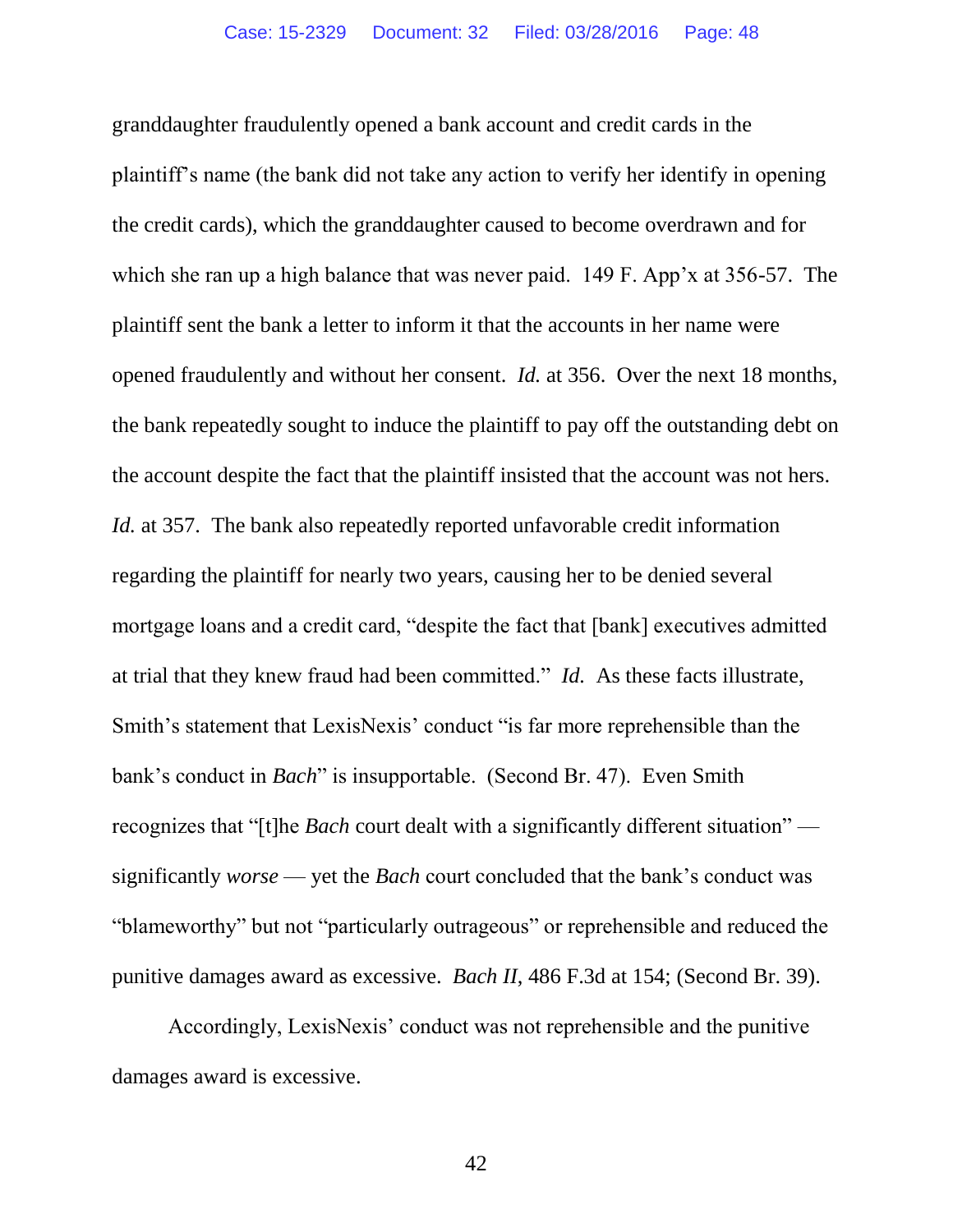## **B. The Disparity Between The Actual Harm Suffered By Smith And The Size Of The Punitive Damages Award Demonstrates That The Punitive Damages Award Is Excessive**

<span id="page-48-0"></span>Punitive damages "must bear a reasonable relationship to compensatory damages." *Gore*, 517 U.S. at 580. As such, *State Farm* directs this Court to consider the ratio of actual harm suffered by Smith to the punitive damages award. *Bach I*, 149 F. App'x at 366. Doing so establishes that the punitive damages award (both the jury's award of \$300,000 and the District Court's reduction of the jury's award to \$150,000) is excessive.

<span id="page-48-1"></span>The jury's punitive damages award of \$300,000 is four times the size of the compensatory damages award, a ratio the Supreme Court has recognized as "close to the line of constitutional impropriety." *State Farm*, 538 U.S. at 425; *see Bach I*, 149 F. App'x at 366 (stating that 6.6:1 ratio of punitive to compensatory damages was "alarming"). Smith argues that the 4:1 ratio in this case is "constitutionally" appropriate" because "[m]ultiple cases . . . have upheld ratios much greater than 4:1," citing a number of out-of-circuit cases affirming higher ratios. (Second Br. 38, citing cases). Unlike this case, however, each case Smith cites justified the higher ratio between punitive and compensatory damages based on the fact that only "nominal" compensatory damages were awarded. *See, e.g.*, *Saunders*, 526 F.3d at 154 (concluding \$80,000 punitive damages award was not "grossly excessive" where jury awarded "nominal damages" of \$1,000 for actual harm);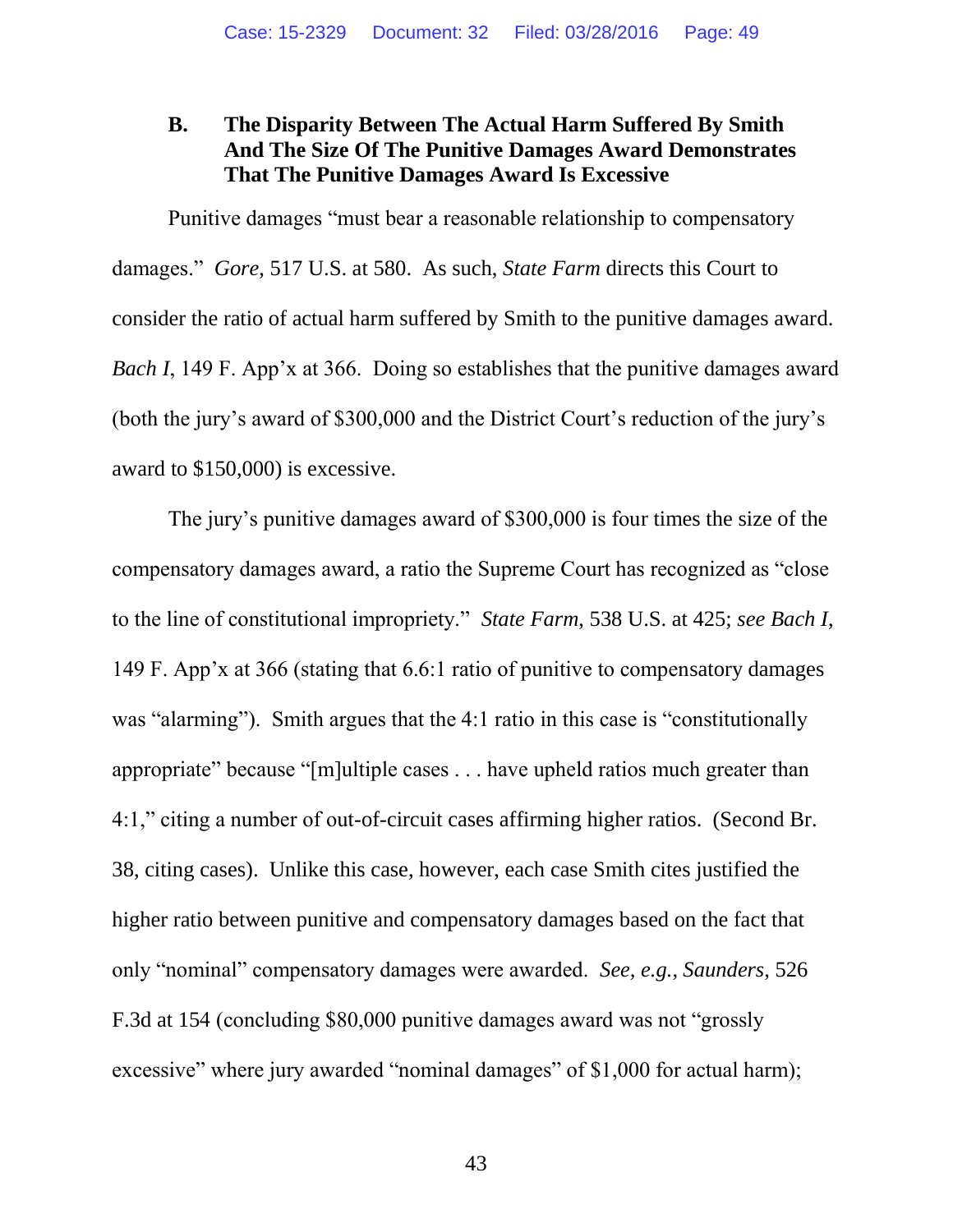<span id="page-49-2"></span><span id="page-49-0"></span>*Abner v. Kan. City S. R.R.*, 513 F.3d 154, 165 (5th Cir. 2008) (affirming \$125,000 in punitive damages in non-FCRA case where "nominal" \$1 award for actual harm); *Stark v. Sandberg, Phoenix & von Gontard, P.C.*, 381 F.3d 793, 798, 802- 03 (8th Cir. 2004) (upholding arbitrator award of \$6,000,000 punitive damages award where arbitrator awarded only \$1,000 in "actual damages").

<span id="page-49-1"></span>In contrast, and as this Court has recognized, the \$75,000 compensatory damages award to Smith is not "nominal." *See Arnold v. Wilder*, 657 F.3d 353, 372 (6th Cir. 2011) (recognizing that \$57,400 in compensatory damages is "not a nominal amount"). And both the Supreme Court and this Court have recognized, where the "compensatory damages [award is] substantial, then a lesser ratio, perhaps only equal to compensatory damages, can reach the outermost limit of the due process guarantee." *State Farm*, 538 U.S. at 425; *Bach II*, 486 F.3d at 156 (reducing punitive damages to 1:1 ratio and recognizing the "general principle that a plaintiff who receives a considerable compensatory damages award ought not also receive a sizeable punitive damages award absent special circumstances"; "[t]his is not the case, for example, where a particularly egregious act has resulted in only a small amount of economic damages").

Further, and as set forth above, LexisNexis' conduct was "not particularly outrageous as judged by the reprehensibility factors set forth in *State Farm.*" *Bach II*, 486 F.3d at 155. LexisNexis did not act with "reckless disregard for the health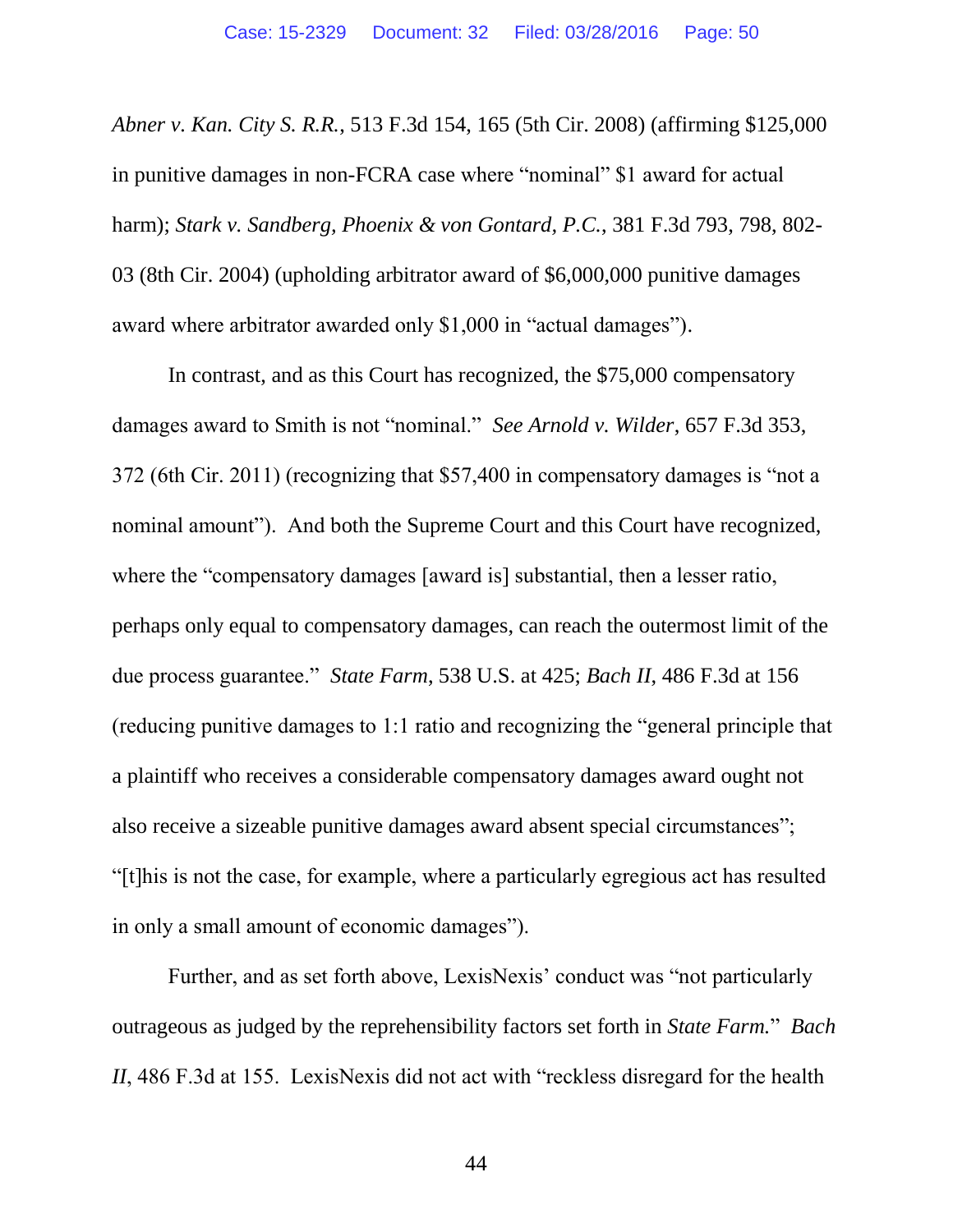and safety of others," engage in repeated instances of misconduct, or act with "intentional malice" — "[t]he absence of these factors substantially undercuts [Smith's] attempts to justify the size of the punitive damages award in this case." *Id.*

Moreover, the Court should be especially wary of excessive punitive damages awards when the compensatory damages award already includes a punitive component as is often the case with emotional distress awards. *See State Farm*, 538 U.S. at 426; *Bach I*, 149 F. App'x at 366. Because Smith was seeking wage loss damages of only \$2,640, almost the entirety of the \$75,000 compensatory damages award — \$72,360 or more than 96% of the award — was for emotional distress/harm to reputation. "This fact compels the conclusion that the punitive damage award is duplicative, and that either a new trial on punitive damages or a remittitur of the damages awarded is appropriate." *Bach I*, 149 F. App'x at 366. Indeed, as the Supreme Court has observed:

The compensatory damages for the injury suffered here . . . likely were based on a component which was duplicated in the punitive award. Much of the distress was caused by the outrage and humiliation [the plaintiffs] suffered at the actions of [the defendant]; and it is a major role of punitive damages to condemn such conduct. Compensatory damages, however, already contain this punitive element.

*State Farm*, 538 U.S. at 426. Accordingly, the ratio of punitive to compensatory damages awarded in this case supports the conclusion that the punitive damages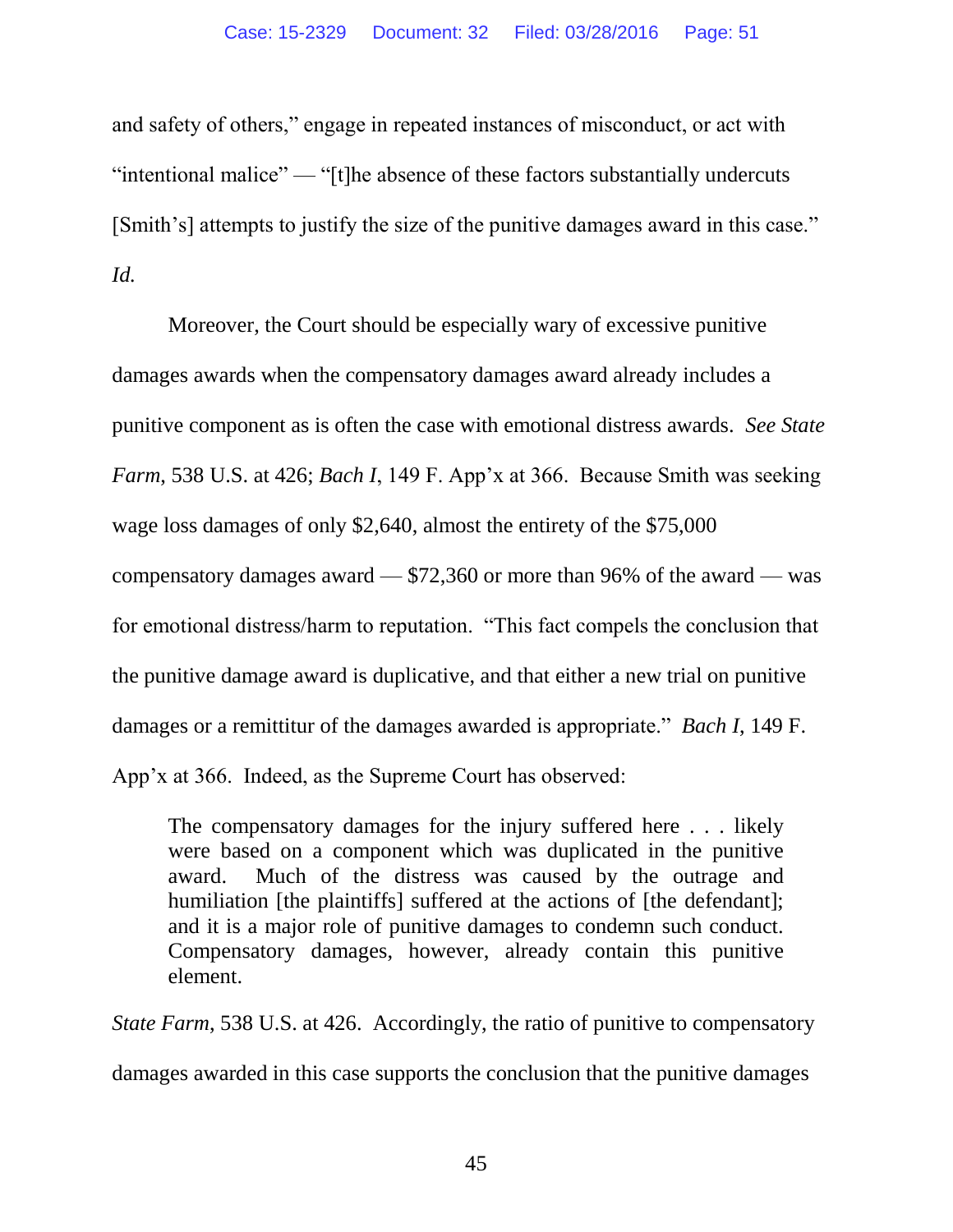award (both the jury's award of \$300,000 and the District Court's reduction of the jury's award to \$150,000) is excessive, and a ratio of 1:1 between compensatory and punitive damages is an appropriate result.<sup>15</sup>

#### **III. The Compensatory Damages Award Is Excessive**

"Compensatory damages are intended to redress the concrete loss that the plaintiff has suffered by reason of the defendant's wrongful conduct." *State Farm*, 538 U.S. at 416 (quotations omitted). Therefore, a compensatory damages award is excessive and should be reduced if "it exceeds the maximum that a jury could reasonably find to be compensatory for [Smith's] loss." *Bach I*, 149 F. App'x at 362. The jury awarded Smith \$75,000 in compensatory damages — \$2,640 in lost wages and \$72,360 for Smith's emotional distress allegedly caused by a report that was corrected within 4 weeks (25 days) of Smith disputing it.

Smith does not dispute that FCRA cases involving awards in excess of \$25,000 for emotional distress involve circumstances in which the plaintiff repeatedly tried, without success, to have an inaccurate report corrected and/or in which the FCRA violation, and the resulting emotional distress, extended for a significant period of time — circumstances not present here. Indeed, each of the cases Smith cites (Second Br. 42, n.5) establishes this point. *See, e.g. Cortez*, 617

<sup>15</sup> LexisNexis maintains its position that no punitive damage award is supportable, but argues that even if the Court finds a punitive damage award supportable, a 1:1 ratio between compensatory and punitive damages is the outermost limit of what is constitutionally appropriate in this action.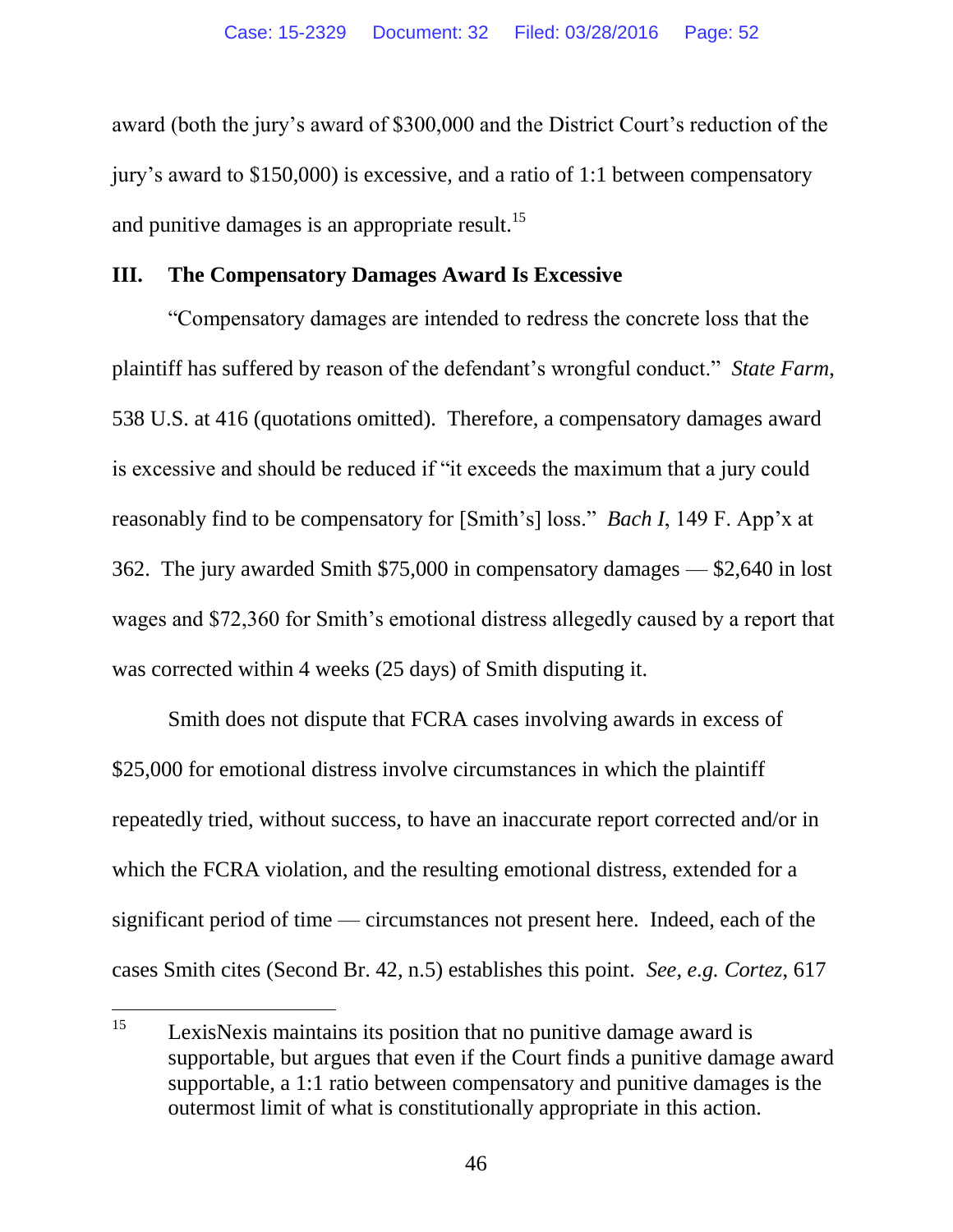<span id="page-52-1"></span><span id="page-52-0"></span>F.3d at 719-20 (affirming \$50,000 award for emotional distress where plaintiff suffered "severe anxiety, fear, distress, and embarrassment," experienced loss of sleep requiring medication, frequent crying spells out of frustration, weight loss, and stress due to an erroneous notation that her name appeared on a list of suspected terrorists, and where defendant failed to remove the notation for *18 months* despite plaintiff filing 4 disputes to remove the notation); *Sloane*, 510 F.3d at 503-07 (remitting compensatory damages award to \$150,000 where plaintiff experienced anxiety, humiliation, anger, physical symptoms including insomnia, and contemplation of divorce for *21-month* period as a result of defendant's failure to correct credit errors caused by identity theft); *Bach I*, 149 F. App'x 361-63 (upholding \$400,000 emotional distress award based on pain, suffering, humiliation and lost credit opportunities plaintiff experienced over *1.5 years* while defendant refused to correct inaccurate information on her credit report); *Boris*, 249 F. Supp. 2d at 855, 859-61 (finding it "plausible" that the jury could find emotional distress damages "as high as \$75,000" based on plaintiff's worry, stress, anxiety, loss of sleep, and anger persisting over *1.5 years* due to continued inaccurate information on credit report). As his own cases vividly demonstrate, Smith's argument that "recent FCRA verdicts for emotional distress . . . are consistent with the jury's verdict here" is mistaken. (Second Br. 42-43).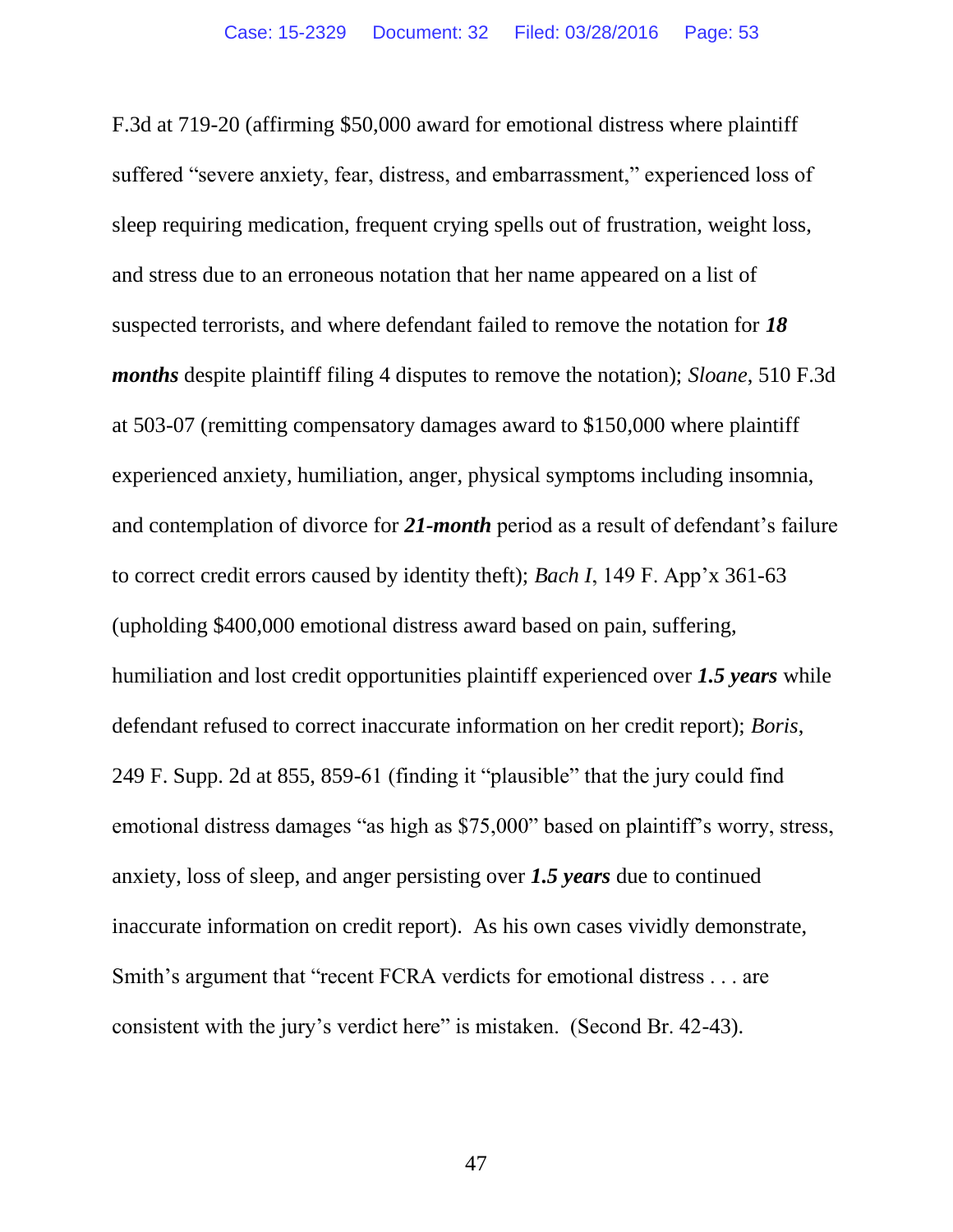And while Smith may believe that "[t]he mathematical, week-by-week calculations [LexisNexis] offers are irrelevant and unpersuasive," (Second Br. 43), they provide logical and analytical support that the District Court abused its discretion by failing to grant a new trial or remit the jury's compensatory damage award because Smith's emotional distress award of \$72,360 is beyond the maximum damages that the jury reasonably could find to be compensatory for his loss.

#### **IV. The District Court Correctly Concluded That The Jury's \$300,000 Punitive Damages Award Was Excessive**

Smith's argument that the District Court erred in reducing the jury's \$300,000 punitive damages award essentially mirrors his argument in response to LexisNexis' argument that both the \$300,000 punitive damages award by the jury and the \$150,000 reduced punitive damages award by the District Court are excessive — namely, that "[LexisNexis'] reprehensibility here is not low" and "the \$75,000 compensatory damages award is not substantial." (Second Br. 32-40, 43- 49). Accordingly, LexisNexis incorporates the arguments from its First Brief at pages 37-46 and the arguments in Section II. above, which conclusively establish that the jury's \$300,000 punitive damages award is excessive in light of the trial evidence, Supreme Court guideposts, and relevant case law.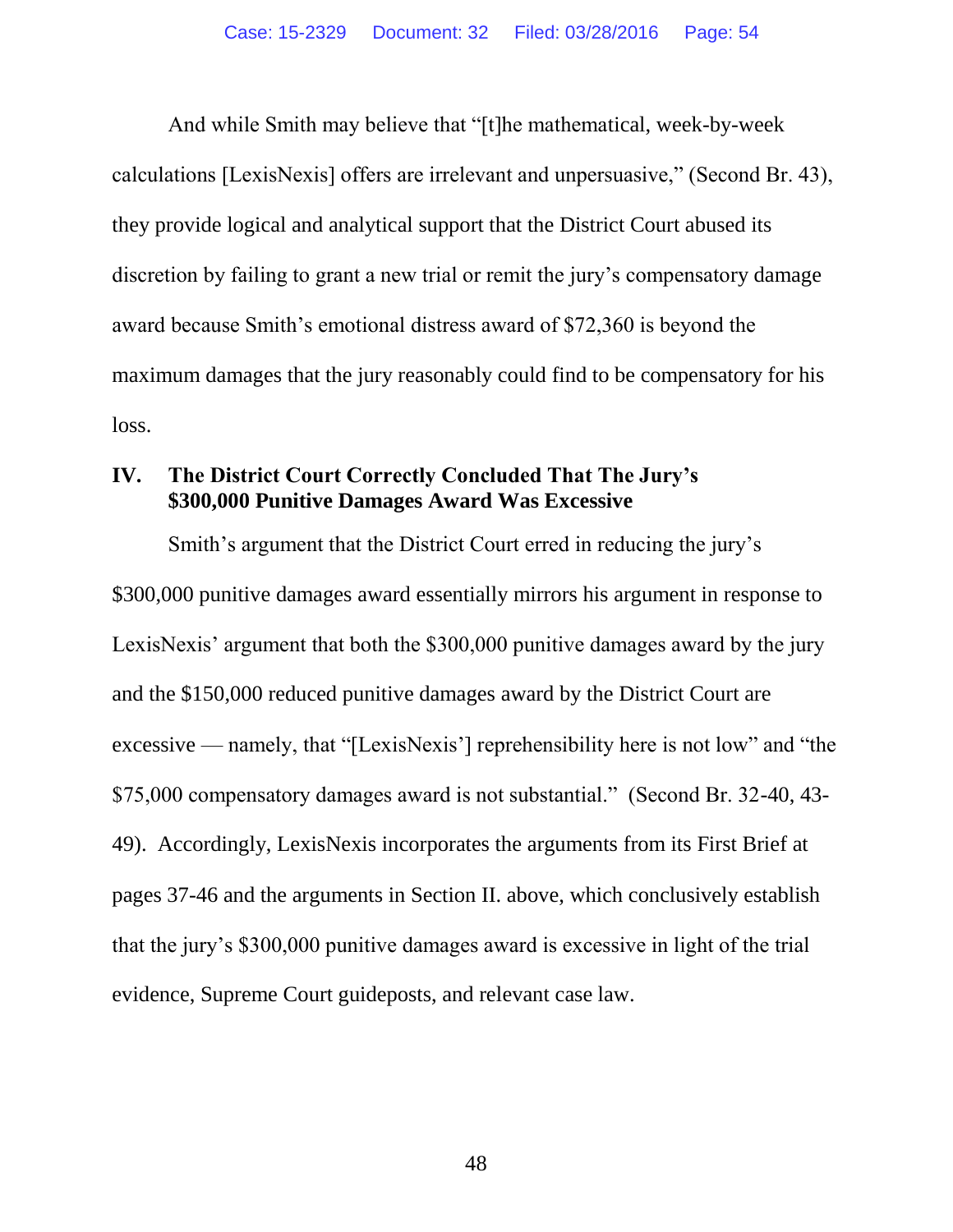Although LexisNexis' incorporated arguments fully address and respond to Smith's counterclaim, several of Smith's statements and arguments warrant additional comment.

Smith contends that the District Court erred in finding only one *State Farm* reprehensibility factor present— Smith's financial vulnerability — and that "[a] second *State Farm* factor . . . is also satisfied here — 'whether the conduct involved repeated actions or was merely the result of an isolated instance.'" (Second Br. 44-45). More specifically, Smith claims — without citation to authority — that this *State Farm* reprehensibility factor is satisfied based on LexisNexis' "uniform, consistently repeated procedures" and evidence that LexisNexis "treated other consumers in the same way as Smith," which, he claims without citing any evidence, "inevitably" caused "misreported records about other consumers as well." (Second Br. 45). This Court has rejected the same argument Smith advances. In *Bach I*, this Court explicitly rejected the argument that evidence of the CRA's uniform, consistently-applied "business policies" and that the CRA "treated [plaintiff's] situation in the same way it treated all of its clients" could satisfy this *State Farm* reprehensibility factor. 149 F. App'x at 365.

Smith asserts — wrongly — that the evidence of 768 "mixed file" disputes across four states over a five year period were "not merely a dispute, which may or may not be meritorious," but that they show LexisNexis "*agreed* with the disputing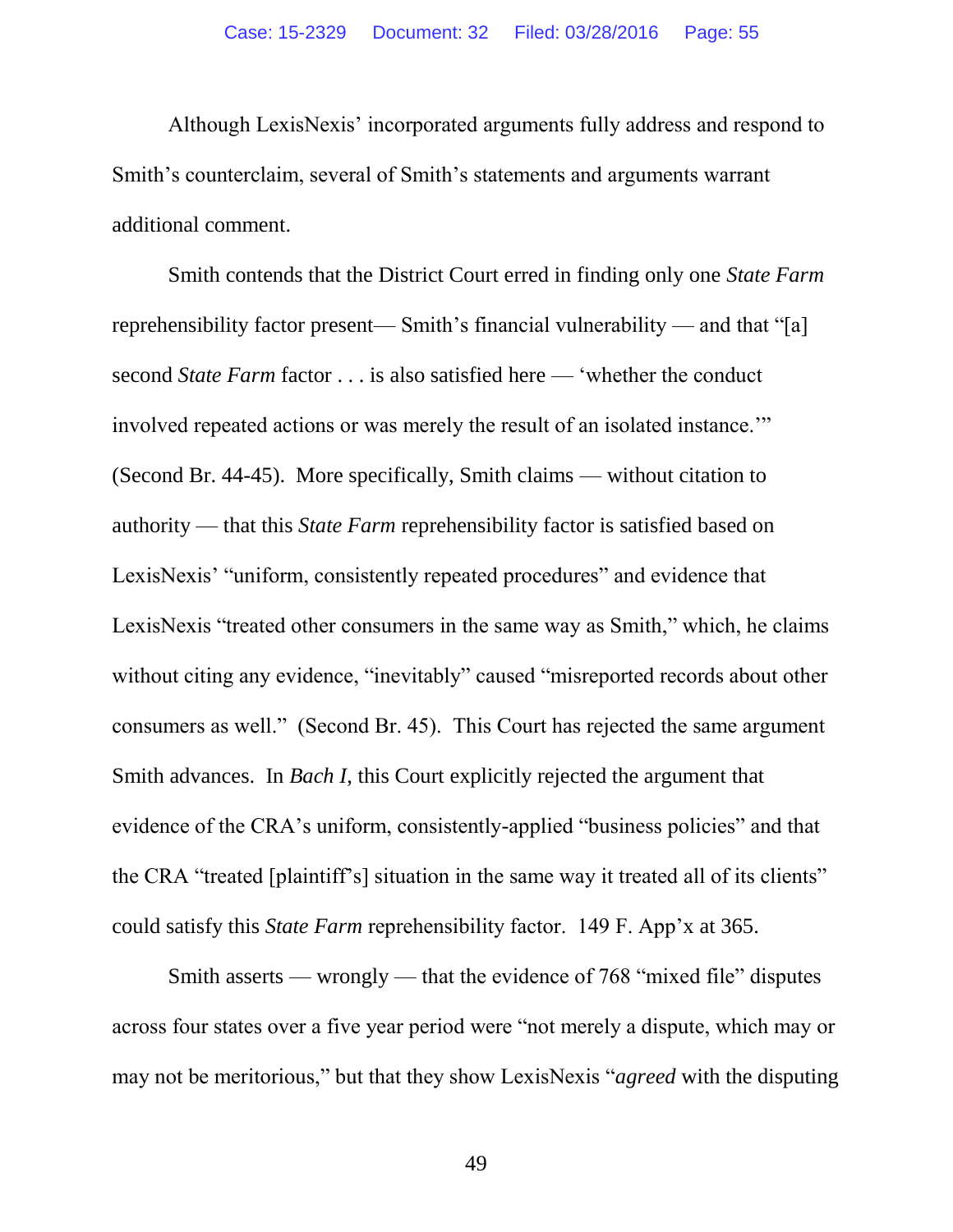consumer's allegation" and "represent an admission by [LexisNexis] that its reporting was inaccurate and *had to be corrected* hundreds of times because it misattributed criminal records on a disputing consumer's report." (Second Br. 45- 46). These statements are flatly contradicted by the trial evidence. (*See supra*  Section I.A.). Indeed, the uncontroverted trial evidence establishes that a disputed criminal background report *does not* mean that the dispute was meritorious or that there was anything inaccurate in the report. (*See supra* Section I.A.; Tr., RE 48, PageID # 857). More specifically, there is no trial evidence to suggest, as Smith claims, that LexisNexis removed any records because they were inaccurate; there is no trial evidence *why* LexisNexis responded by removing the record in the 768 "mixed file" disputes. (*See supra* Section I.A.; Tr., RE 48, PageID ## 798-800). For example, if LexisNexis is unable to reach a conclusion as to the accuracy of a disputed criminal record within 30 days of the dispute, LexisNexis is required under the FCRA to remove the criminal record (even though there was no conclusion on the merit of the dispute). (*See supra* Section I.A.; Tr., RE 48, PageID ## 800-802).

Further, even if these other disputes were meritorious, there is no trial evidence that any other inaccuracy was caused by LexisNexis' procedure of requesting, but not requiring, a middle name, or by LexisNexis not performing a comparative analysis between credit information and criminal record information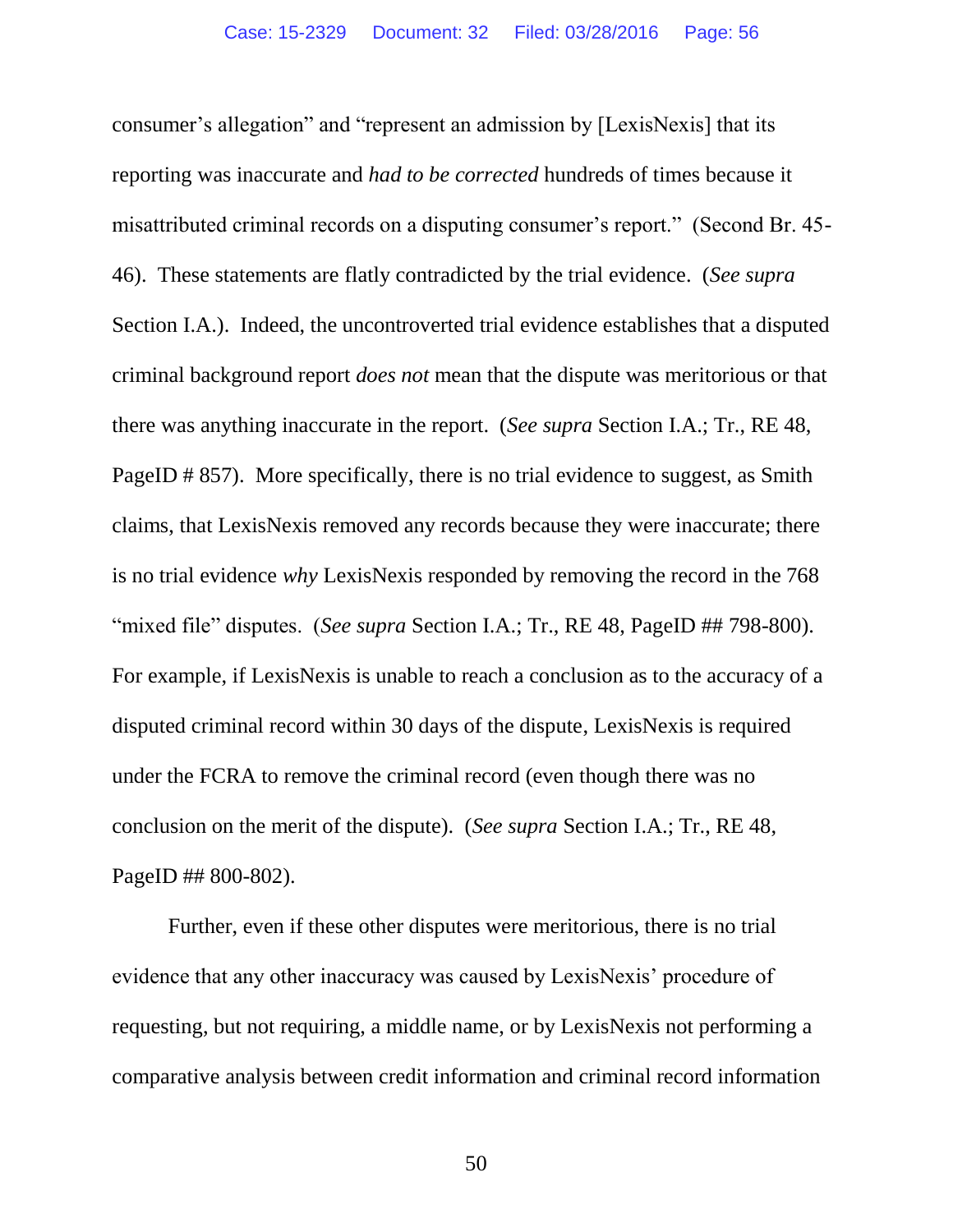within the criminal background report — the alleged unreasonable procedures here. *See State Farm*, 538 U.S. at 422-23 (in considering the fourth reprehensibility factor, "courts must ensure the conduct in question replicates the prior transgressions" because "[a] defendant's dissimilar acts . . . may not serve as the basis for punitive damages) *Bach I*, 149 F. App'x at 365 (recognizing that the fourth *State Farm* reprehensibility factor is not met absent evidence that the CRA engaged in the same conduct that violated the FCRA in the past).

Smith's argument that his "\$75,000 compensatory damages award is not substantial for punitive damages purposes" based on other "much larger compensatory damages awards" in non-FCRA cases (Second Br. 48-49) misses the mark. Because "[c]ompensatory damages are intended to redress the concrete loss that the plaintiff has suffered by reason of the defendant's wrongful conduct," *State Farm*, 538 U.S. at 416, whether a particular compensatory damages award is "substantial" depends on the facts of this case and the actual harm suffered by Smith. Here, \$72,360 of Smith's \$75,000 compensatory damages award was for emotional distress Smith allegedly suffered during the 25 days it took LexisNexis to revise the report. Notably, Smith never visited a doctor, was prescribed or took medication, or experienced manifestations of any physical symptoms (*e.g.*, weight loss, loss of sleep) related to his alleged emotional distress. Given this undisputed trial evidence, and as the District Court properly recognized, the \$75,000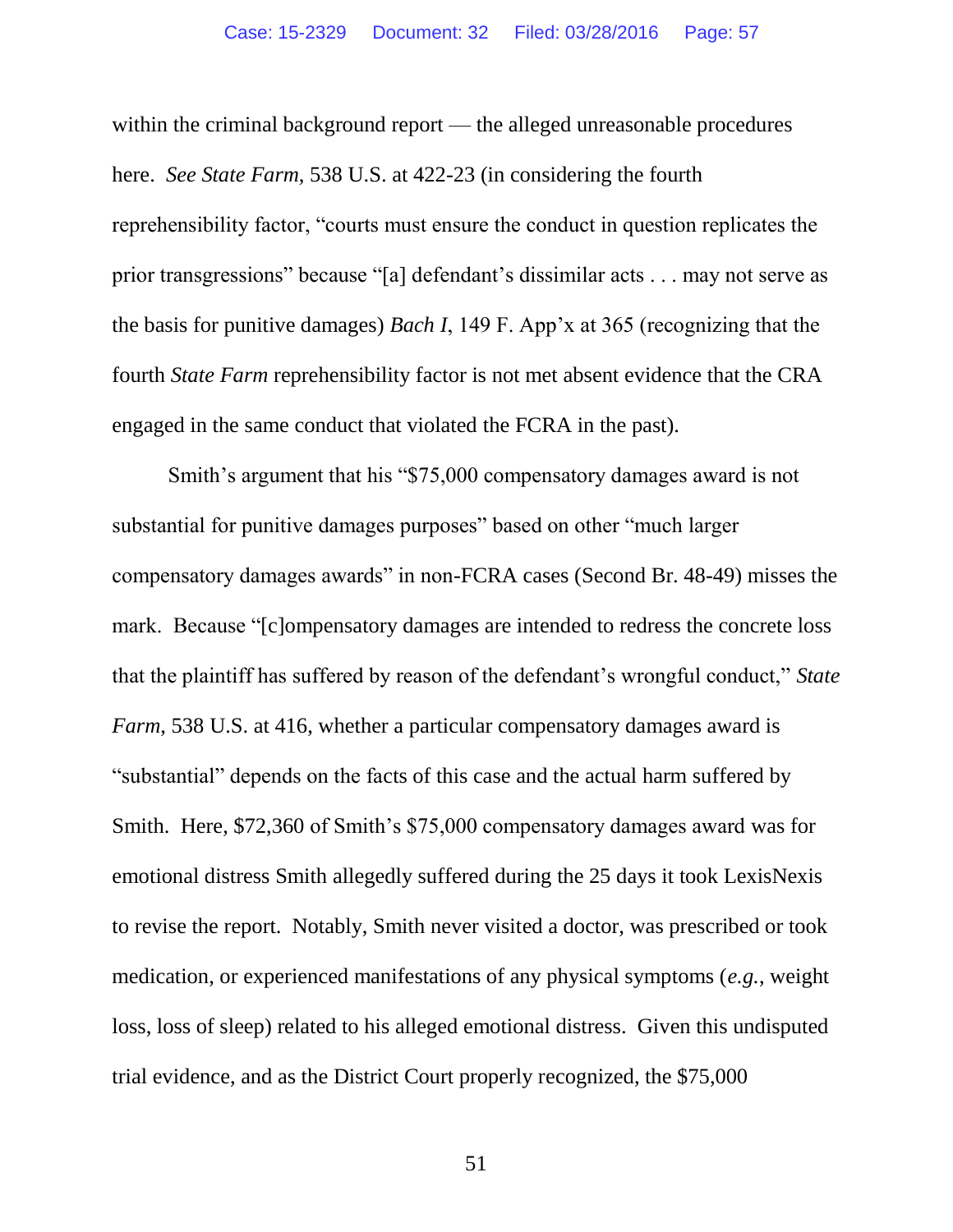compensatory damages award in this case was "certainly generous" and unquestionably included a punitive element, (Order, RE 70, PageID ## 1417, 1422), as is often the case where a significant portion of the compensatory damages award is for emotional distress. *Bach I*, 149 F. App'x at 366. "This fact compels the conclusion that the punitive damage award is duplicative, and that either a new trial on punitive damages or a remittitur of the damages awarded is appropriate." *Id.* Accordingly, the District Court properly concluded that the jury's \$300,000 punitive damages award was excessive.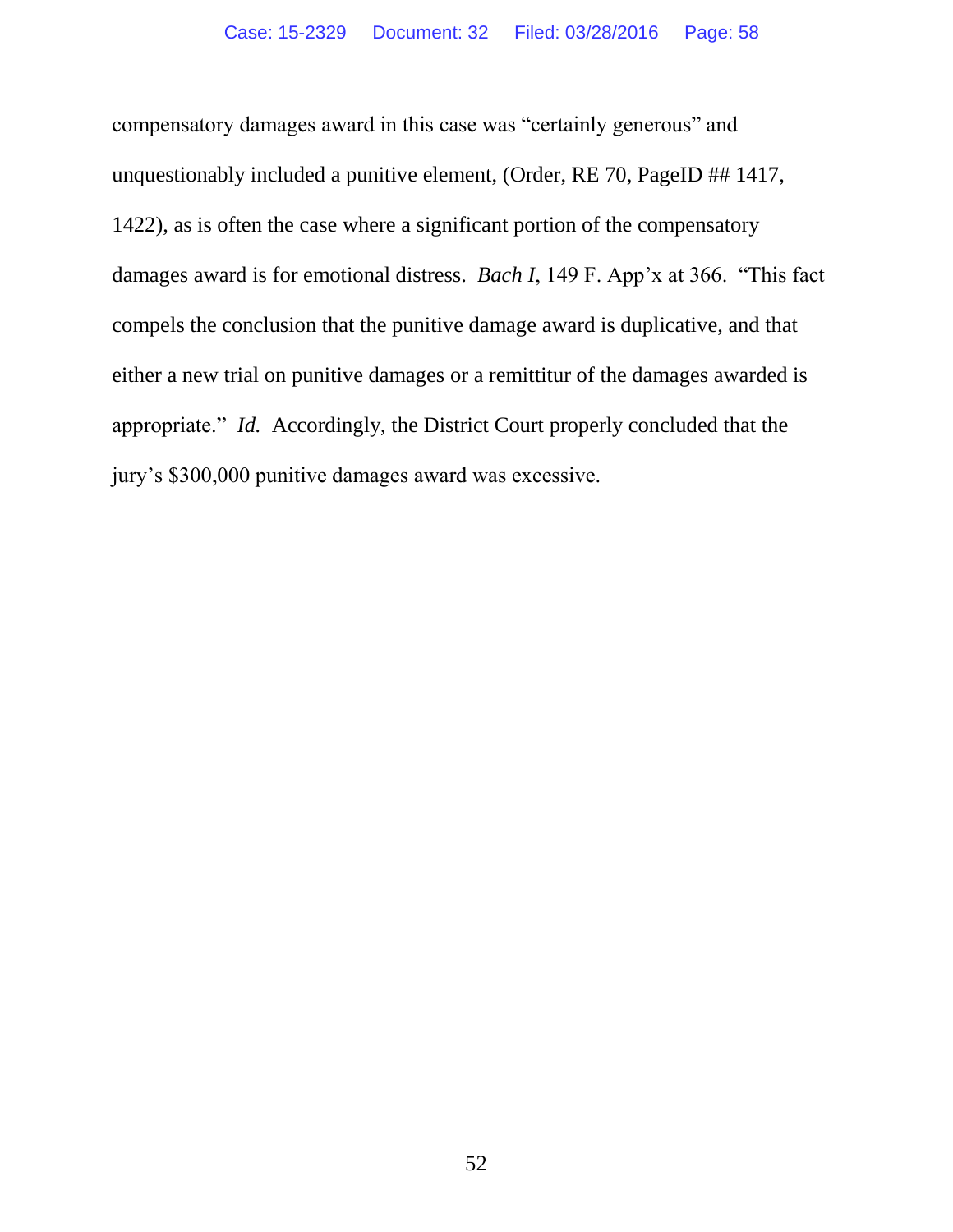#### **CONCLUSION**

For the reasons stated above and in LexisNexis' First Brief, the District Court's judgment should be reversed in its entirety. If liability is affirmed based on a finding that LexisNexis negligently failed to follow reasonable procedures, the compensatory and punitive damages awards should be vacated and the case remanded for a new trial on compensatory damages. If liability is affirmed based on a finding that LexisNexis both negligently and willfully failed to follow reasonable procedures, the compensatory and punitive damages awards should be vacated and the case remanded for a new trial on both compensatory and punitive damages.

Respectfully submitted,

### LEXISNEXIS SCREENING SOLUTIONS, INC.

s/ Thomas J. Piskorski Frederick T. Smith Thomas J. Piskorski Kara L. Goodwin SEYFARTH SHAW LLP 131 South Dearborn Street, Suite 2400 Chicago, Illinois 60603 Telephone: (312) 460-5000 Facsimile: (312) 460-7000 [fsmith@seyfarth.com](mailto:fsmith@seyfarth.com) [tpiskorski@seyfarth.com](mailto:tpiskorski@seyfarth.com) [kgoodwin@seyfarth.com](mailto:kgoodwin@seyfarth.com)

*Attorneys for Defendant-Appellant/Cross-Appellee*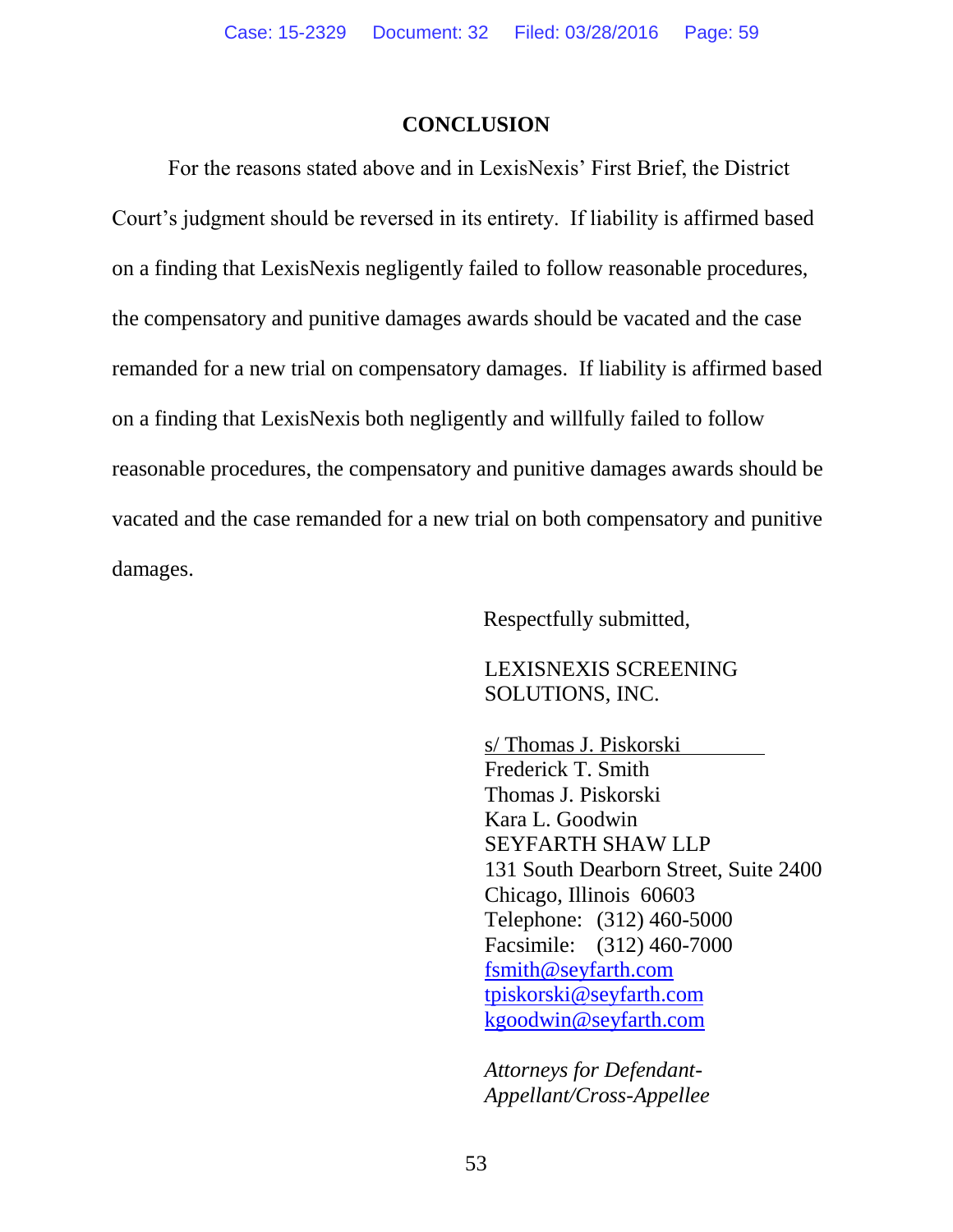# **CERTIFICATE OF COMPLIANCE WITH TYPE-VOLUME LIMITATION, TYPEFACE REQUIREMENTS, AND TYPE STYLE REQUIREMENTS**

1. This brief complies with the type-volume limitation of FED. R. APP. P. 32(a)(7)(B) because the brief contains 12,791 words (according to the wordprocessing software, Microsoft Word, which was used to prepare the brief), excluding the parts of the brief exempted by FED. R. APP. P.  $32(a)(7)(B)(iii)$ .

2. This brief complies with the typeface requirements of FED. R. APP. P.  $32(a)(5)$  and the type style requirements of FED. R. APP. P.  $32(a)(6)$  because the brief has been prepared in a proportionally spaced typeface using Microsoft Word 2010 in plain, 14-point Times New Roman typeface; footnotes appear in plain, 14 point Times New Roman typeface.

> s/ Thomas J. Piskorski Thomas J. Piskorski

Date: March 28, 2016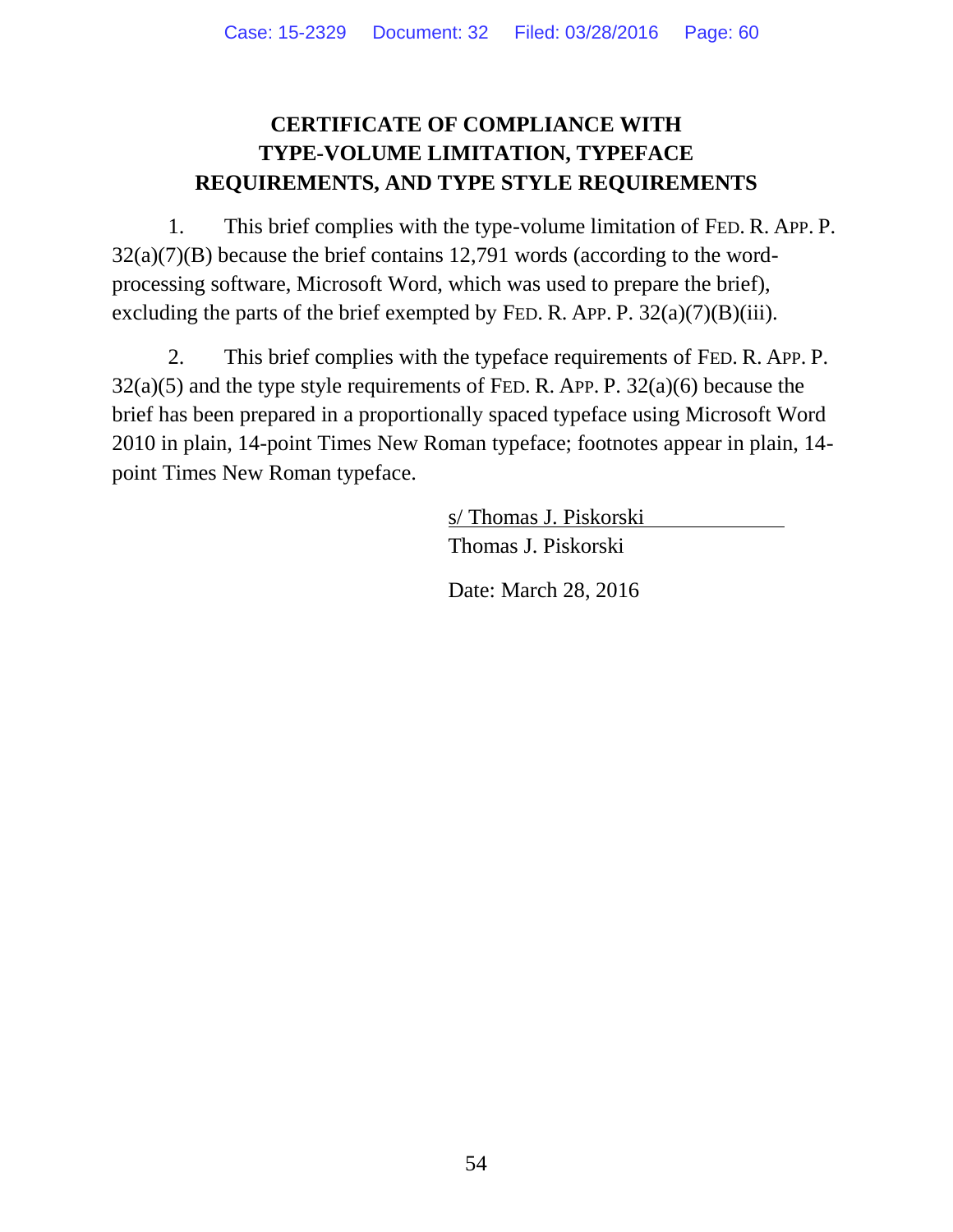# **CERTIFICATE OF SERVICE**

I certify that on March 28, 2016, I electronically filed the foregoing Third

Brief of Defendant-Appellant/Cross-Appellee LexisNexis Screening Solutions,

Inc. with the Clerk of Court using the CM/ECF filing system, which will send

notification of such filing to:

John Soumilas Francis & Mailman, P.C. 100 South Broad Street, 19th Floor Philadelphia, Pennsylvania 19110 Telephone: (215) 735-8600 [jsoumilas@consumerlawfirm.com](mailto:jsoumilas@consumerlawfirm.com)

Ian B. Lyngklip Lyngklip & Associates 24500 Northwestern Hwy., Suite 206 Southfield, Michigan 48075 Telephone: (248) 208-8864 [ian@michiganconsumerlaw.com](mailto:ian@michiganconsumerlaw.com)

s/ Thomas J. Piskorski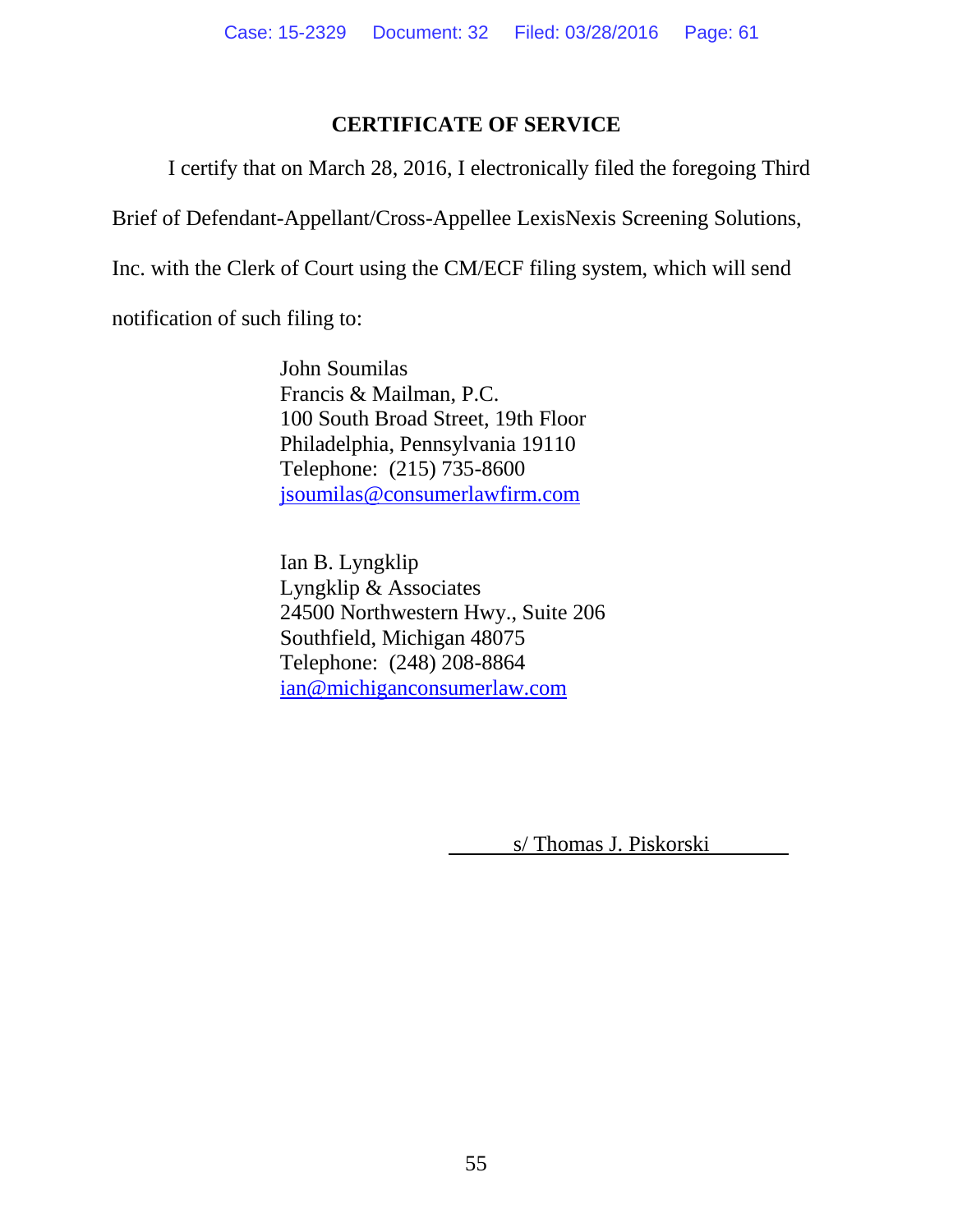# **ADDENDUM**

# **DESIGNATION OF RELEVANT DISTRICT COURT DOCUMENTS**

Pursuant to Sixth Circuit Rule 30(g), the following filings from the District

Court's record are relevant documents:

| <b>Document</b>                                                                                                                                                  | <b>Record</b><br><b>Entry</b> | PageID#<br>Range |
|------------------------------------------------------------------------------------------------------------------------------------------------------------------|-------------------------------|------------------|
| Complaint                                                                                                                                                        | 1                             | $1 - 5$          |
| <b>Jury Verdict Form</b>                                                                                                                                         | 35                            | 203-204          |
| <b>Jury Instructions</b>                                                                                                                                         | 37                            | 207-229          |
| LexisNexis' Memorandum of Law in Support of Its<br>Motion for Judgment as a Matter of Law Pursuant to<br>Fed. R. Civ. P. 50(a)                                   | 40                            | 254-271          |
| Smith's Memorandum of Law in Further Support of<br>His Opposition to LexisNexis' Motion for Judgment as<br>a Matter of Law Pursuant to Fed. R. Civ. P. 50(a)     | 41                            | 272-299          |
| LexisNexis' Reply to Smith's Response to<br>LexisNexis' Brief in Support of Its Motion for<br>Judgment as a Matter of Law Pursuant to Fed. R. Civ.<br>P. $50(a)$ | 42                            | 471-479          |
| Transcript of Jury Trial, October 20, 2014                                                                                                                       | 45                            | 482-491          |
| Transcript of Jury Trial, October 21, 2014                                                                                                                       | 47                            | 534-708          |
| Transcript of Jury Trial, October 22, 2014                                                                                                                       | 48                            | 709-910          |
| Transcript of Jury Trial, October 23, 2014                                                                                                                       | 49                            | 911-993          |
| Transcript of Jury Trial, October 24, 2014                                                                                                                       | 50                            | 994-1003         |